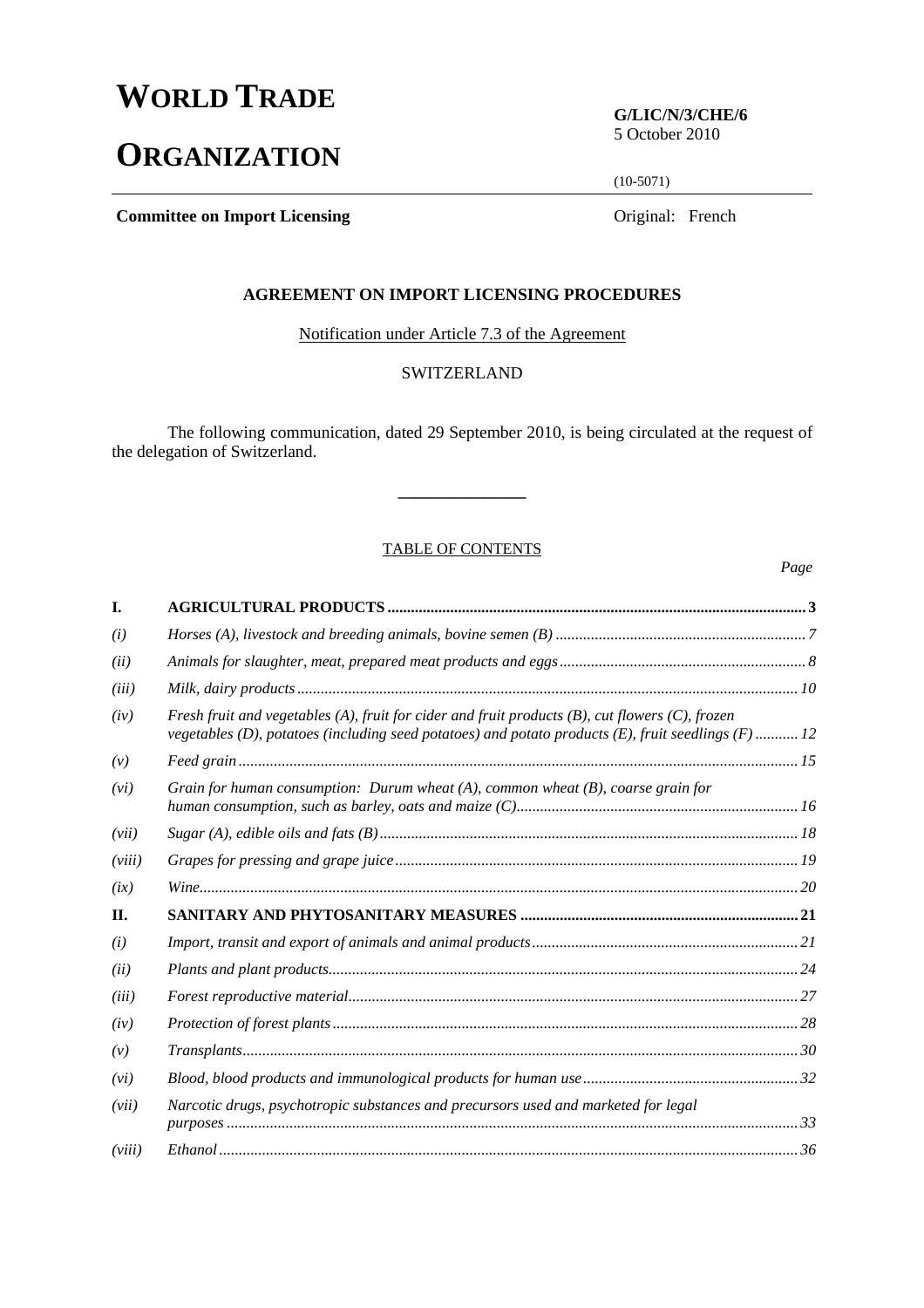| Ш.    | GOODS OF VITAL AGRICULTURAL AND INDUSTRIAL IMPORTANCE                               |  |
|-------|-------------------------------------------------------------------------------------|--|
| IV.   |                                                                                     |  |
| (i)   |                                                                                     |  |
| (ii)  | Implementation of the Convention on the Prohibition of the Development, Production, |  |
| (iii) |                                                                                     |  |
| (iv)  |                                                                                     |  |
| (v)   |                                                                                     |  |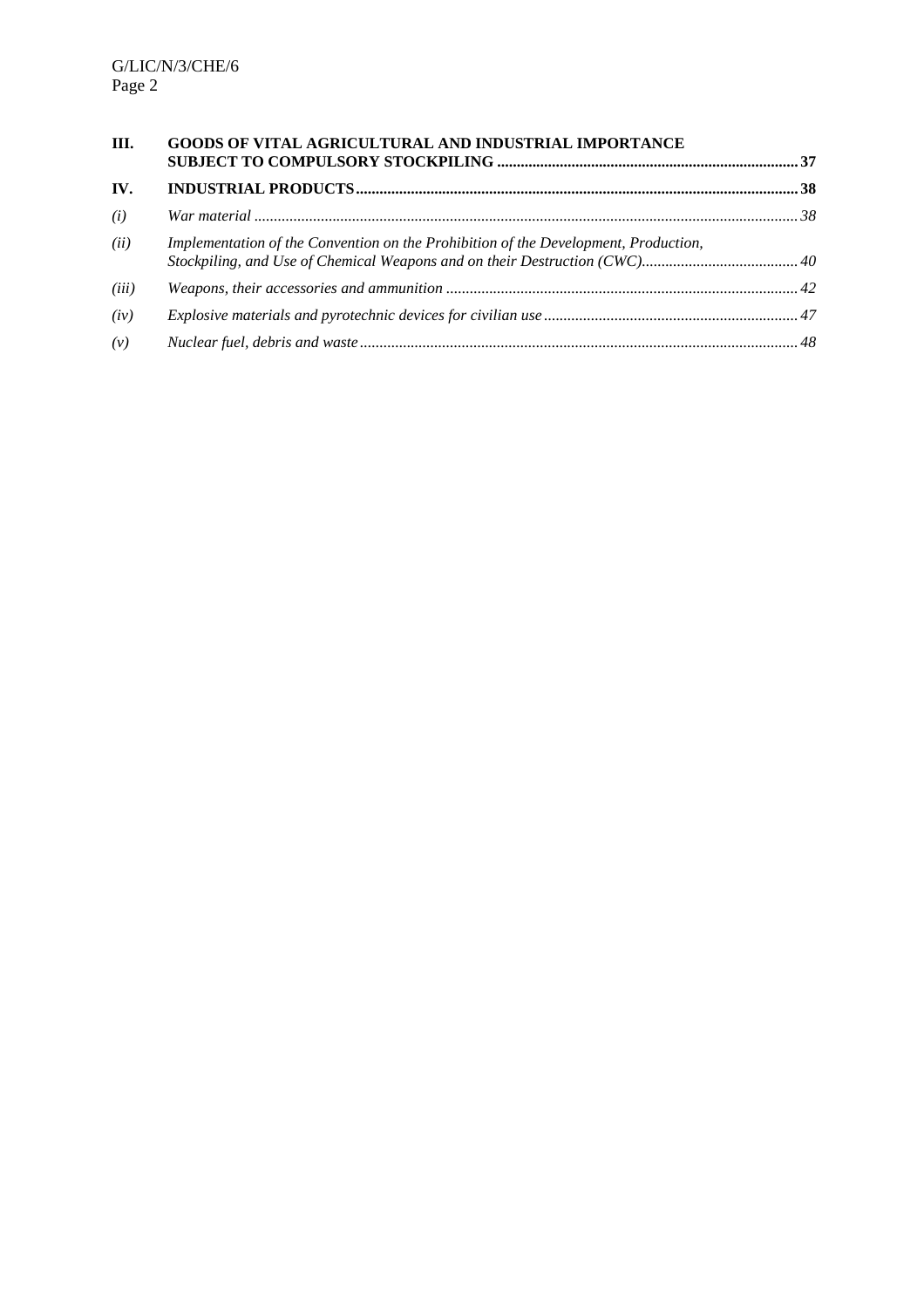## **I. AGRICULTURAL PRODUCTS**<sup>1</sup>

 Sanitary and phytosanitary aspects of the products dealt with in Chapter I are described in greater detail in Chapter II(i) and II(ii). The licensing system with respect to the compulsory holding of reserve stocks of foodstuffs and industrial products is described in Chapter III.

 Under the tariffication introduced with the implementation of the Results of the Uruguay Round, Switzerland no longer applies quantitative restrictions. The series of questions under point 6 was used to reflect as accurately as possible the non-automatic licensing systems applied with respect to the agricultural tariff quotas resulting from the Uruguay Round.

#### **HORIZONTAL REPLIES**

Where there are no remarks concerning the outlines of the licensing systems by group of products below in this section, the following provisions apply:

#### Outline of systems

1. The licensing systems for agricultural products are essentially governed by the new Federal Law on Agriculture of 29 April 1998, which entered into force on 1 January 1999 (Systematic Compendium RS  $910.1^2$ ), and the General Ordinance on imports of agricultural products of 7 December 1998 (RS 916.01). They provide the legal basis for the statistical control of imports, the collection of portions of the customs duties that are not collected by the Federal Customs Administration (i.e. that are levied by bodies outside the customs system) and for the individual allocation of tariff quota (TQ) shares and the control of their utilization. To this end, the two following instruments are applied:

- (a) Automatic licensing (general import licence PGI): In principle, all imports of the groups of products listed under headings I(i) to I(ix) are subject to the PGI system. This licence, granted automatically and for an indefinite duration, is used for statistical purposes. It is also used to ensure collection of those portions of the customs duty that are not levied by the Federal Customs Administration in the case of compulsory holding of stocks. The licensing system to cover the expenses of compulsory stocks is described in Chapter III. Persons liable to customs controls must show their PGI number on their customs declaration.
- (b) Non-automatic licensing governed by conditions set forth in the PGI, for the allocation of tariff quota (TQ) shares: This licence is part of an administrative procedure whereby importers who meet the relevant legal requirements are authorized to carry out imports within the TQ. If import at the TQ rate is authorized provided that the importer purchases a fixed proportion of domestic products, an importer meeting this requirement may import at the TQ rate even if the TQ has been exhausted. Quota shares may be transferred among holders of such non-automatic licences. They are usually allocated for a limited period. The importer is not required to produce this authorization at the border; controls are performed electronically when the customs declaration is processed.

<sup>&</sup>lt;u>1</u> <sup>1</sup> General information for agricultural products is available at: http://www.blw.admin.ch/themen/00007/00059/index.html?lang=fr (in French, German and Italian only). <sup>2</sup> Available at: http://www.admin.ch/ch/f/rs/rs.html (in French, German and Italian only).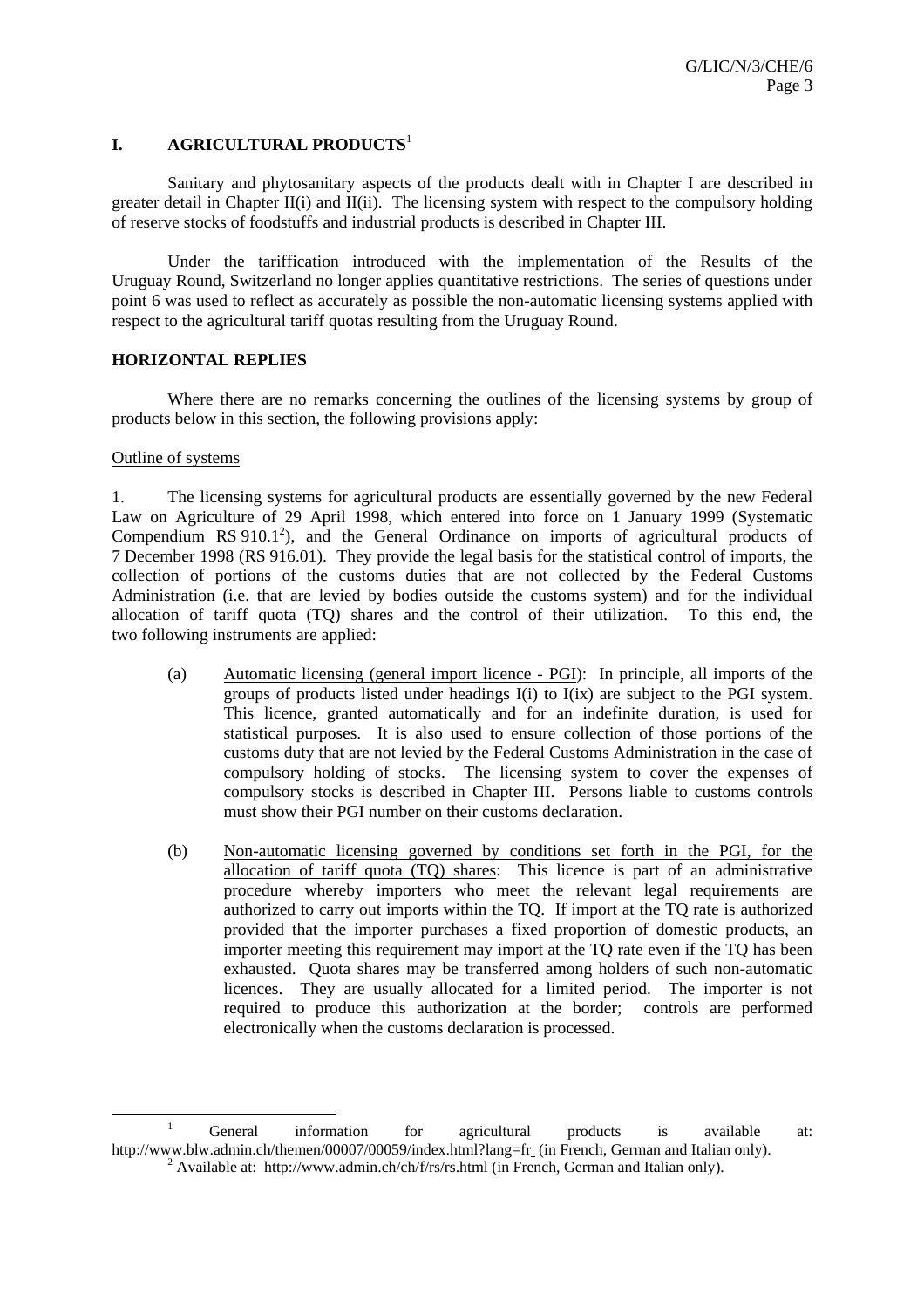## Purposes and coverage of licensing

2. In principle, the agricultural products described under headings I(i) to I(ix) are subject to an automatic import licence (PGI). Imports within the TQs - assuming that a TQ exists and is applied require a non-automatic licence (for tariff item numbers within the TQs, see Swiss notification to the Committee on Agriculture G/AG/N/CHE/13/Add.12).

3. The regulations apply to imports of all goods, whatever their origin.

4. Automatic licences provide for the statistical control of imports and, in certain cases, the collection of portions of customs duties that are not levied by the Federal Customs, particularly in relation to compulsory stocks. Non-automatic licences provide for the individual allocation of TQ shares and the control of their utilization.

5. Legal bases: Federal Law on Agriculture (RS 910.1, Article 24) and General Ordinance on imports of agricultural products (RS 916.01, Article 1). For specific procedures, see Chapters I(i) to I(ix). Ordinances may be amended by the Government. In some cases, the Government must submit the measures taken to Parliament for *ex post* approval. The changes are published in the Official Compendium of Federal Law (RO) and the Systematic Compendium of Federal Law (RS).

# Procedures

6. Non-automatic licence: This does not apply to TQs which, for other reasons, are not currently applied.

- I. The administration of TQs for the calendar year 2010 is described in the Swiss notification to the Committee on Agriculture G/AG/N/CHE/13/Add.12. All information concerning TQ utilization (quantities, application procedures for licences, exceptions, exemptions etc.) is set forth in the specific ordinances published in the RO and RS (see Chapters I(i) to I(iv), I(vi) and I(viii) to I(ix)). The customs tariffs<sup>3</sup> indicate, in the specific remarks under each tariff item number, whether or not a licence is required. If so, the name of the authority through which the importer may obtain further details is also provided.
- II. TQs are determined for one year. TQ shares (non-automatic licence) may be allocated for shorter periods. The validity of the non-automatic licence is generally limited (see description by group of products below).
- III. The unused remainder of the allocations is not added to quotas for a succeeding period. In January of each year, the annex to the Report to Parliament on Tariff Measures, in the context of the report on external economic policy, provides the names of importers for the preceding year including data on quantities allocated and the quantities effectively imported by individual importing companies. This annex to the Report can be viewed on the homepage of the following website: www.import.ofag.admin.ch *Publication de l'attribution des contingents tarifaires*.
- IV. There is no deadline for the submission of applications from the time of opening of the quota.
- V. As a rule, applicants receive a response within one to three days according to the product.

 <sup>3</sup>  $3$  http://www.tares.ch.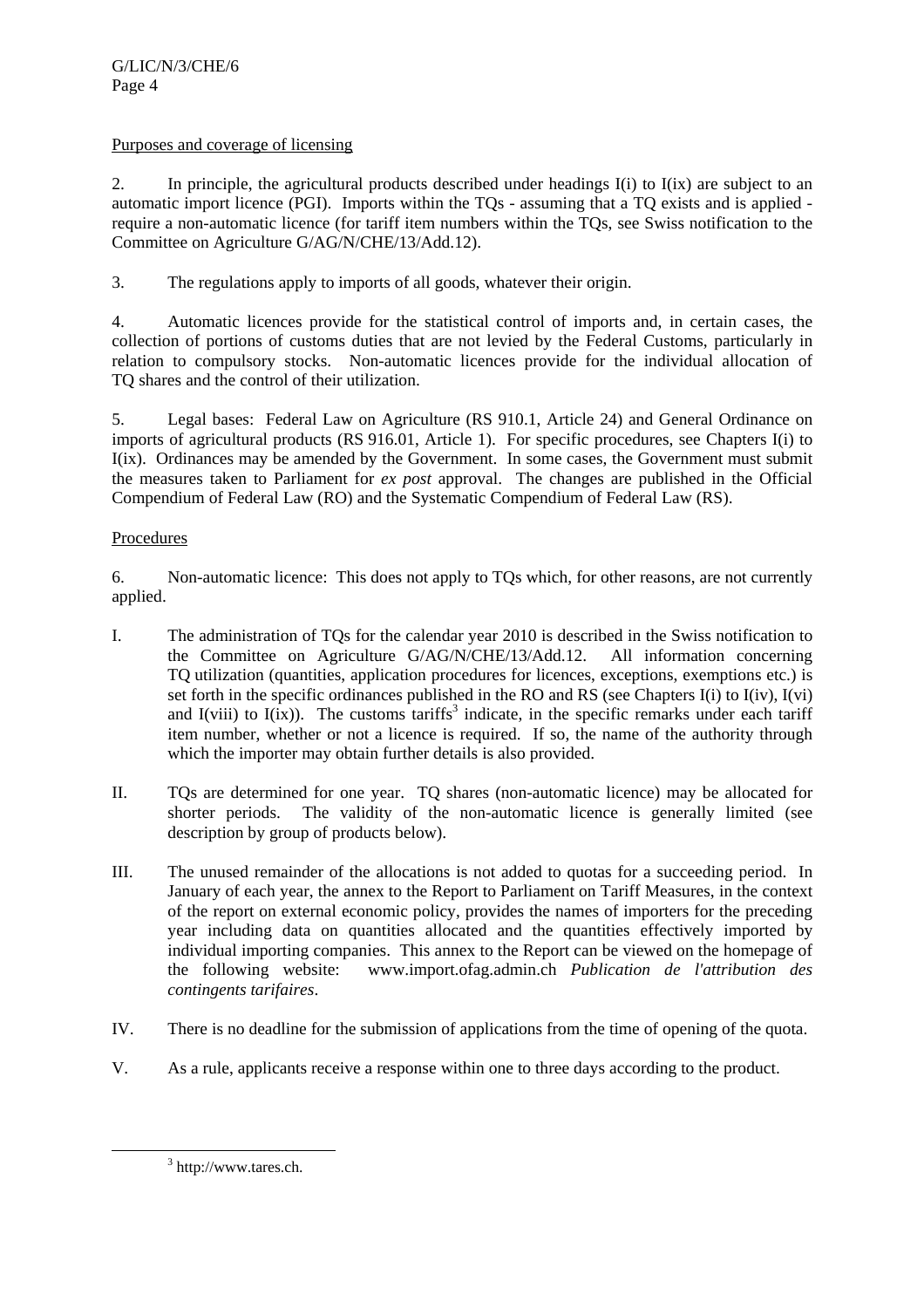- VI. When an import licence is granted, the date of opening of the period of importation may be the same as the date for the utilization of the licence. In other cases, the goods may be imported as soon as the individual quota has been allocated.
- VII. As a rule, applications are examined by a single administrative organ.
- VIII. For the distribution of TQs by product group, see below (Chapters I(i) to I(iv), I(vi) and I(viii) to I(ix)). In principle, each TQ allocation method enables new importers to participate in the market. For a number of products, a reserve supply is set aside specifically to that effect. Such reserves are added to the total quantity of the tariff quota.
- IX. The same rules apply to all imports within the TQs, regardless of the regulations of the exporting country.
- X. Export licences from the exporting countries are not required.
- XI. No.
- 7.(a) Automatic licence: In view of the time required to obtain a licence, the application must be submitted three to five days in advance of the importation itself. For the import of certain goods, however, the approval of the Plant Protection Service (see Chapter II(ii)) is required, and the time-period is therefore longer.
- (b) Generally, yes.
- (c) No.
- (d) In most cases, applications are considered by a single authority. However, applications concerning goods that are subject to phytosanitary control (see Chapter II(ii)) must be examined by a second authority. The importer generally approaches only one authority.

8. There are no reasons to refuse an application for a licence other than failure to meet the specific criteria. The reasons for any refusal are communicated to the applicant, who has a right to appeal the decision to the Federal Administrative Court and, at second instance, to the Federal Supreme Court.

## Eligibility of importers to apply for licence

9.(a) Non-automatic licensing: TQ shares are only allocated to individuals, businesses and organizations, irrespective of nationality or origin, that: (a) are established on Swiss customs territory; (b) import goods in the sector concerned for business purposes<sup>4</sup>; (c) provide guarantees that, where necessary, they can meet the requirements and undertake the commitments related to utilization of TQ shares. Producers of agricultural products and their marketing entities are also eligible for TQ if they meet the commitments for the allocation of TQ (e.g. purchase of like products directly from other producers in Switzerland). In January of each year, the annex to the Report on Tariff Measures provides the names of all the importers for the preceding year including data on quantities allocated and the quantities imported by individual importing companies (see point 6.III above).

 $\overline{a}$ <sup>4</sup> Applicable only for the import of vegetables, fruit and horticultural plants, as well as wine and grape juice.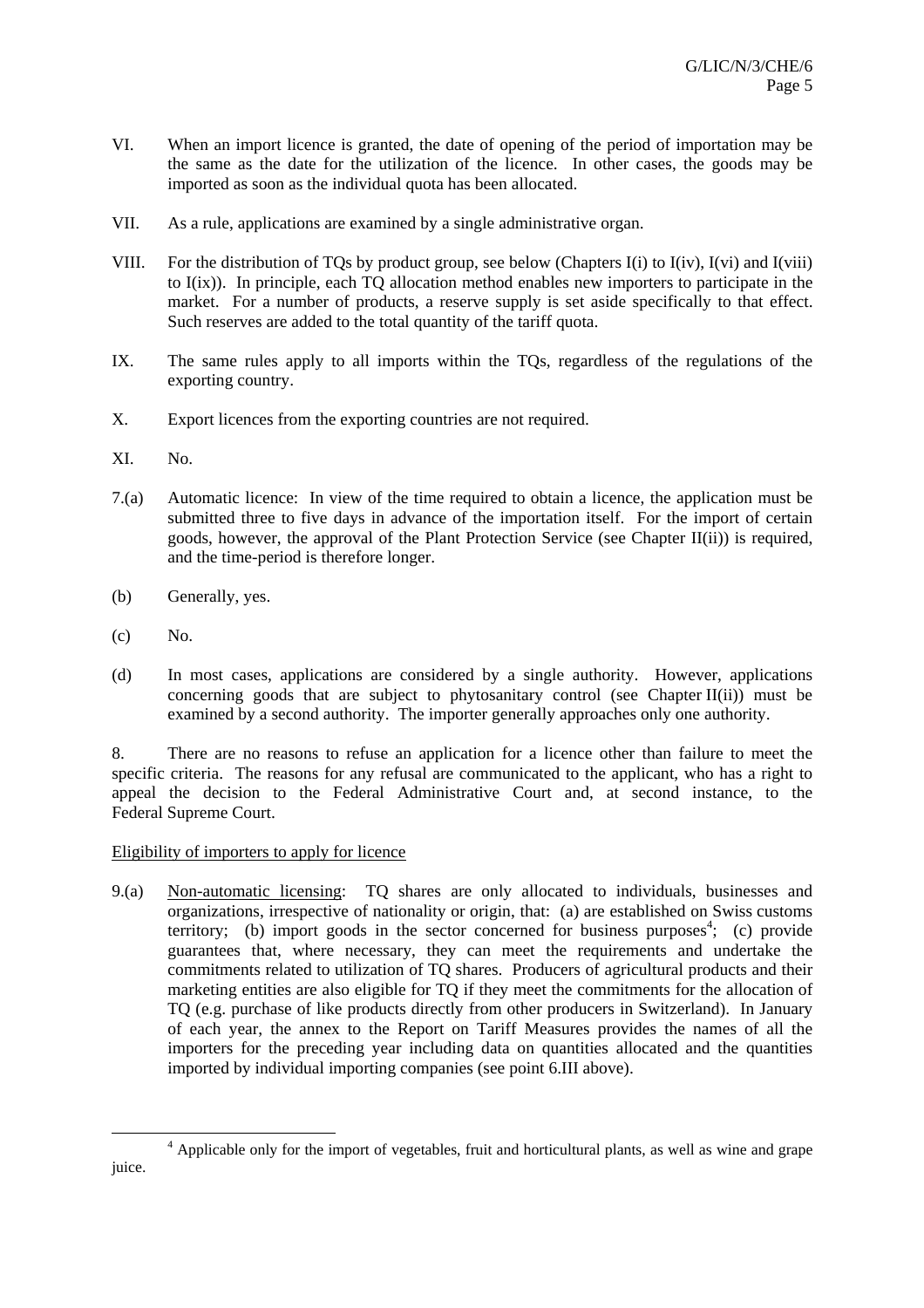(b) Automatic licensing (PGI): As a rule, any natural or legal person domiciled in Switzerland is eligible, irrespective of nationality or origin, to receive a licence. In some cases, the applicant must engage regularly, and for business purposes, in trade in the product in question. There is no published list of authorized importers (except those who import within the TQs - see point 6.III above).

Documentational and other requirements for application for licence

10. Only the usual information is required. Samples of the various application forms are available on the website homepage mentioned in footnote 3.

11. In addition to the number of the automatic licence and the documents usually required by the customs services, certain certificates, such as certificates of origin or sanitary or phytosanitary certificates (see Chapter II), are required according to the product.

12. Automatic licensing: No fees; PGI: Import fees specific to certain batches of agricultural products imported via a PGI are listed in annex 7 of the Ordinance of 7 December 1998 concerning imports of agricultural products (RS 916.01).

- Electronic customs clearance CHF 3-5 by imported batch (batch of goods cleared through customs).<sup>5</sup> These amounts correspond to the actual cost of the administrative services involved.
- 13. As a rule, no.

# Conditions of licensing

- 14.(a) Automatic licensing: The validity is not limited as long as the conditions on which the licence was granted are met;
- (b) Non-automatic licensing: The validity of the licence varies from two weeks to one year according to the product. The licence is generally renewable, sometime several times.
- 15. No.
- 16.(a-b) Automatic licensing and non-automatic licensing: The licences are not transferable between eligible persons. TQ shares are however transferable to eligible persons.
- 17.(a) In a certain number of cases, the issue of non-automatic licences is subject to auctioning.
- (b) In a certain number of cases, the issuing of automatic licences is subject to the payment of the portions of the customs duty that are not collected by the Federal Customs Administration.

Other procedural requirements

18. No.

19. The foreign exchange required to pay for imports is automatically provided by the banks. There are no restrictions on foreign exchange.

 $\frac{1}{5}$  $<sup>5</sup>$  Depending on the product and the method of allocation of tariff quota shares (according to need, etc.).</sup>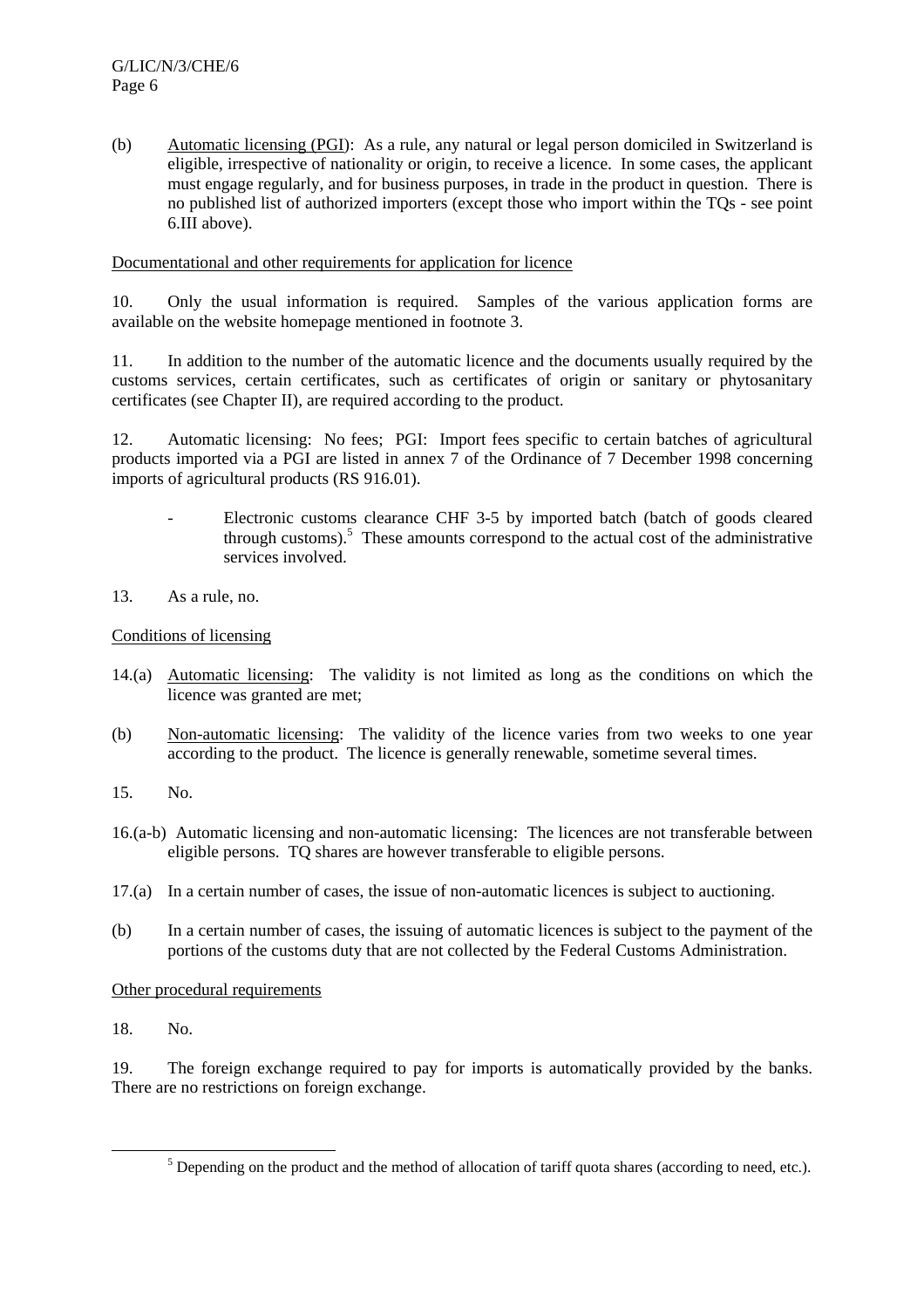#### **SPECIFIC REPLIES**

#### *(i) Horses (A), livestock and breeding animals, bovine semen (B)*

#### Outline of systems

1. See horizontal replies. The specific legal basis for (A) is the General Ordinance of 7 December 1998 on imports of agricultural products (RS 916.01), and for (B) the Ordinance of 14 November 2007 concerning animal breeding (RS 916.310). The automatic and the non-automatic licensing system are administered by the Federal Office for Agriculture (OFAG).

#### Purposes and coverage of licensing

2. Horses (tariff headings: 0101.10, 0101.90) are no longer subject to licensing and may be imported freely until the TQ is used up. Livestock and other breeding animals as well as bovine semen are subject to automatic licensing, and to non-automatic licensing for imports within the TQs.

3. See horizontal replies.

4. Automatic licensing provides for the statistical control of imports; it does not restrict the quantity or value of imports. Non-automatic licensing provides for the individual allocation of TQ shares and the control of their utilization; it does restrict the quantity.

5. See horizontal replies and point 1 above.

#### Procedures

- 6.I. See horizontal replies. In the case of (B) auction dates for cattle are published in the specialized press and the Swiss Official Trade Gazette (FOSC).
- II. For (A) and (B), the TQs are determined for one year (1 January-31 December). Validity of non-automatic licences: for (B) the TQ is distributed in chronological order of submission of applications. The non-automatic licences are valid as soon as they have been issued until the end of the calendar year (31 December). Exception for bovine animals: 70 per cent of the TQ is put up for auction each September - the licences are valid for the next calendar year (1 January-31 December); the remaining 30 per cent of the TQ is put up for auction each April - the licences are valid until the end of the same year (31 December).
- III.-V. See horizontal replies.
- VI. See point II above.
- VII. In order to import animals and bovine semen, the importer must obtain one licence from the OFAG (for health aspects see Chapter II(i)).
- VIII. For (A) the allocation of TQ shares takes place as needed; for (B) distribution of the TQ in chronological order of submission of applications; auctioning of the TQ in the case of bovine animals.
- IX.-XI. See horizontal replies.
- 7.(a-c) See horizontal replies.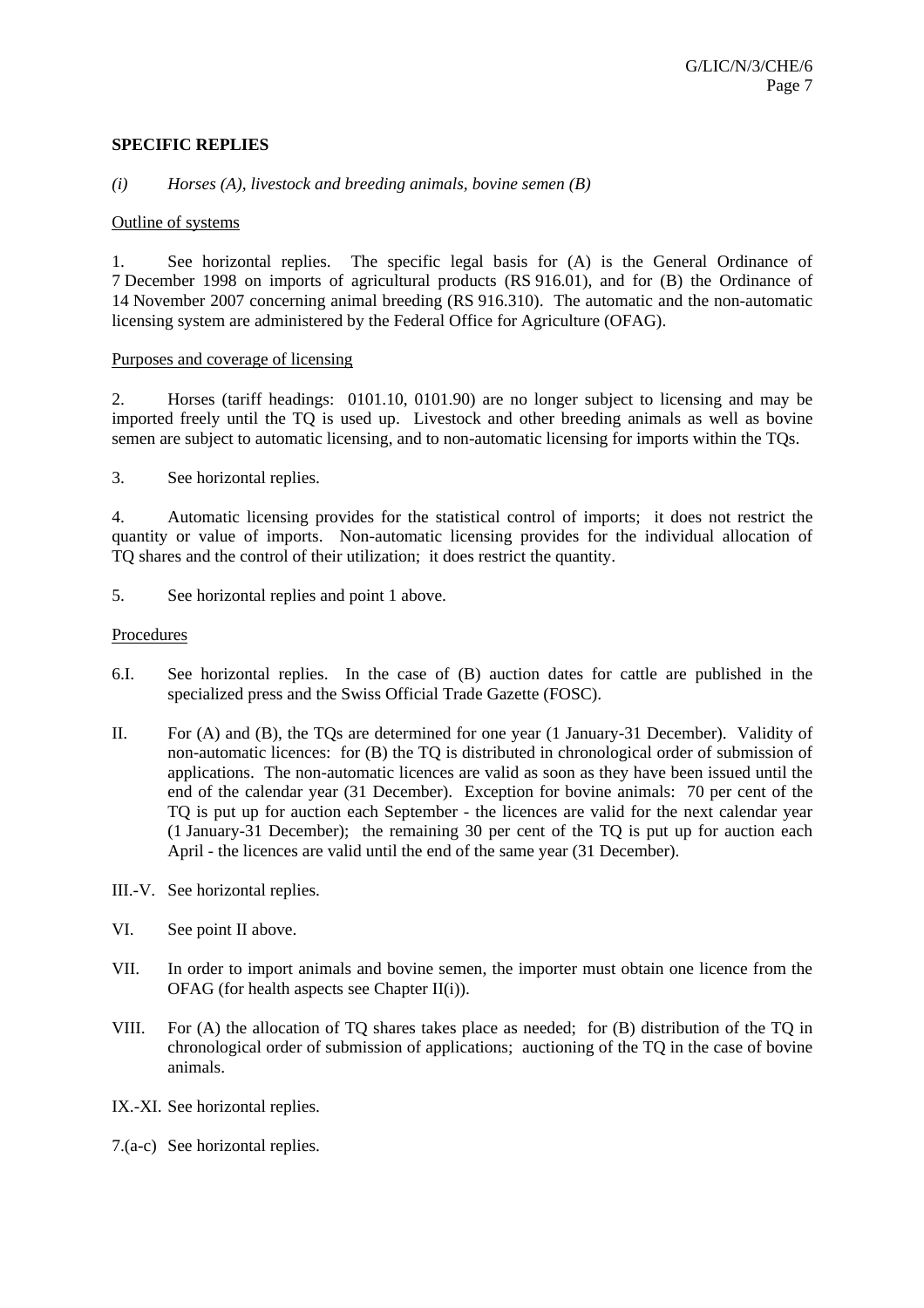- (d) See point 6.VII above.
- 8. See horizontal replies.

## Eligibility of importers to apply for licence

- 9.(a) See horizontal replies. Semen: cattle breeding and insemination organizations recognized under Swiss law, breeders and groups of breeders domiciled on Swiss customs territory and participating in a Swiss breeding programme.
- (b) See horizontal replies.

## Documentational and other requirements for application for licence

10.-13. See horizontal replies.

# Conditions of licensing

- 14. Automatic licensing: see horizontal replies; non-automatic licensing: see point 6.II.
- 15.-16. See horizontal replies.
- 17.(a) No.
- (b) No.

Other procedural requirements

18.-19. See horizontal replies.

*(ii) Animals for slaughter, meat, prepared meat products and eggs* 

## Outline of systems

1. See horizontal replies.

 For (A), animals for slaughter, meat of bovine, equine, ovine, caprine and porcine animals as well as poultry, the specific legal bases are the Ordinance of 26 November 2003 concerning the slaughter cattle and meat market (Ordinance on Cattle for Slaughter, OBB; RS 916.341). The licensing system is administered by the OFAG.

For (B) prepared meat products, the specific legal basis is the Ordinance of 26 November 2003 concerning the slaughter cattle and meat market (Ordinance on Cattle for Slaughter, OBB; RS 916.341). The licensing system is administered by the OFAG.

 For (C) eggs and egg products, the specific legal basis is the Ordinance of 26 November 2003 concerning the egg market (Ordinance on Eggs, OO; RS 916.371). Licences are no longer required; general authorization until the TQ is used up.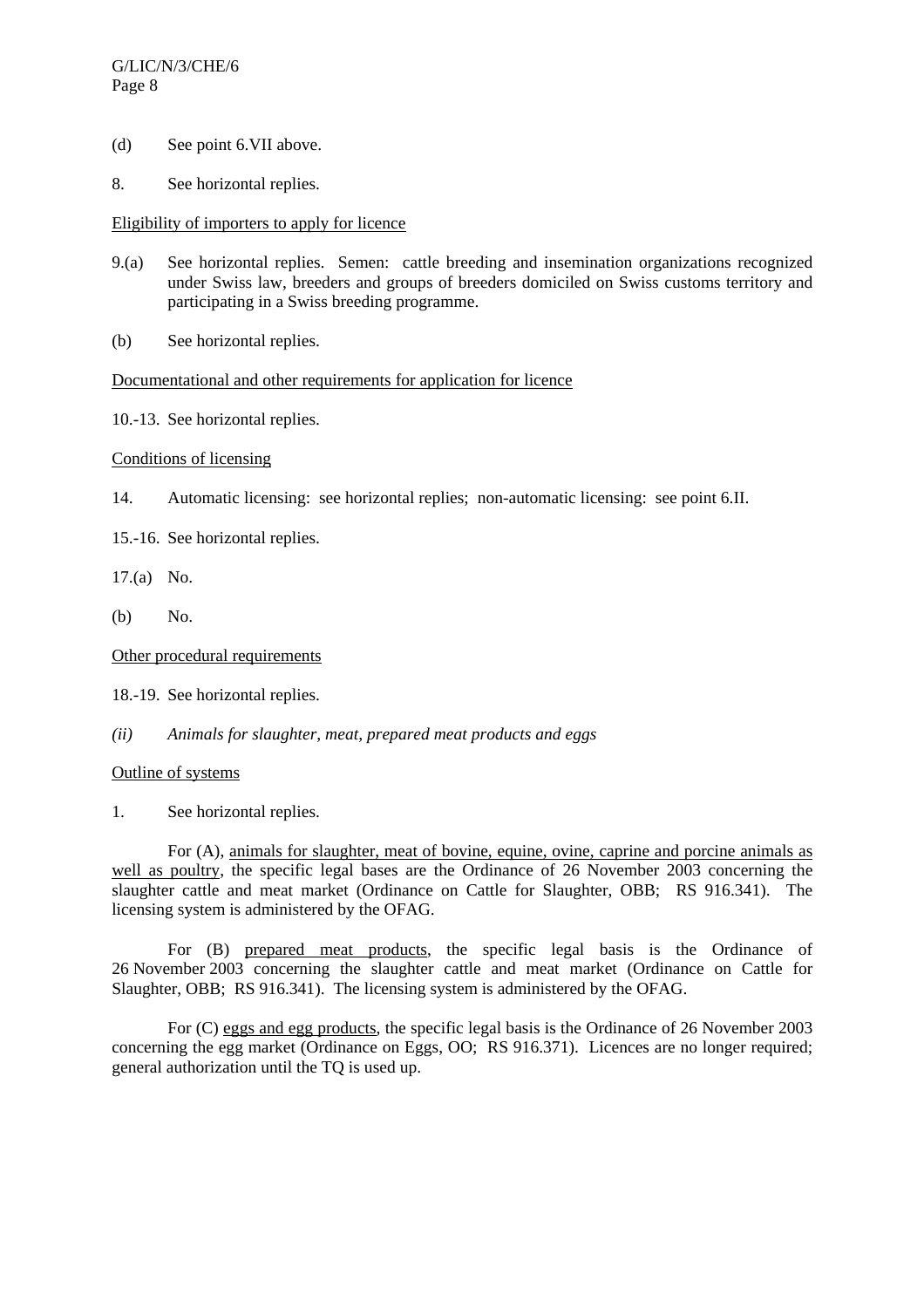#### Purposes and coverage of licensing

2. Tariff headings for (A): 0201-0207, 0209; for (B): 0210, 1601-1602; for (C): 0407-0408, 3502. All products of (A) and (B) are subject to automatic licensing, and to non-automatic licensing as regards imports within the TQ. Products under (C) are no longer subject to licensing.

- 3. See horizontal replies.
- 4. See horizontal replies.
- 5. See horizontal replies and point 1 above.

## Procedures

- 6.I. See horizontal replies. Auction dates are published in the specialized press and the Swiss Official Trade Gazette (FOSC).
- II. See horizontal replies. For (A) and (B): the maximum duration of non-automatic licences is one year.
- III.-V. See horizontal replies.
- VI. One day.
- VII. For (A) and (B), the OFAG is responsible for issuing licences. For (C) the tariff quota is allocated in chronological order of actual imports, upon customs clearance, as long as the TQ is not exhausted. For health aspects see Chapter II.
- VIII. See horizontal replies.
- (A) TQ distribution according to purchases within the country (10 per cent for bovine and ovine meat); auctioning (90 per cent bovine and ovine meat, 100 per cent for other products).
- (B) TQ distribution by auction.
- (C) The allocation of TQ shares takes place as needed. The TQ is allocated in chronological order of actual imports, upon customs clearance, as long as the TQ is not exhausted. In other words, the TQ is allocated in the order in which the customs declarations are received. The volume of imports under the TQ is recorded by the customs authorities. On the basis of this data, the OFAG determines when the TQ is exhausted and provides information to that effect. There is no maximum amount per importer.
- IX.-XI. See horizontal replies.
- 7.(a) One week. Emergency procedure by telephone or fax possible.
- (b-c) See horizontal replies.
- (d) See point 6.VII above.
- 8. See horizontal replies.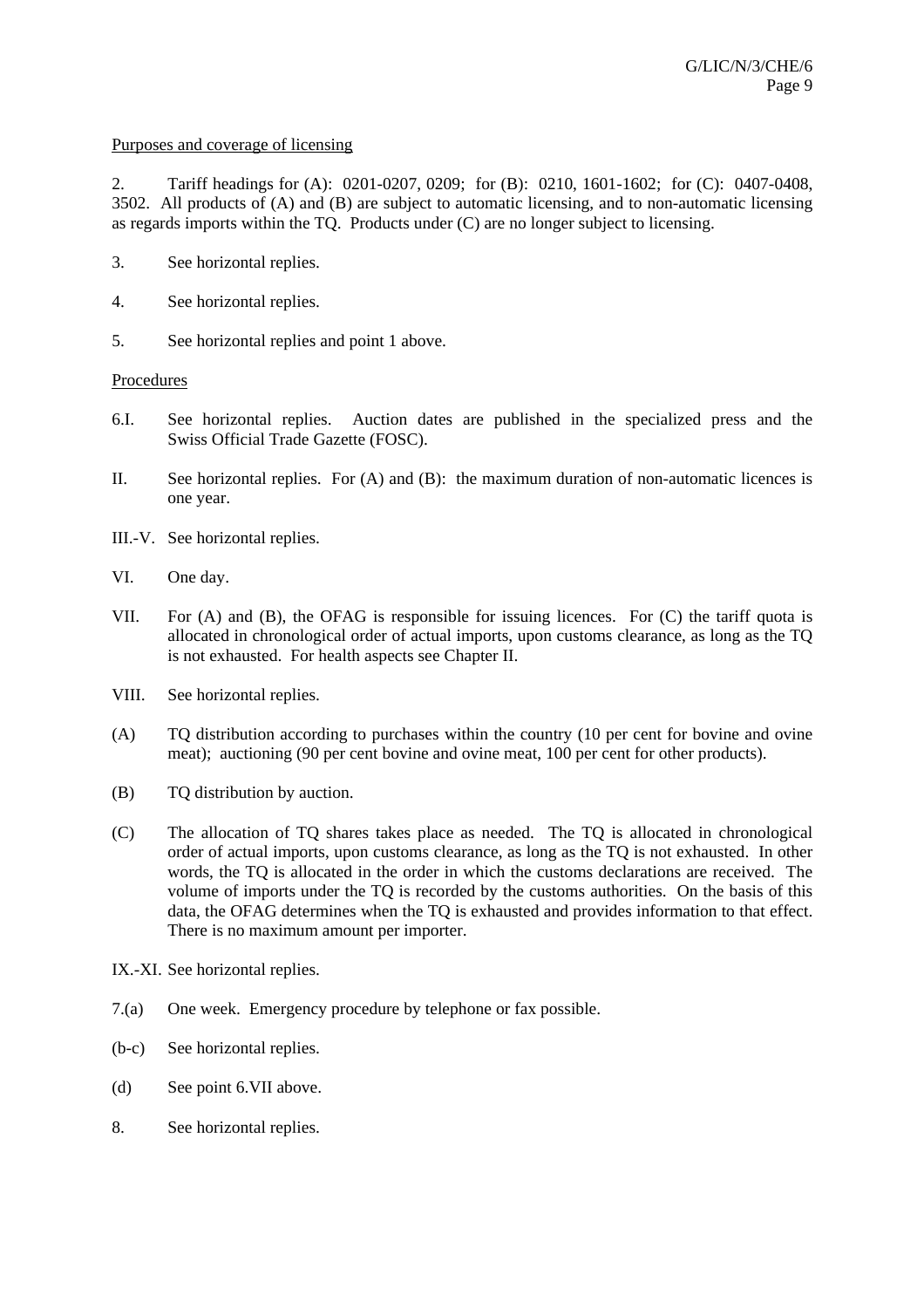## Eligibility of importers to apply for licence

9. See horizontal replies.

# Documentational and other requirements for application for licence

- 10.-12. See horizontal replies.
- 13. See horizontal replies.

# Conditions of licensing

- 14. Automatic licensing: see horizontal replies; non-automatic licensing: see point 6.II.
- 15.-16. See horizontal replies.
- 17.(a) For (A): purchase of like products from Switzerland and participation in the auction. For (B): applicants have to take part in the auction.
- (b) No.

# Other procedural requirements

18.-19. See horizontal replies.

*(iii) Milk, dairy products* 

## Outline of systems

1. See horizontal replies.

 The specific legal basis is the General Ordinance of 7 December 1998 on imports of agricultural products (RS 916.01). The licensing system is administered by the OFAG.

## Purposes and coverage of licensing

2. Tariff headings: subchapters 0401 and 0405. These products are subject to automatic licensing, and to non-automatic licensing as regards imports of certain dairy products (whole milk powder, butter, natural yoghurt, dairy spreads with a basis of milk fat) within the TQs. Tariff headings of subchapter 0406 are no longer subject to licensing.

3. See horizontal replies.

4. Automatic licensing provides for the statistical control of imports for all products. Non-automatic licensing provides for the individual allocation of TQ shares and the control of their utilization.

5. See horizontal replies.

# Procedures

6.I. See horizontal replies.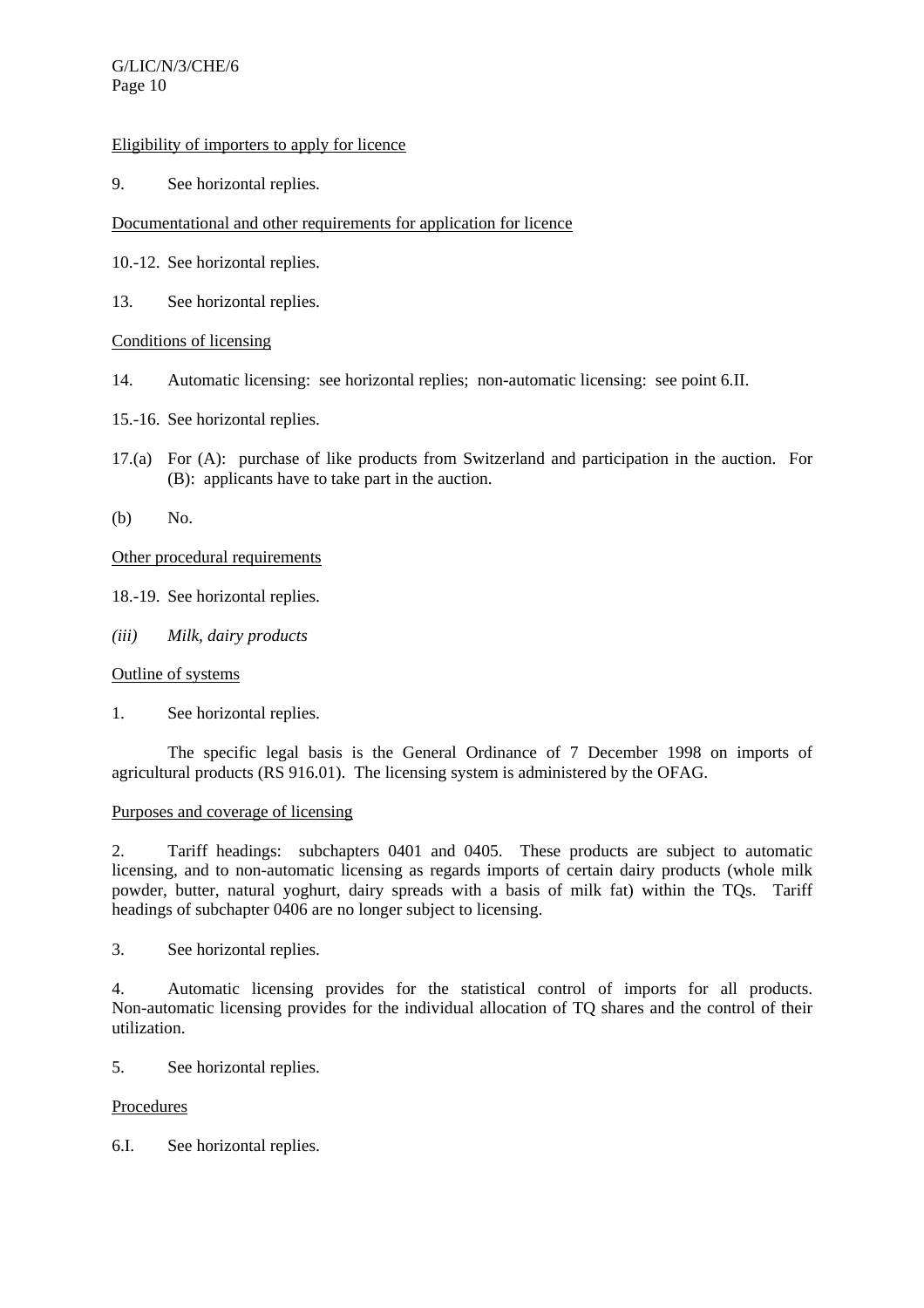- II. See horizontal replies. Quotas and non-automatic licences are established for one calendar year.
- III.-V. See horizontal replies.
- VI. At least three to five days.
- VII. The OFAG is the only organ to approach.
- VIII. See horizontal replies. The distribution of partial TQs takes place as follows:
	- Partial tariff quota No. 7.2, milk powder and partial tariff quota No. 7.4, butter: by auction;
	- partial tariff quota No. 7.3, miscellaneous dairy produce: as needed through the authority;
	- partial tariff quota No. 7.5, Fontal cheese: as needed through customs (no licence required).
- IX.-XI. See horizontal replies.
- 7.(a) One week. Emergency procedure by telephone, e-mail or fax possible.
- (b-c) See horizontal replies.
- (d) See point 6.VII above.
- 8. See horizontal replies.

## Eligibility of importers to apply for licence

9. See horizontal replies.

## Documentational and other requirements for application for licence

10.-13. See horizontal replies.

# Conditions of licensing

- 14. See horizontal replies. Non-automatic licences, valid for one year, are not extendable.
- 15.-16. See horizontal replies.
- 17.(a) Applicants for partial tariff quotas Nos. 7.2 and 7.4 have to take part in the auction.
- (b) No.

## Other procedural requirements

18.-19. See horizontal replies.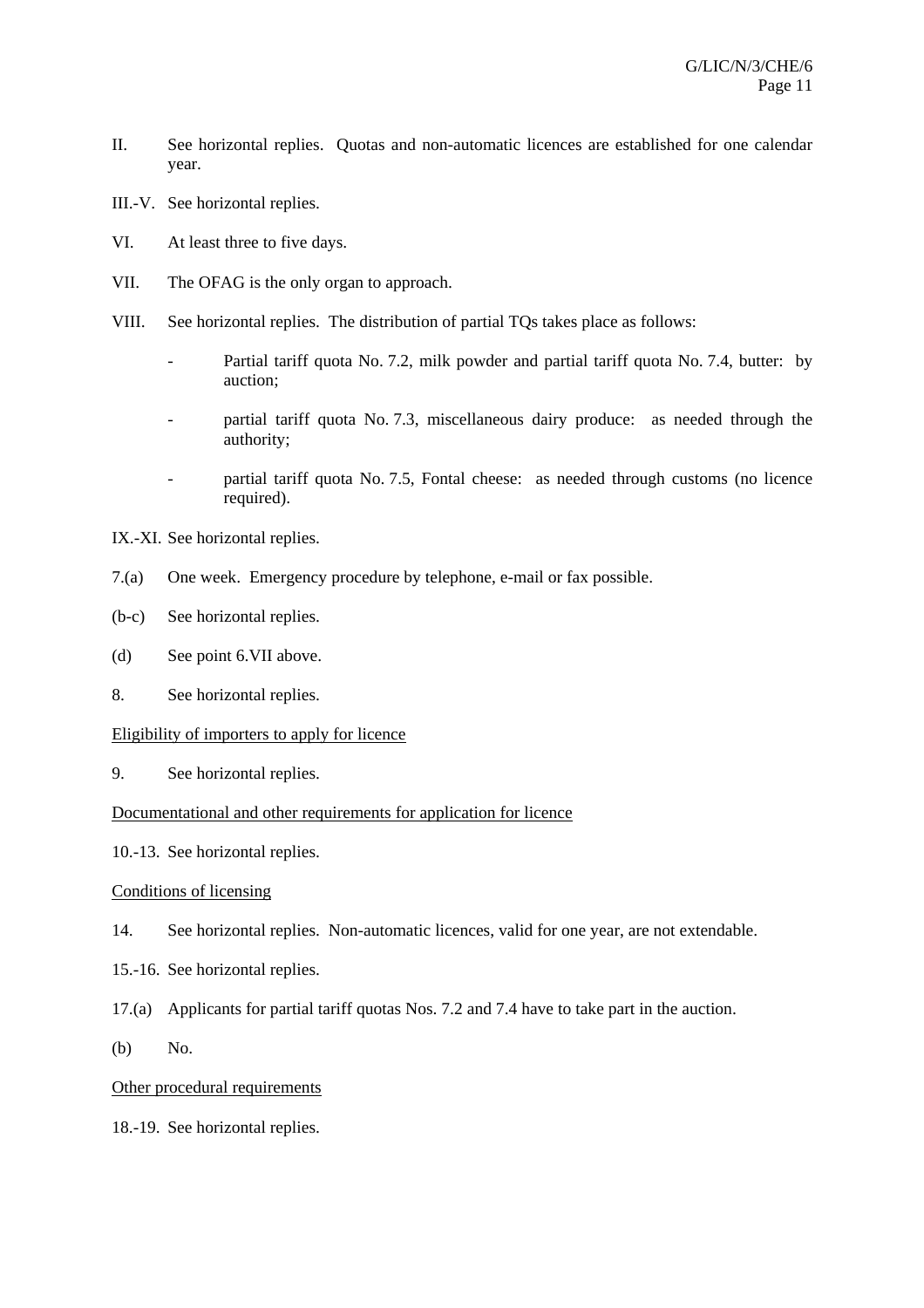*(iv) Fresh fruit and vegetables (A), fruit for cider and fruit products (B), cut flowers (C), frozen vegetables (D), potatoes (including seed potatoes) and potato products (E), fruit seedlings (F)* 

# Outline of systems

1. See horizontal replies.

 For (A), (B), (C), (D) and (F), the specific legal basis is the Ordinance of 7 December 1998 on the import of vegetables, fresh fruit and horticultural plants (RS 916.121.10). For (E), the specific legal basis is the General Ordinance of 7 December 1998 on imports of agricultural products (RS 916.01). The licensing system is administered by the OFAG.

Purposes and coverage of licensing

- 2. The following products:
- (A) Fresh vegetables (0702.00, ex 0703.10, ex 0703.90, 0704.10, 0704.20, ex 0704.90, 0705.11, 0705.19, 0705.21, ex 0705.29, 0706.10, ex 0706.90, ex 0707.00, 0708.10, ex 0708.20, ex 0708.90, ex 0709.20, 0709.30, 0709.40, 0709.60, ex 0709.70, ex 0709.90) and fresh fruit (ex 0808.10, ex 0808.20, ex 0809.10, ex 0809.20, ex 0809.40, ex 0810.10, ex 0810.20, ex 0810.90) are subject to: (a) automatic licensing and (b) non-automatic licensing as regards imports within the TQs over a period ranging from six to 50 weeks according to the product;
- (B) Fruit for cider (ex 0808.10, ex 0808.20) and seed fruit products (2009.71, ex 2009.80, ex 2009.90, ex 2202.90, ex 2206.00) are subject to: (a) automatic licensing and (b) non-automatic licensing as regards imports within the TQs;
- (C) Cut flowers (ex 0603.11, ex 0603.12, ex 0603.13, ex 16003.14, ex 0603.19) are subject to: (a) automatic licensing and (b) non-automatic licensing as regards imports within the TQ during the period from 1 May to 25 October;
- (D) Frozen vegetables (0710.21, ex 0710.22, ex 0710.30, ex 0710.80, ex 0710.90) are subject to: (a) automatic licensing and (b) non-automatic licensing as regards imports within the TQs;
- (E) Potatoes including seed potatoes are subject to: (a) automatic licensing and (b) non-automatic licensing as regards imports within the TQs (tariff headings: 0701.1010, 2004.1092, 2004.1093, 0701.9010, 2004.9028, 0710.1010, 2004.9051, 0710.9021, 2005.2021, 0712.9021, 2005.2022, 1105.1011, 2005.2092, 1105.2011, 2005.2093, 2001.9031, 2005.9921, 2004.1012, 2004.1013, 2005.9951);
- (F) Seedlings of seed fruit and stone fruit are subject to: (a) automatic licensing.
- 3. See horizontal replies.

4. Automatic licensing provides for the statistical control of imports for all products. Non-automatic licensing provides for the individual allocation of TQ shares and the control of their utilization.

5. See horizontal replies and point 1 above.

## **Procedures**

6.I. See horizontal replies.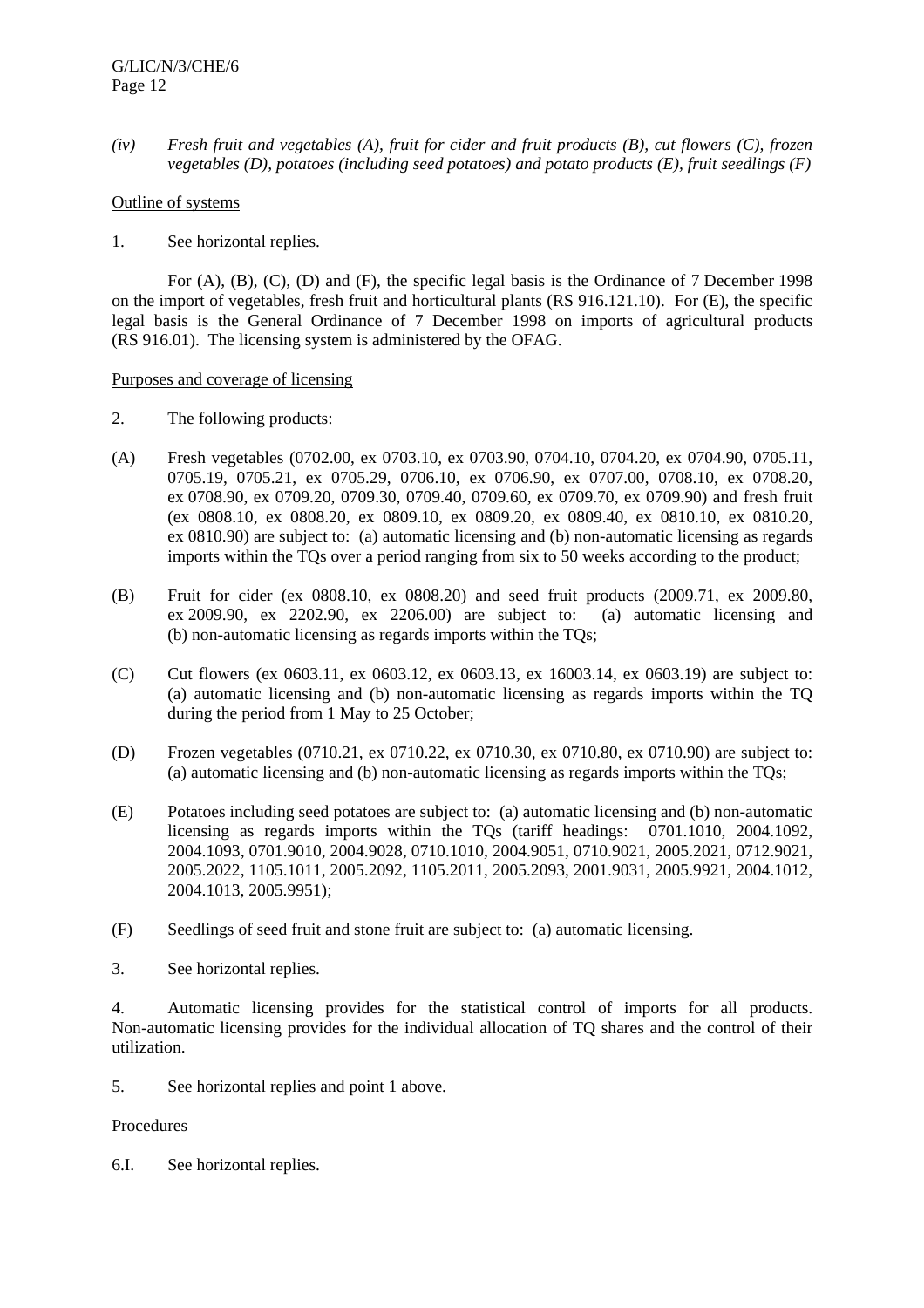- II.(A) See horizontal replies. In principle, non-automatic licences are granted for the period indicated in point 2.
- (B) See horizontal replies. Non-automatic licences for fruit for cider are issued for a maximum period of six months.
- (C) The size of the TQ is determined for the period from 1 May to 25 October. Non-automatic licences are issued for that period.
- (D) and (E) See horizontal replies. With the exception of potatoes, the non-automatic licences are issued for one year.
- III. See horizontal replies.
- IV. See horizontal replies.
- (A) and (C) With respect to non-automatic licences granted according to previous imports by the applicant, the licensing office sends the new licence to the importers at the beginning of each year. As regards other licensing systems, there is no time limit for the submission of applications. They can be submitted throughout the year of opening of the TQ. Licences are issued primarily according to the applicants' previous imports.
- (B) The deadline for applications in the case of auctions is generally set at 30 working days following publication.
- (D) The licensing office sends the new licences to the importers at the beginning of each year.
- (E) With respect to non-automatic licences granted according to previous purchases of Swiss products, the licensing office sends the new licence to the importers at the beginning of each year. For potato products, the deadline for applications in the case of auctions is generally set at 30 working days following publication. For the other systems, there is no time-limit for application, which may take place throughout the year of opening of the TQ.
- V. See horizontal replies. For (B) and (E) the time-period for the examination of applications in connection with auctions is about five working days after the call for bids has been closed.
- VI.-VII. See horizontal replies.
- VIII.(A) For the vast majority of products, licences are issued according to previous imports by the applicant. New importers are given a minimum volume. For certain products, allocations are made in response to the market shares or *pro rata* to applications.
- (B) Licences are mainly issued by auction. The system of a contribution to Swiss production (concentrates of seed fruit juice) is also applied. New importers may obtain a licence at each new allocation.
- (C) Licences are generally issued according to three criteria: previous imports by the applicant, purchase of local goods by the applicant and auction. New importers may obtain a licence at each new allocation.
- (D) Licences are issued on the basis of a combination of two criteria: previous imports by the applicant, and purchase of local goods by the applicant.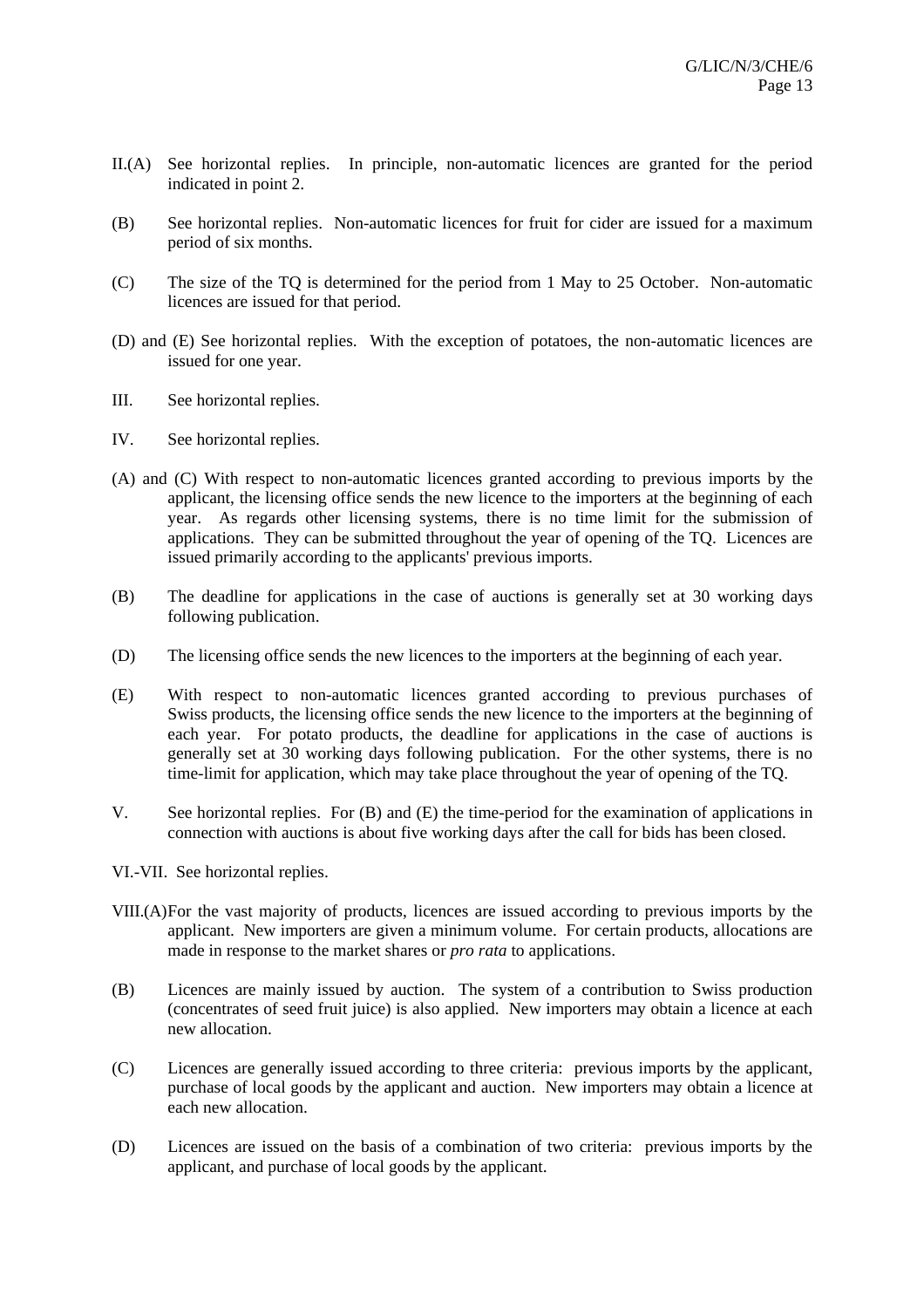- (E) Licences for fresh potatoes are issued in accordance with a contribution to local production. Licences for potato products are allocated by auction.
- IX.-XI. See horizontal replies.
- 7.(a) See horizontal replies. No time-limit. Emergency procedure by telephone or fax possible.
- (b-d) See horizontal replies.
- 8. See horizontal replies.

## Eligibility of importers to apply for licence

9. See horizontal replies.

# Documentational and other requirements for application for licence

10.-13. See horizontal replies.

## Conditions of licensing

- 14. Automatic licensing: See horizontal replies.
	- Non-automatic licensing: See point 6.II above.
- (A) The validity of the licence ranges from one month to 50 weeks according to the system of allocation in force (see point 2 above), and is not extendable.
- (B) The validity of the licence ranges between three months and one year according to the system of allocation in force.
- (C) The validity of the licence extends from 1 May to 25 October.
- (D) The licence is valid for one year.
- (E) The validity of the licence ranges from two months to one year according to the system of allocation in force.
- 15.-16. See horizontal replies.
- 17.(a) Subject in certain cases to the purchase of like products from Switzerland.
- (b) No.

# Other procedural requirements

18.-19. See horizontal replies.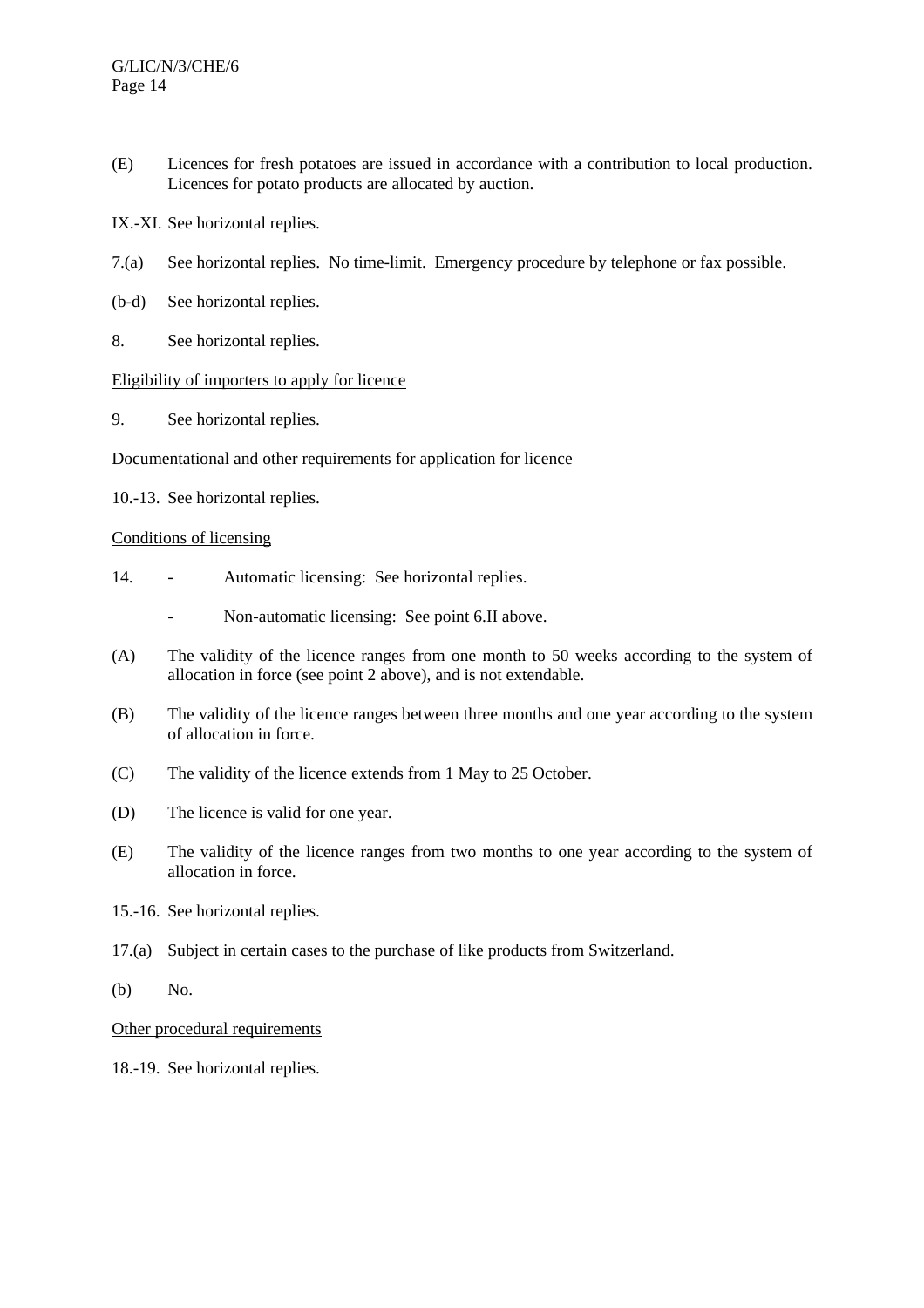## *(v) Feed grain*

## Outline of systems

1. See horizontal replies. The specific legal bases are the General Ordinance of 7 December 1998 on imports of agricultural products (RS 916.01) and the Ordinance of 25 April 2001 on compulsory stockpiling of cereals, special cereals and of energy-rich and protein-rich foods for use in animal feed (Ordinance on compulsory cereal stocks; RS 531.215.17). The licensing system is administered by the OFAG and Réservesuisse; see also under Chapter III.

## Purposes and coverage of licensing

2. Tariff headings are listed in the annex of the General Ordinance of 7 December 1998 on imports of agricultural products (RS 916.01). The import of products governed by market regulations concerning feed grain and oilseeds for feeding is subject to automatic licensing.

3. See horizontal replies.

4. Automatic licensing provides for the statistical control of imports and maintenance of the system of reserve stocks (see Chapter III).

5. See horizontal replies and point 1 above.

#### **Procedures**

- 6. Not applicable.
- 7.(a) See horizontal replies. No time-limit. Emergency procedure by telephone, e-mail or fax possible.
- (b-c) See horizontal replies.
- (d) Automatic licences for goods subject to guarantee fund contributions are checked by Réservesuisse. Automatic licences for other types of fodder are granted by the OFAG.
- 8. See horizontal replies.

#### Eligibility of importers to apply for licence

- 9.(a) Not applicable.
- (b) See horizontal replies.

#### Documentational and other requirements for application for licence

- 10.-11. See horizontal replies.
- 12. Automatic licence: no fees. Other charges: see horizontal replies.
- 13. See horizontal replies.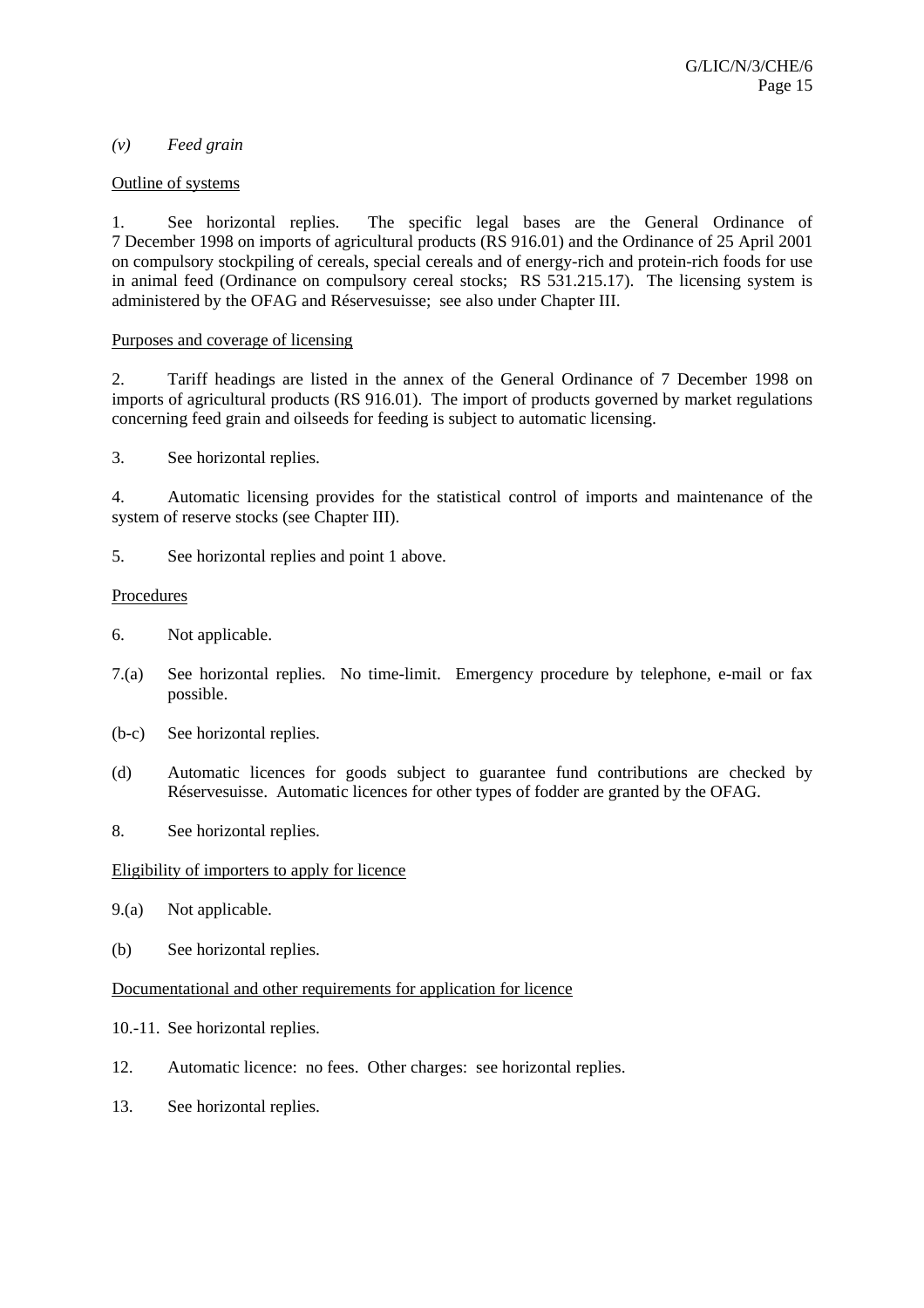## Conditions of licensing

- 14. See horizontal replies.
- 15. No.
- 16. See horizontal replies.
- 17.(a) In some cases, applicants have to take part in an auction (see horizontal replies).
- (b) Participation in the cost of establishing compulsory reserve stocks and, where applicable, conclusion of a contract providing for the establishment of a compulsory reserve stock (see Chapter III).

#### Other procedural requirements

18.-19. See horizontal replies.

*(vi) Grain for human consumption: Durum wheat (A), common wheat (B), coarse grain for human consumption, such as barley, oats and maize (C)* 

#### Outline of systems

1. See horizontal replies. The specific legal basis is the General Ordinance of 7 December 1998 on imports of agricultural products (RS 916.01). The licensing system is administered by Réservesuisse (see Chapter III) for goods subject to contributions to the guarantee fund or to the supplementary reserve stocks. The OFAG grants licences for other products.

#### Purposes and coverage of licensing

2. Importation is subject to automatic licensing as regards imports within the TQ, except common wheat (B) which is subject to an applied TQ. TQs for durum wheat (A) and coarse grain for human consumption, such as barley, oats and maize (C) are not currently administered, i.e. importation at the TQ rate is not limited. As regards common wheat (B), the TQ is allocated in stages according to need.

Tariff headings:

- (A) 1001.1032.
- (B) 1001.9032, 1008.2021, 1002.0032, 1008.9022, 1007.0021, 1008.9051, 1008.1021.
- (C) 1003.0061, 1005.9021, 1004.0031.
- 3. See horizontal replies.

4. Automatic licensing provides for the statistical control of imports and the maintenance of the reserve stocks system (see Chapter III).

5. See horizontal replies and point 1 above.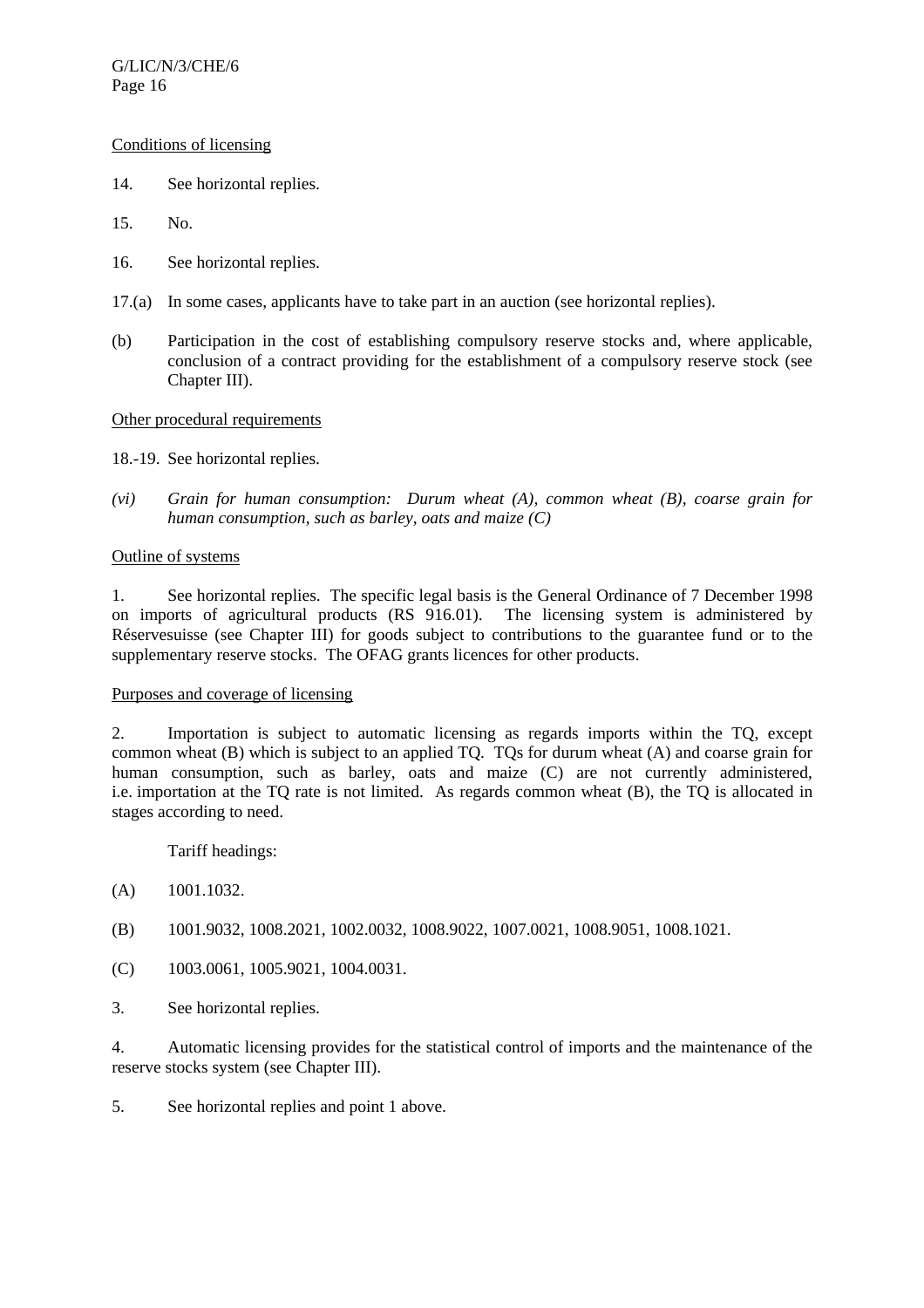#### **Procedures**

- 6. Valid for durum wheat (A) and coarse grain (C).
- I.-II. See horizontal replies.
- III. See horizontal replies. For (A), on average the durum wheat imported at quota rates should in the course of a calendar quarter, serve to manufacture at least 64 per cent of milled products. These latter should be used as cooking meal for human consumption or as fine semolina for the manufacture of pasta products. In the course of a calendar quarter an average of at least 96 per cent of the fine semolina should be used for the manufacture of pasta products. For (C): the right to import is restricted to millers who have the necessary manufacturing facilities (special mill).

The controlling body is the Directorate-General of Customs.

- IV. Before the planned date of importation.
- V. The prior notice must be submitted the day preceding importation.
- VI. There is no minimum time-limit.
- VII. Applications are considered by Réservesuisse for goods subject to contribution to the guarantee fund and by the OFAG for other products.
- VIII.-XI. See horizontal replies.
- 7.(a) See horizontal replies. The automatic licence must be obtained before importation. Emergency procedure by telephone, e-mail or fax possible.
- (b-c) See horizontal replies.
- (d) See 6.VII above.
- 8. See horizontal replies.

## Eligibility of importers to apply for licence

9. See horizontal replies.

## Documentational and other requirements for application for licence

- 10.-11. See horizontal replies.
- 12. Automatic licence: without fees. Other expenses: see horizontal replies.
- 13. See horizontal replies.

## Conditions of licensing

- 14. Automatic licensing is for an unlimited duration.
- 15. No.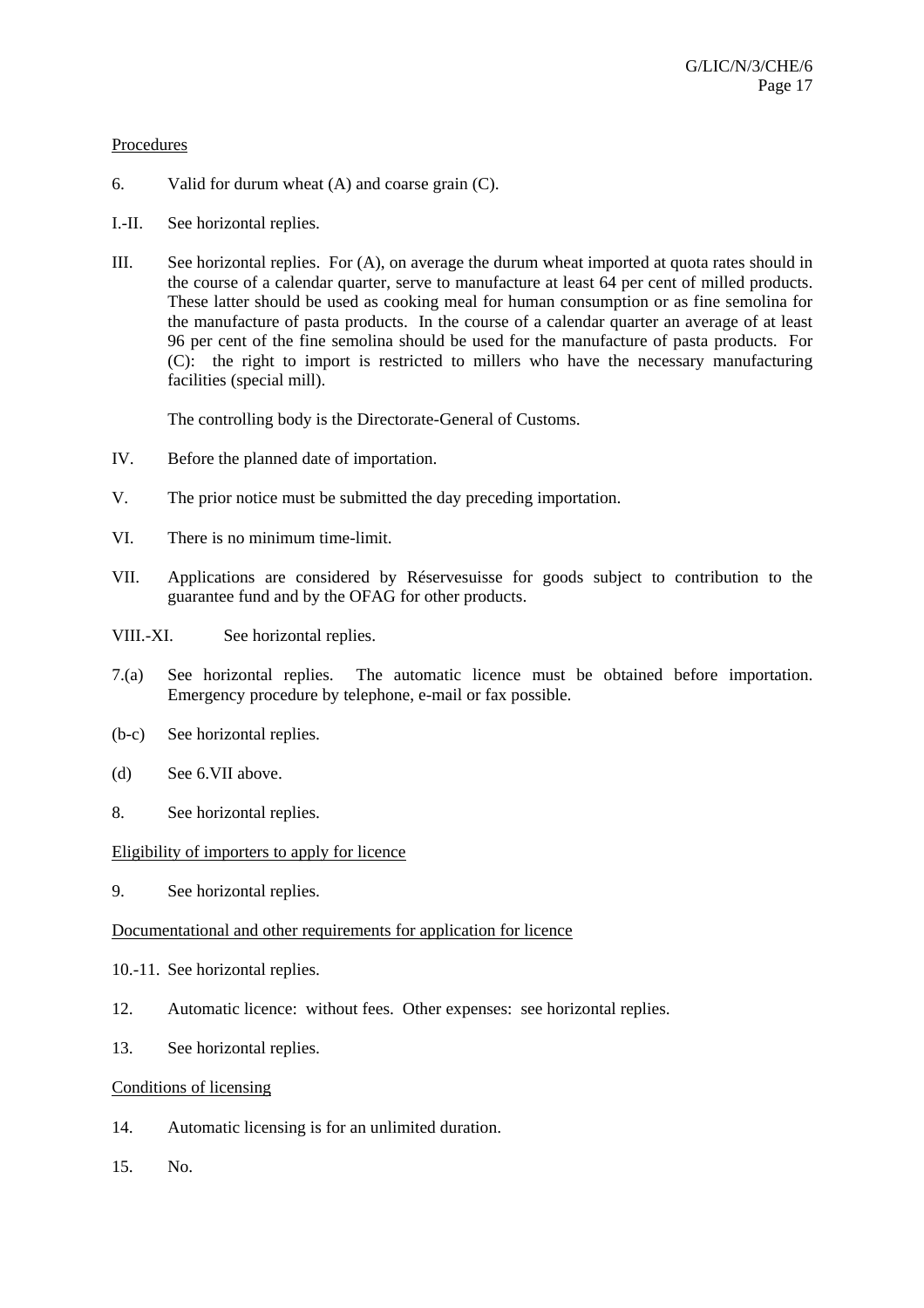- 16. See horizontal replies.
- 17.(a) No.
- (b) Participation in the cost of establishing the compulsory reserve stock and, where appropriate, conclusion of a contract providing for the establishment of a compulsory reserve stock (see Chapter III).

## Other procedural requirements

- 18.-19. See horizontal replies.
- *(vii) Sugar (A), edible oils and fats (B)*

## Outline of systems

1. See horizontal replies. The licensing system is administered by Réservesuisse, acting on instructions from the OFAG (and the Federal Office for National Economic Supply - see Chapter III).

- (A) The specific legal basis is the Ordinance of 7 December 1998 on compulsory stockpiling of sugar (RS 531.215.11).
- (B) The specific legal basis is the General Ordinance of 7 December 1998 on imports of agricultural products (RS 916.01).

## Purposes and coverage of licensing

- 2. The import of products governed by the market regulations concerning sugar and edible oils and fats is subject to automatic licensing.
- (A) Tariff headings: 1701.1100, 1701.1200, 1701.9999, 1702.9019, 1702.9022, 1702.9032, and 1702.9033).
- (B) Tariff headings (Edible oils and fats in chapter 15): 1104.3011, 1104.3012, 1104.3021, 1104.3039, 1501.0018, 1501.0019, 1501.0028, 1501.0029, 1502.0091, 1502.0099, 1503.0091, 1503.0099, 1504.1098, 1504.1099, 1504.2091, 1504.2099, 1504.3091, 1504.3099, 1506.0091, 1506.0099, 1516.1091, 1516.1099, 1507.1090, 1507.9018, 1507.9019, 1507.9098, 1507.9099, 1508.1090, 1508.9018, 1508.9019, 1508.9098, 1508.9099, 1509.1091, 1509.1099, 1509.9091, 1509.9099, 1510.0091, 1510.0099, 1511.1090, 1511.9018, 1511.9019, 1511.9098, 1511.9099, 1512.1190, 1512.1918, 1512.1919, 1512.1998, 1512.1999, 1512.2190, 1512.2991, 1512.2999, 1513.1190, 1513.1918, 1513.1919, 1513.1998, 1513.1999, 1513.2190, 1513.2918, 1513.2919, 1513.2998, 1513.2999, 1514.1190, 1514.9190, 1514.1991, 1514.9991, 1514.1999, 1514.9999, 1515.1190, 1515.1991, 1515.1999, 1515.2190, 1515.2991, 1515.2999, 1515.3091, 1515.3099, 1515.5019, 1515.5091, 1515.5099, 1515.9013, 1515.9018, 1515.9019, 1515.9028, 1515.9029, 1515.9038, 1515.9039, 1515.9098, 1515.9099, 1516.2092, 1516.2093, 1516.2098, 1517.1063, 1517.1068, 1517.1073, 1517.1078, 1517.1083, 1517.1088, 1517.1093, 1517.1098, 1517.9020, 1517.9063, 1517.9068, 1517.9071, 1517.9079, 1517.9081, 1517.9089, 1517.9091, 1517.9099.
- 3. See horizontal replies.
- 4. Automatic licensing provides for the statistical control of imports and the maintenance of the system of reserve stocks (see Chapter III).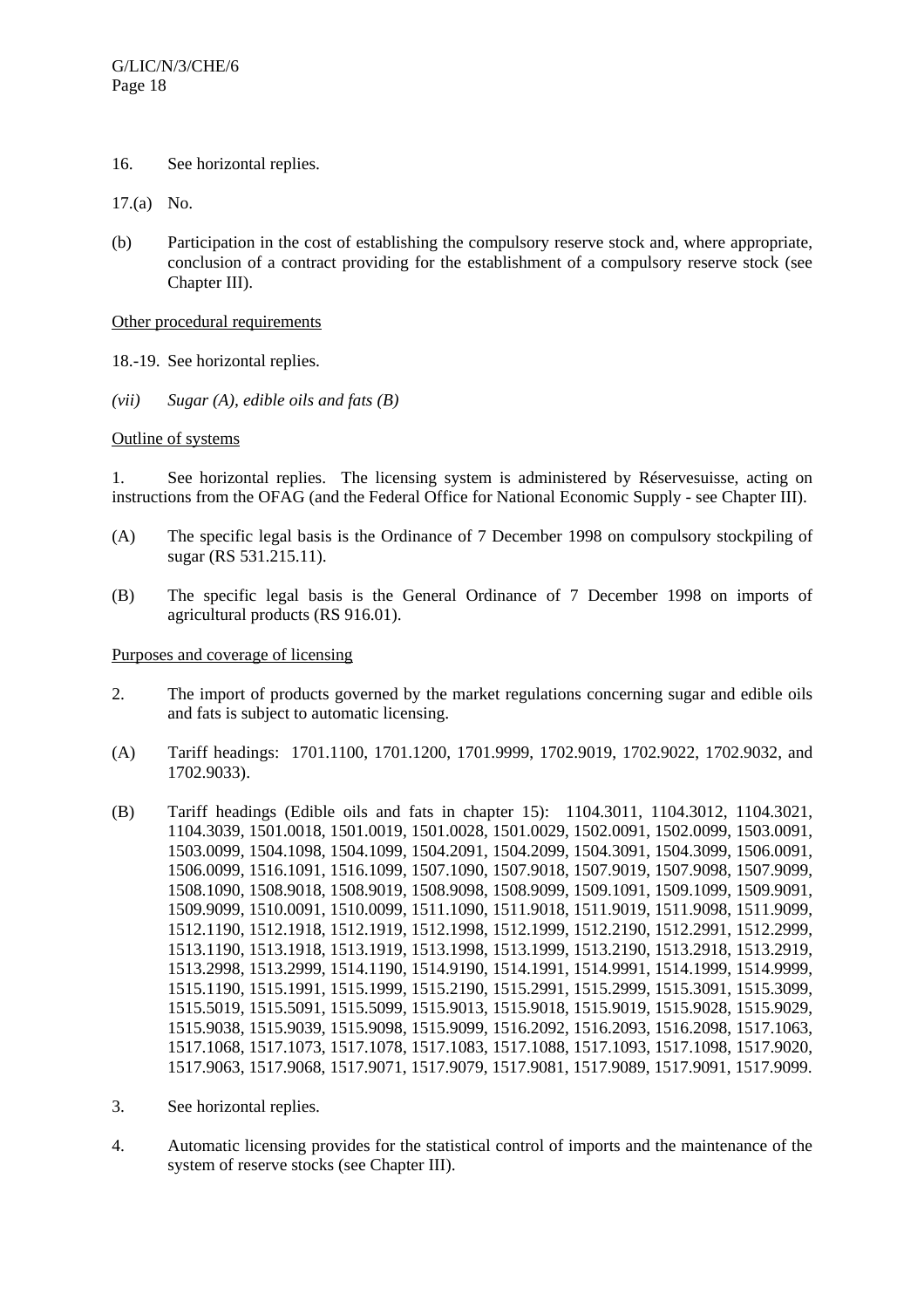5. See horizontal replies and point 1 above.

# Procedures

- 6. Not applicable.
- 7.(a-c) See horizontal replies.
- (d) Only Réservesuisse has the authority to issue licences.
- 8. See horizontal replies.

# Eligibility of importers to apply for licence

9. See horizontal replies.

# Documentational and other requirements for application for licence

10.-13. See horizontal replies.

# Conditions of licensing

- 14.-16. See horizontal replies.
- 17.(a) Not applicable.
- (b) Participation in the costs of establishing the compulsory reserve stock and, where appropriate, conclusion of a contract providing for the establishment of a compulsory reserve stock (see Chapter III).

## Other procedural requirements

- 18.-19. See horizontal replies.
- *(viii) Grapes for pressing and grape juice*

## Outline of systems

1. See horizontal replies. The specific legal basis is the General Ordinance of 7 December 1998 on imports of agricultural products (RS 916.01) and the Ordinance on viticulture and the importation of wine (RS 916.140). The automatic licensing system is administered by the OFAG. Since the TQ is not administered, there are no non-automatic licences for these products.

## Purposes and coverage of licensing

2. Grapes for pressing (tariff headings: 0806.1021 and 1029) and grape juice (2009.6111, 6119, 6122, 6129, 6910; 6990, 2202.9018, 9019, 9041, 9042) are subject to automatic licensing only.

- 3.-4. See horizontal replies.
- 5. See horizontal replies and point 1 above.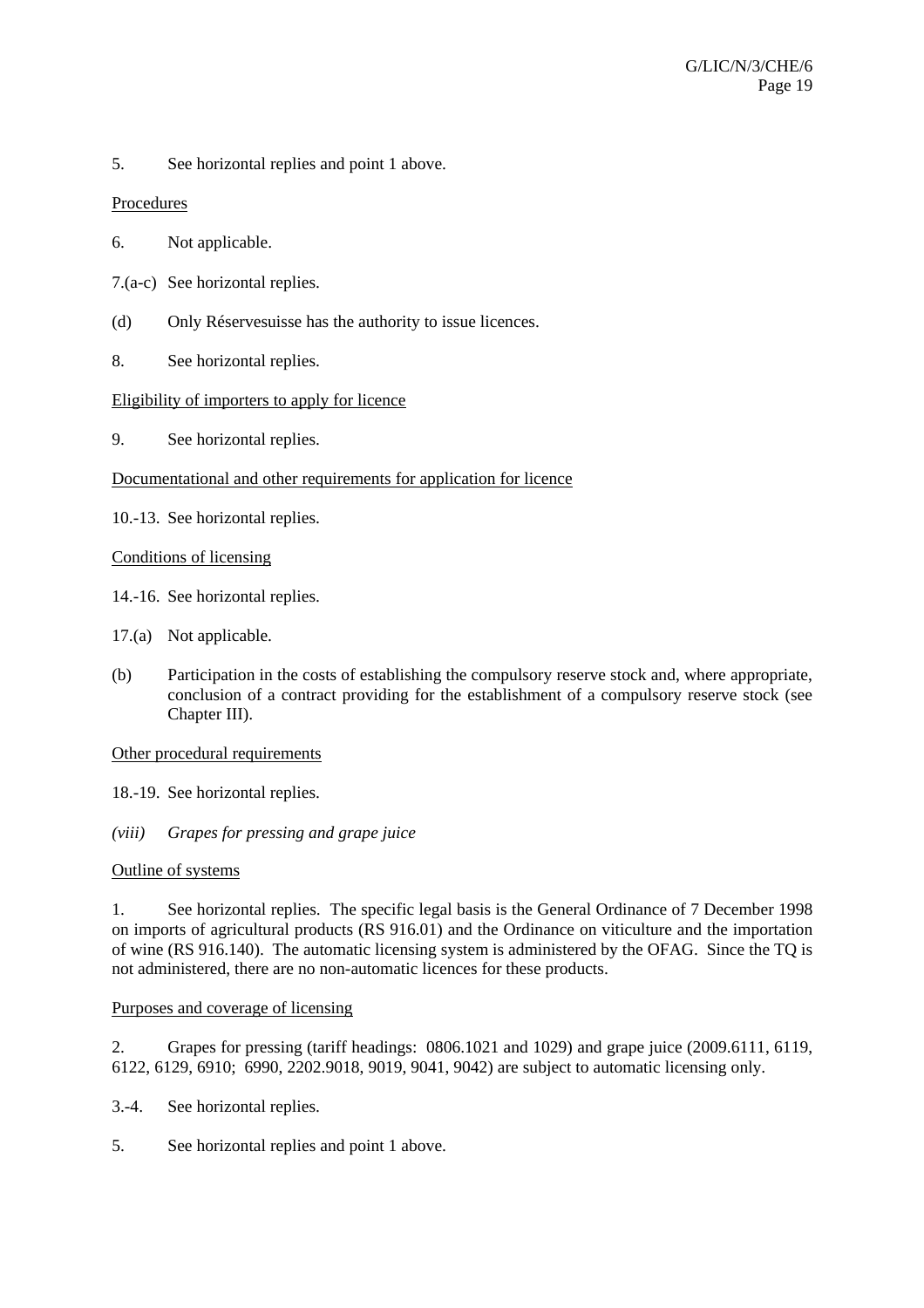G/LIC/N/3/CHE/6 Page 20

## **Procedures**

6. Not applicable.

7.-8. See horizontal replies.

Eligibility of importers to apply for licence

9. See horizontal replies. In order to be eligible to market the products in question, the importer has to be listed in the commercial register and has to report the beginning of his commercial activities to the authority.

# Documentational and other requirements for application for licence

10.-13. See horizontal replies.

Conditions of licensing

- 14.-16. See horizontal replies.
- 17.(a) Not applicable.
- (b) No.

Other procedural requirements

18.-19. See horizontal replies.

*(ix) Wine* 

## Outline of systems

1. See horizontal replies. Specific legal bases: See Chapter I(viii), point 1. The licensing system is administered by the OFAG.

## Purposes and coverage of licensing

2. Wine is subject to automatic licensing as regards over-TQ imports (tariff headings: 2204.2129, 2204.2139, 2204.2149, 2204.2929 and 2204.2939) and to non-automatic licensing as regards in-TQ imports (tariff headings: 2204.2121, 2204.2131, 2204.2141, 2204.2921, 2204.2922, 2204.2931 and 2204.2932).

3. See horizontal replies.

4. Automatic licensing provides for statistical control of imports. Non-automatic licensing provides for the individual allocation of TQ shares and the control of their utilization.

5. See horizontal replies and point 1 above.

## Procedures

6.I.-VI. See horizontal replies.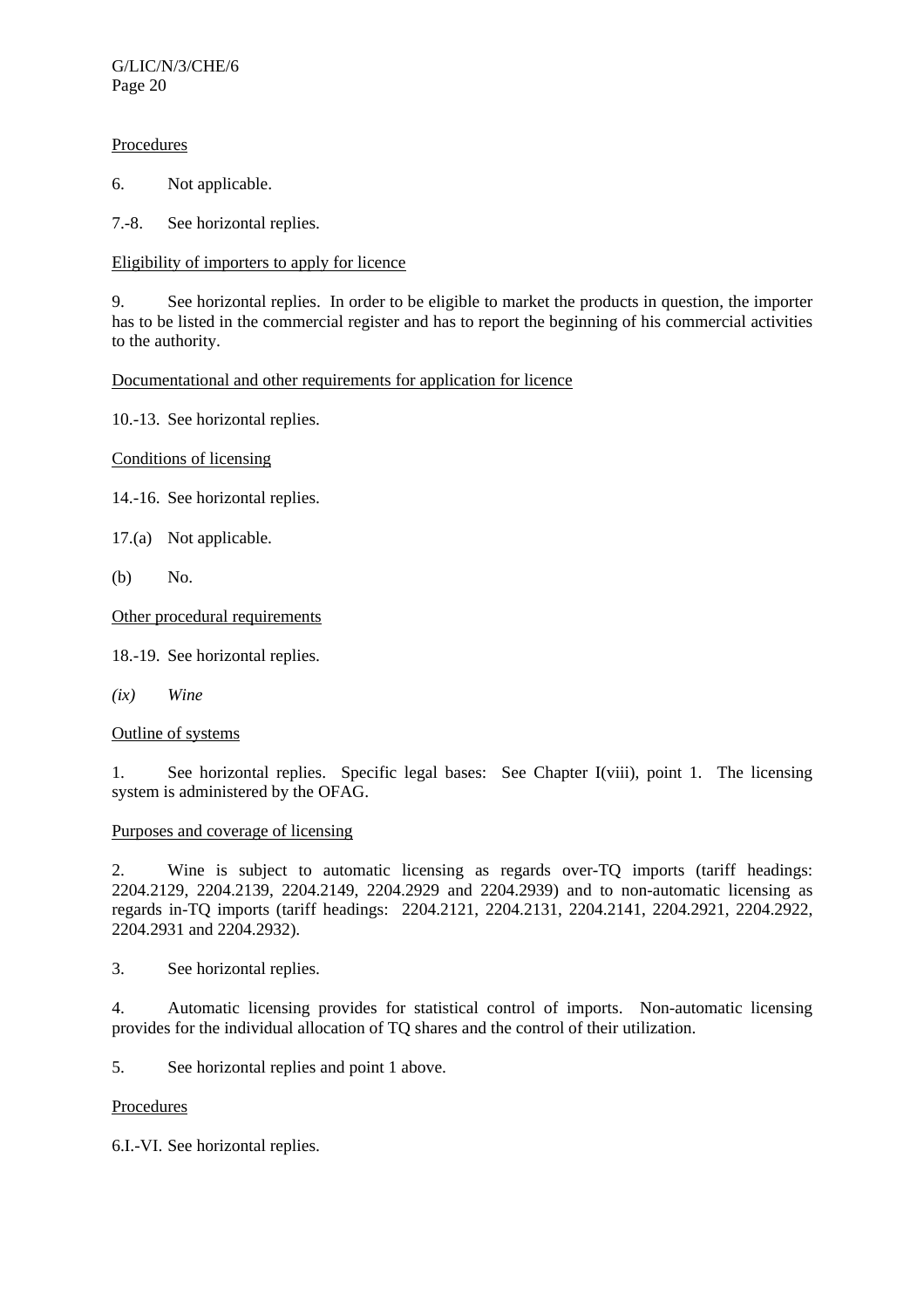- VII. OFAG has the authority to decide whether or not imports are to be counted against the TQ, including retroactively (see TQ distribution method under the next point).
- VIII. See horizontal replies. The allocation of TQ shares takes place as needed. Licences are issued in chronological order of actual imports, upon customs clearance, as long as the TQ is not exhausted.
- IX.-XI. See horizontal replies.
- 7.(a-c) See horizontal replies.
- (d) See point 6.VII above.
- 8. See horizontal replies.

## Eligibility of importers to apply for licence

- 9. See horizontal replies and Chapter I(viii), point 9.
- Documentational and other requirements for application for licence
- 10.-13. See horizontal replies.

Conditions of licensing

- 14.-16. See horizontal replies.
- 17.(a) No.
- (b) No.

Other procedural requirements

18.-19. See horizontal replies.

## **II. SANITARY AND PHYTOSANITARY MEASURES**

*(i) Import, transit and export of animals and animal products* 

## Outline of systems

- 1. The Federal Veterinary Office (OVF) is responsible for issuing:
- (a) The authorizations laid down by veterinary  $law<sup>6</sup>$  for the importation of animals and goods (Article 14 of the Ordinance of 18 April 2007 on the import, transit and export of animals and animal products [OITE; RS *916.443.10*]; Ordinance of 27 August 2008 on the import and transit of animal products by air from third countries [OITPA; RS *916.443.13*] and Article 16 of the Ordinance of 18 April 2007 on the import of pets [OIAC; RS *916.443.14*]). These authorizations are police authorizations issued in accordance with the Law on Epizootics of 1 July 1966 (LFE; RS *916.40*).

 $\overline{6}$  $6$  Available at: http://www.bvet.admin.ch/dokumentation/01013/01017/index.html?lang=fr (in French, German and Italian only).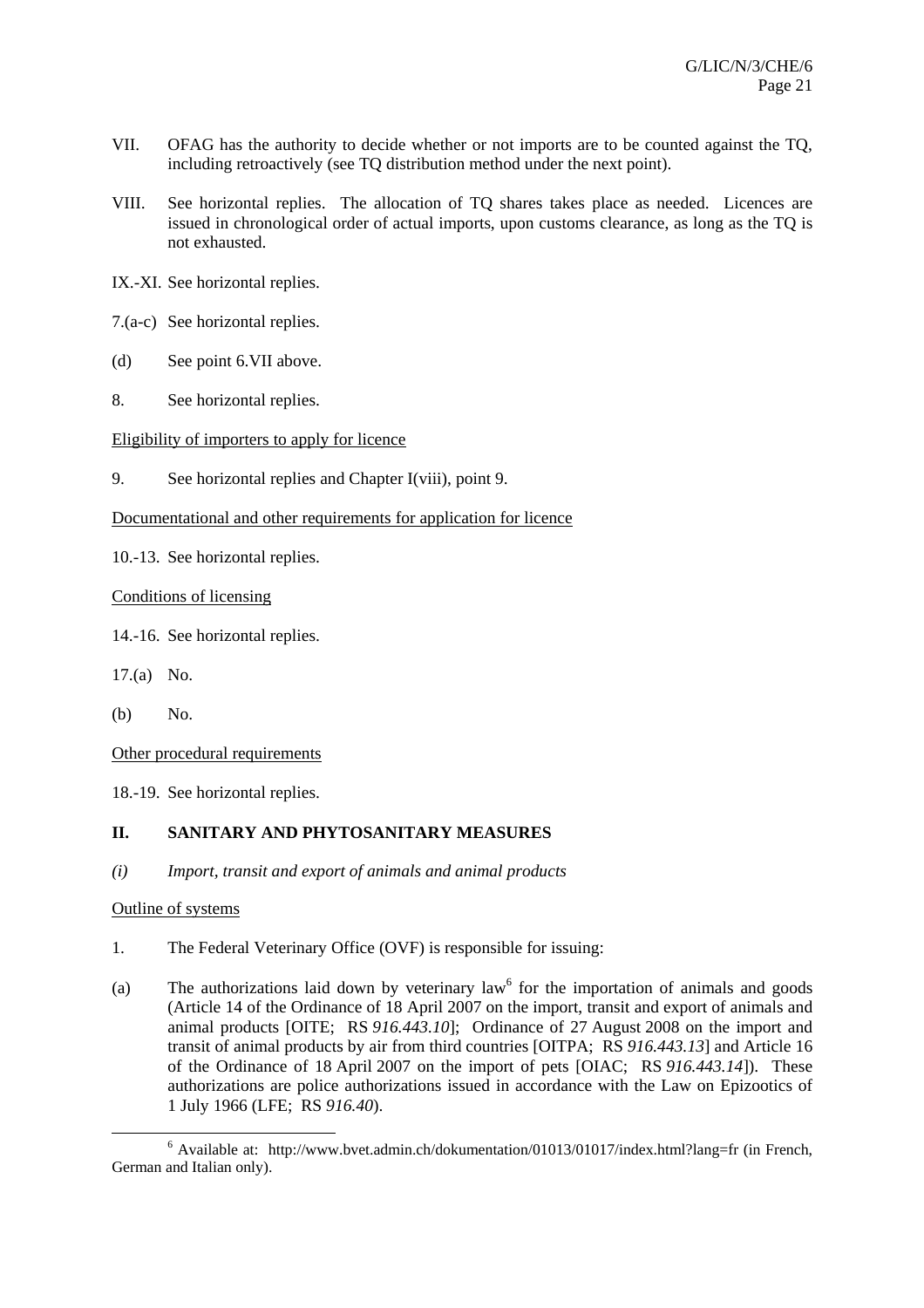(b) The authorizations laid down in the laws on the protection of species with respect to the import of animals and goods (Article 5 of the Ordinance of 18 April 2007 on the conservation of species [OCE; RS 453]), and required under the Convention on International Trade in Endangered Species of Wild Fauna and Flora of 3 March 1973 (CITES; RS 0.453), the Federal Law of 16 December 2005 on the protection of animals (LPA; RS 455), the Federal Law of 21 June 1991 on fisheries (LFSP; RS 923.0) and the Law of 20 June 1986 on hunting (LChP; RS 922.0).

## Purposes and coverage of licensing

## 2.(a) List of OITE products:

In the case of products from the EU or Norway, an authorization is required for:

- The importation or re-importation of animals or animal products which do not fulfil the conditions laid down in Annex 11 to the Agreement of 21 June 1999 on trade in agricultural products (hereinafter the "Agricultural Agreement"; RS 0.916.026.81)<sup>7</sup>, including in particular the re-importation of cloven-hoofed animals after a short stay in a member State of the European Union to participate in an exhibition or similar event;
- the importation of animal by-products of categories 1 and 2 under Articles 4 and 5 of the Ordinance on the elimination of animal by-products (OESPA; RS 916.441.22)<sup>8</sup>;
- imports of animals or animal products which are not regulated by the Agricultural Agreement.

In the case of products from other countries, an authorization is required for:

- Non-commercial samples and laboratory samples that do not fulfil the conditions laid down in Article 10 of the OITPA;
- dogs, cats and ferrets from countries where urban rabies cannot be ruled out (countries not included in Annex 1 to the OIAC) and imported directly by air into Switzerland.
- (b) List of products coming under the conservation of species: see OCE, Article 8, and the Ordinance of 16 May 2007 on CITES controls (RS *453.1*).
- 3.(a) See point 1 above.
- (b) No restrictions.
- 4. No restrictions. For purpose, see point 1 above.

5. See point 1 above. It is not possible either to make the regime more flexible or to modify the legal bases.

## **Procedures**

 <sup>7</sup>  $^7$  http://www.admin.ch/ch/f/rs/c0\_916\_026\_81.html.

 $8 \text{ http://www.admin.ch/ch/f/rs/c916_441_22.html.}$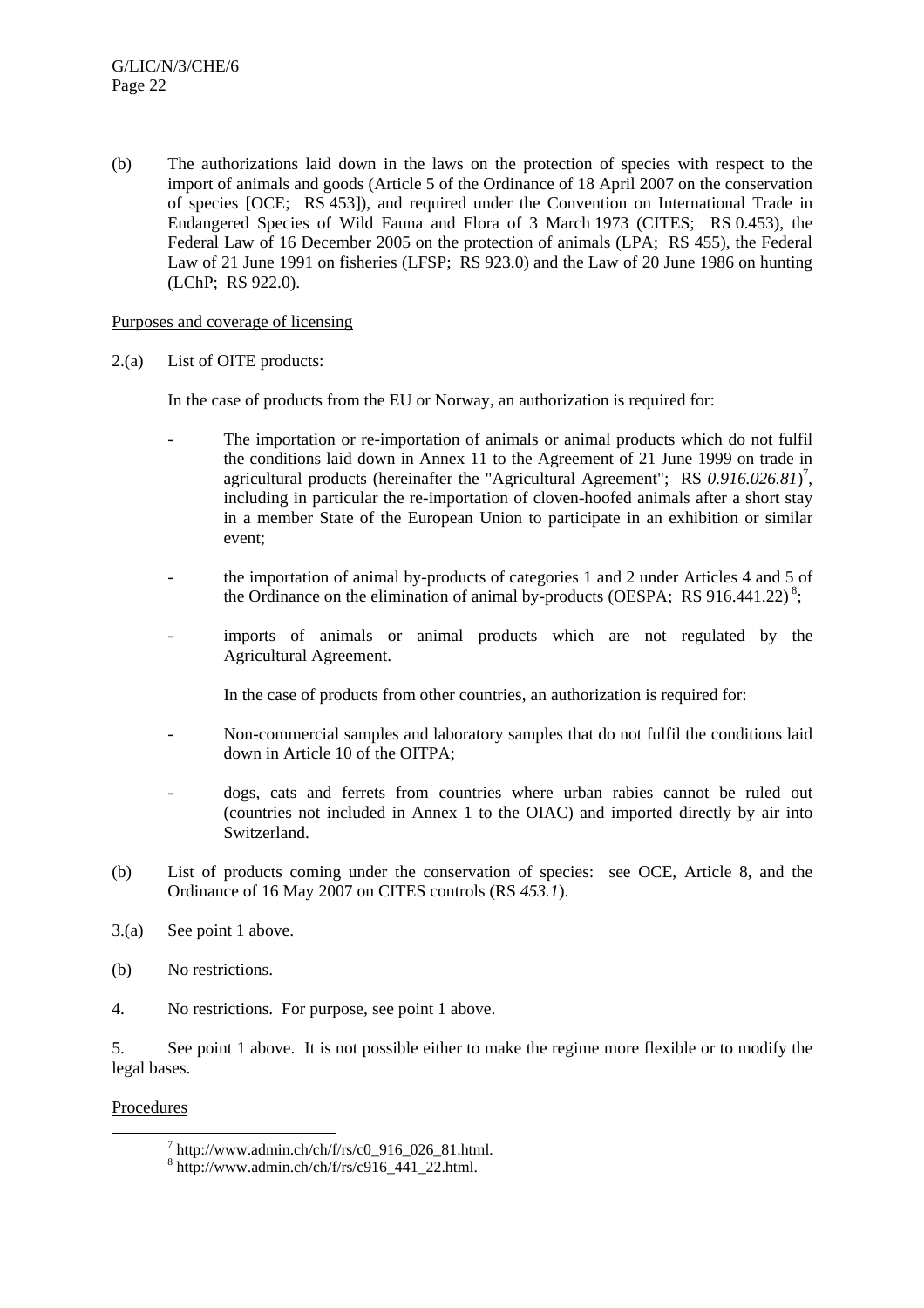- 6. Not applicable (no quantitative restrictions).
- 7.(a) It is recommended that applications should be submitted at least three weeks in advance of importation in the case of permits covered by point 1(a) and one week in advance of importation in the case of permits covered by point 1(b). Only authorizations concerning the species listed in Annex I of the CITES require a slightly longer time-limit owing to the procedure stipulated by the international treaty (consultation of scientific authorities). However, many applications are processed on the day on which they are submitted.
- (b) Sometimes. In some cases, an approval, opinion or authorization is required from other services (cantonal veterinary services, Federal Office for Agriculture [OFAG], Federal Office of the Environment [OFEV], Technical Commission for the Conservation of Species).
- (c) No.
- (d) See point 7(b) above. The procedure is generally regulated so that the applicant needs to approach only two services (OVF and OFAG).
- 8. See horizontal replies.

## Eligibility of importers to apply for licence

9. All persons, firms and institutions are eligible to apply for an import licence provided they are established on the Swiss customs territory.

## Documentational and other requirements for application for licence

- 10. Please refer to the following websites:
	- For laboratory samples and non-commercial samples: www.bvet.admin.ch/index.html?lang=fr >Thèmes >Importation >Produits divers > Echantillons non commerciaux / pour laboratoires de pays tiers;
	- for dogs, cats and ferrets: www.bvet.admin.ch/index.html?lang=fr > Thèmes >Voyager avec des animaux de compagnie, des aliments ou des souvenirs > Voyager en Suisse avec des animaux de compagnie;
	- for specimens covered by protection of species: www.cites.ch.

11. Import licence (or, if possible, accreditation as professional importer), CITES documents, supplementary data sheet, as appropriate.

12. No fee is charged for issuing the authorization itself. However, the border control is subject to a fee of CHF 88, which includes the cost of establishing the authorization.

13. See horizontal replies.

## Conditions of licensing

14. In the case of dogs, cats and ferrets: until the end of the period of validity of the vaccination, that is, for three years maximum. In the case of non-commercial samples: according to type of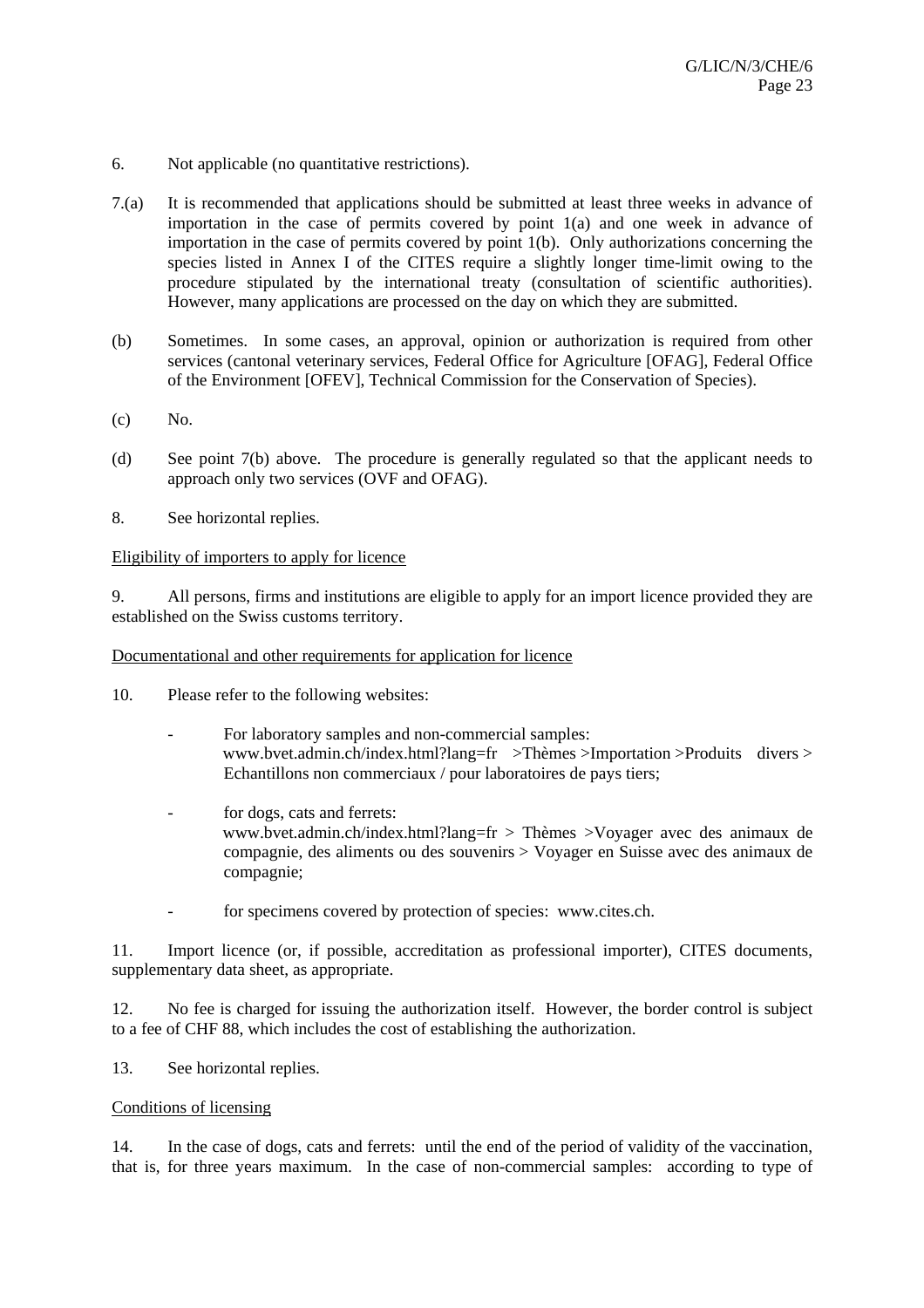G/LIC/N/3/CHE/6 Page 24

sample (epizootics policy risk), issue of an individual authorization or annual authorization. Import permits concerning protection of species are valid for three months; professional importer approvals for two years.

15.-16. See horizontal replies.

17. No.

## Other procedural requirements

18. Sometimes. Subject to cantonal authorizations required by veterinary law and the laws on foodstuffs.

19. The foreign exchange required to pay for imports can be provided by any commercial bank in Switzerland and there are no restrictions on foreign exchange in force.

#### *(ii) Plants and plant products*

#### Outline of systems

- 1.(a) The importation of plants and plant products, where not prohibited because of the phytosanitary risk they present (risk of introducing particularly dangerous pests and diseases), is subject to the phytosanitary certification regime within the meaning of International Plant Protection Convention (IPPC). Importers of goods requiring a phytosanitary certificate are entered in an official register managed by the OFAG, which also has authority to grant dispensation in respect of goods prohibited for import.
- (b) As regards plants and plant products listed in Appendix I of the Convention on International Trade in Endangered Species of Wild Fauna and Flora of 3 March 1973 (CITES), the Federal Veterinary Office (OVF) is responsible for issuing the authorizations.

## Purposes and coverage of licensing

2.(a) Phytosanitary measures applying to the importation of plants, plant products and other items are limited to: Prohibition of imports, and the phytosanitary certification (CP) regime. Dispensation may be granted in the case of goods the import of which is prohibited until the propagation of particularly dangerous pests and diseases can be ruled out. Dispensation is granted solely in the case of goods that are imported for research, selection, multiplication or diagnostic purposes.

The products in question are essentially those listed under the following customs tariff chapters:

- 6 (Live trees and other plants; bulbs, roots and the like; cut flowers and ornamental foliage);
- 7 (edible vegetables and certain roots and tubers);
- 10 (cereals);
- 12 (oil seeds and oleaginous fruits; miscellaneous grains, seeds and fruit; industrial or medicinal plants; straw and fodder);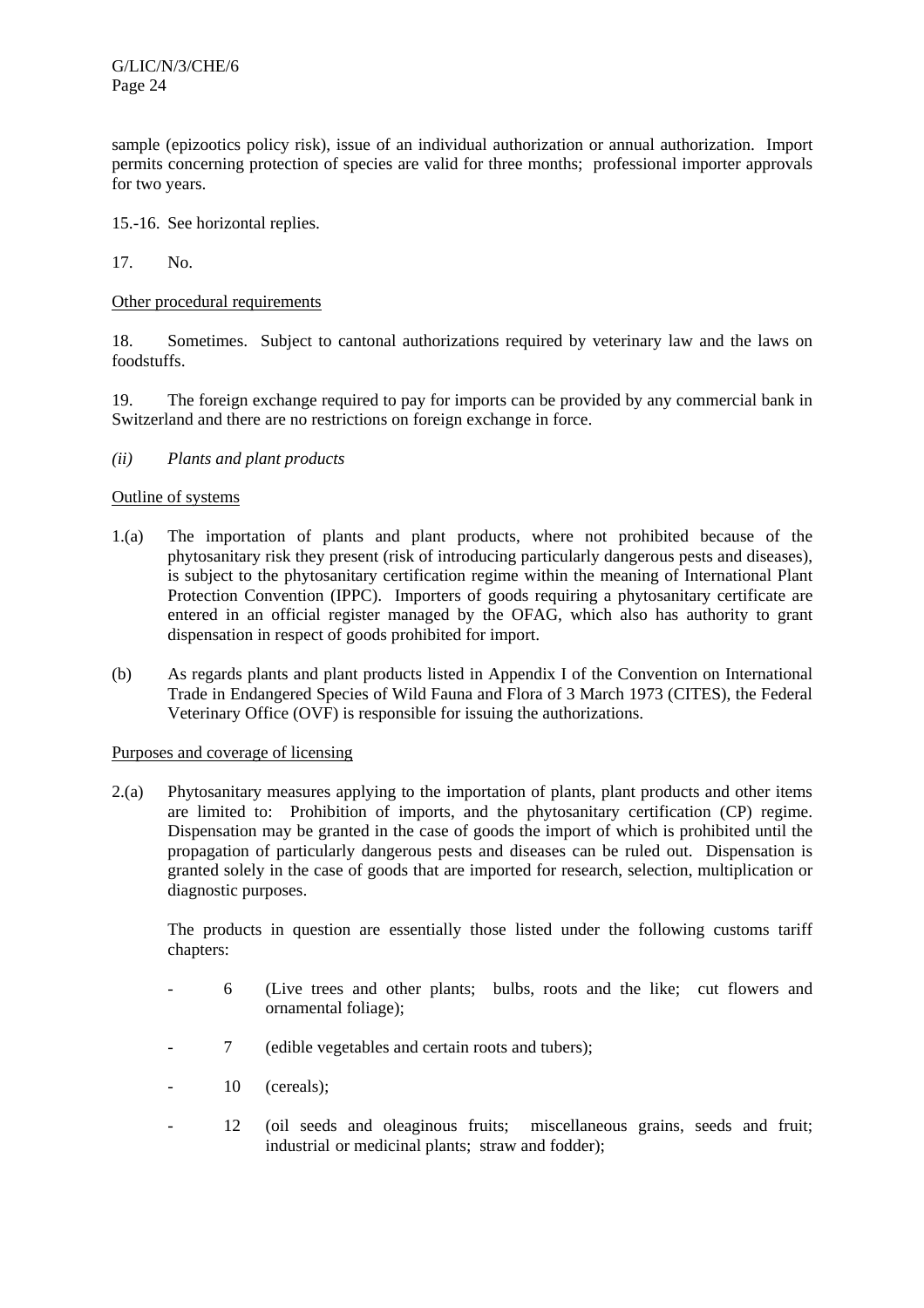- 31 (fertilizers).

- (b) Plants and plant products in Appendix I of the Convention on International Trade in Endangered Species of Wild Fauna and Flora of 3 March 1973 (CITES) are subject to licensing only if they have been taken from the wild. Artificially propagated material is excluded therefrom.
- 3.(a) The CP regime applies to all plant material for planting, of any origin, with the exception of material originating in the European Union (EU). The import prohibition (see Annex 3, Parts A and B, of the Ordinance on plant protection; for reference see point 5) concerns specific goods originating in countries where the phytosanitary situation is such that the goods present a clear risk of introducing pests and diseases of particular danger to Switzerland. For certain goods (e.g. potatoes), prohibition extends to all countries other than member countries of the European and Mediterranean Plant Protection Organization (EPPO).
- (b) All countries bound by CITES (see: www.cites.org).
- 4.(a) No. The purpose of the measures is to prevent the introduction of particularly dangerous pests and diseases (quarantine organisms) affecting plants. The regimes governing plants, plant products and other items are frequently revised according to the phytosanitary situation in Switzerland (information on the current situation available on the website mentioned in footnote 2).
- (b) No. CITES aims to ensure that no species is threatened with extinction as a result of non-sustainable international trade. Accordingly, trade in specimens of species included in Appendix I is prohibited.
- 5.(a) Legal bases: Law on Agriculture of 29 April 1998 (RS 910.1), Ordinance of 28 February 2001 on plant protection (RS 916.20). The items subject to the different regimes are set forth in the Ordinance on plant protection. The OFAG may take measures in cases where new quarantine organisms appear, but it must submit such measures as soon as possible to the Federal Council for approval. The Government has the authority under the law to decide on the items that are subject to the regimes described in point 2 above.
- (b) Legal bases: Convention on International Trade in Endangered Species of Wild Fauna and Flora of 3 March 1973 (CITES) (RS. 0.453), Ordinance on the conservation of species (OCE; RS 453), and Ordinance on CITES controls (RS 453.1).

## **Procedures**

- 6.(a) Not applicable (no restrictions).
- (b) Not applicable (no restrictions in this connection).
- 7.(a) Imports of goods under the CP regime must be announced to the Federal Phytosanitary Service at the OFAG 24 hours in advance. Applications for dispensation must be submitted one month prior to the date foreseen for the import of said goods.

CITES: The application must be submitted at least two weeks in advance of importation. Each application has to be reviewed by the scientific commission (scientific authority within the meaning of CITES, Article IX).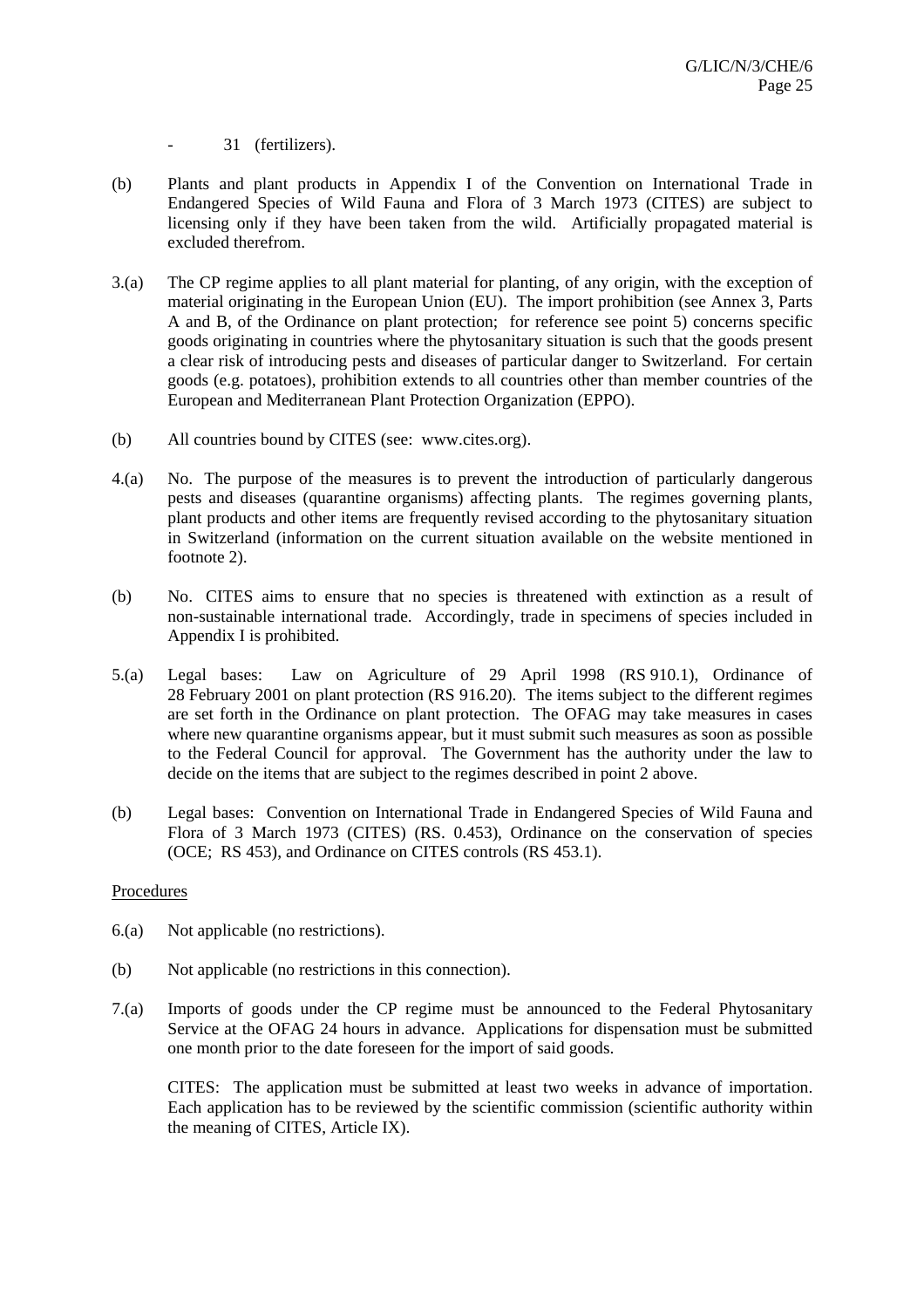(b) Applications for import licences submitted after the deadline mentioned in 7(a) are processed as quickly as possible, but without any guarantee that the applicants will receive the licences by the requested date.

CITES: No.

- (c) No.
- (d) All applications for import licences for the items mentioned in point 2 are dealt with by the Federal Phytosanitary Service.

CITES: See point (a) above.

- 8.(a) Dispensation as defined under point 2 is not granted if phytosanitary risks are too high. The applicant has a right of appeal. Rejections are notified in writing.
- (b) The requisite criteria are set forth in CITES, Article III. There is no specific appeal body.

#### Eligibility of importers to apply for a licence

- 9.(a) All persons, firms or institutions are eligible to apply for an import licence provided they are domiciled in Switzerland.
- (b) All persons, firms or institutions are eligible to apply for an import licence provided they are domiciled in Switzerland.

#### Documentational and other requirements for application for licence

- 10.(a) See horizontal replies. Applications for an import licence must mention the place of origin of the goods, the type of goods, the quantity, the producer and the consignee. There is no specific form.
- (b) A copy of the CITES export document or of the re-export certificate must be submitted. In addition, it is necessary to specify the reason for import and provide a description of the establishment and facilities where the plants will be held.

11. The CP and, where appropriate, the licence (authorization for goods for which dispensation has been granted).

- 12.(a) Varies depending on the time needed for the evaluation of the request.
- (b) No.
- 13.(a) No.
- (b) No.

## Conditions of licensing

14.(a) The period of validity of an import licence issued as a result of dispensation is limited according to the type of goods being imported. Extensions are granted upon written request.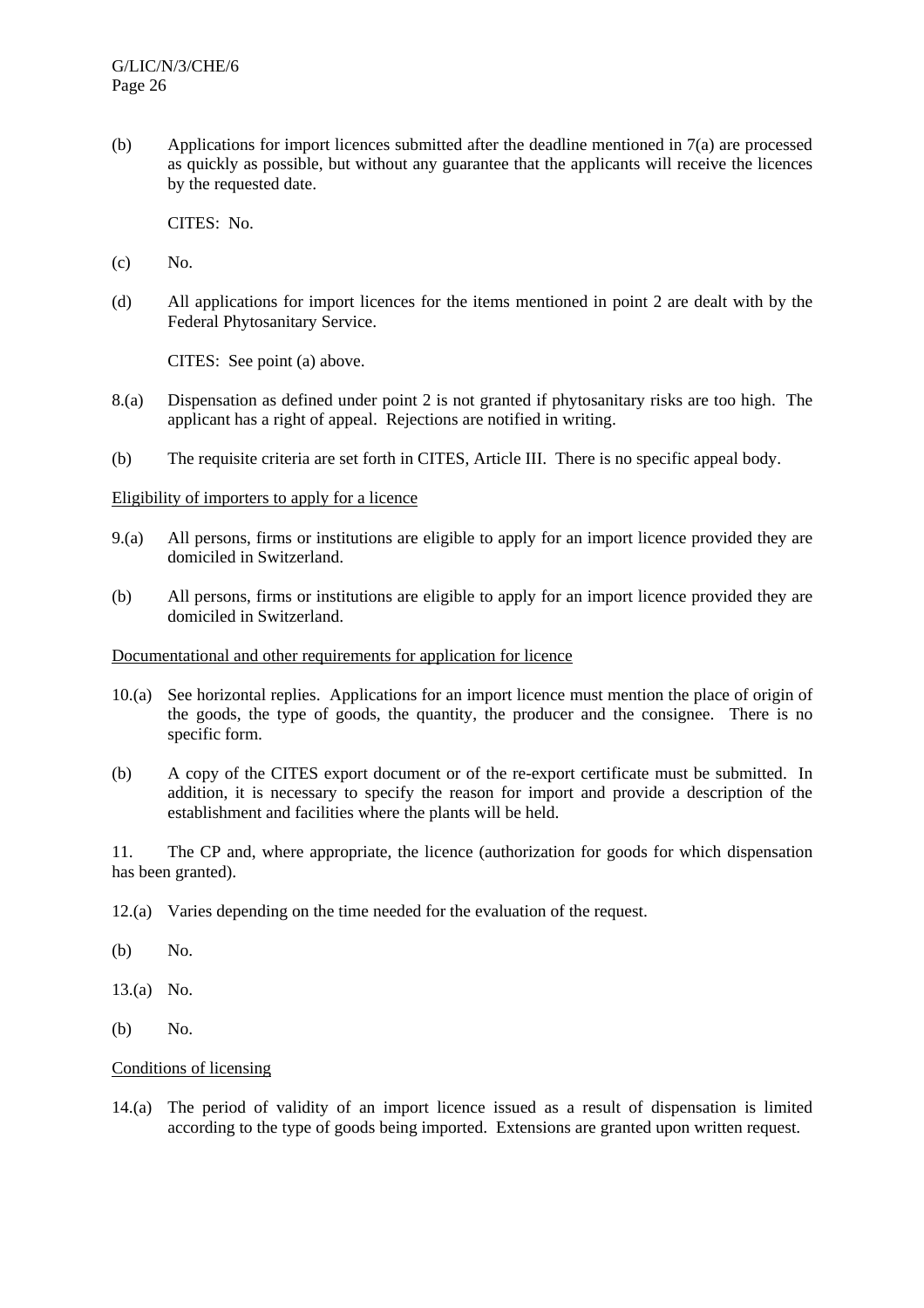- (b) The period of validity is six months. The request for extension can be made by sending the original licence, which will then be superseded.
- 15.-16.(a) See horizontal replies.
- (b) No.
- 17.(a) No.
- (b) No.

## Other procedural requirements

- 18.(a) Goods which are subject to the CP regime or for which dispensation has been granted are controlled by the Phytosanitary Service upon import. The Phytosanitary Service is the OFAG's control body in the field of plant protection.
- (b) Specimens are subject to control upon import pursuant to OCE requirements.

19. The foreign exchange required to pay for imports can be provided by any commercial bank in Switzerland and there are no restrictions on foreign exchange in force.

- (b) Not applicable.
- *(iii) Forest reproductive material*

## Outline of systems

1. The Forestry Division in the Federal Office of the Environment (OFEV) is responsible for issuing the authorizations required by the regulations governing the import and export of forest reproductive material. The purpose of these measures remains above all to ensure the use of healthy and appropriate forest reproductive material at the place of reforestation.

## Purposes and coverage of licensing

2. The regulations cover certain varieties of trees that are important for Swiss forestry (11 varieties of conifers and 31 varieties of leaf-bearing trees). See also Annex 1 to the Ordinance on forest reproductive material (RS 921.552.1).

3. Countries in which the tree varieties in question grow naturally and permanently (Europe, North America and Japan).

4. No. The purpose of the Ordinance is to ensure the supply of appropriate forest reproductive material, i.e. suited to the geographical and climatic conditions of Switzerland.

5. Federal Law on Forests of 4 October 1991 (LFo; RS 921.0); Ordinance on forests of 30 November 1992 (OFo; RS 921.01); Ordinance of 29 November 1994 on forest reproductive material (RS 921.552.1). The tree varieties subject to the Ordinance are listed in Annex I thereto.

## Procedures

6. Not applicable (no quantitative restrictions).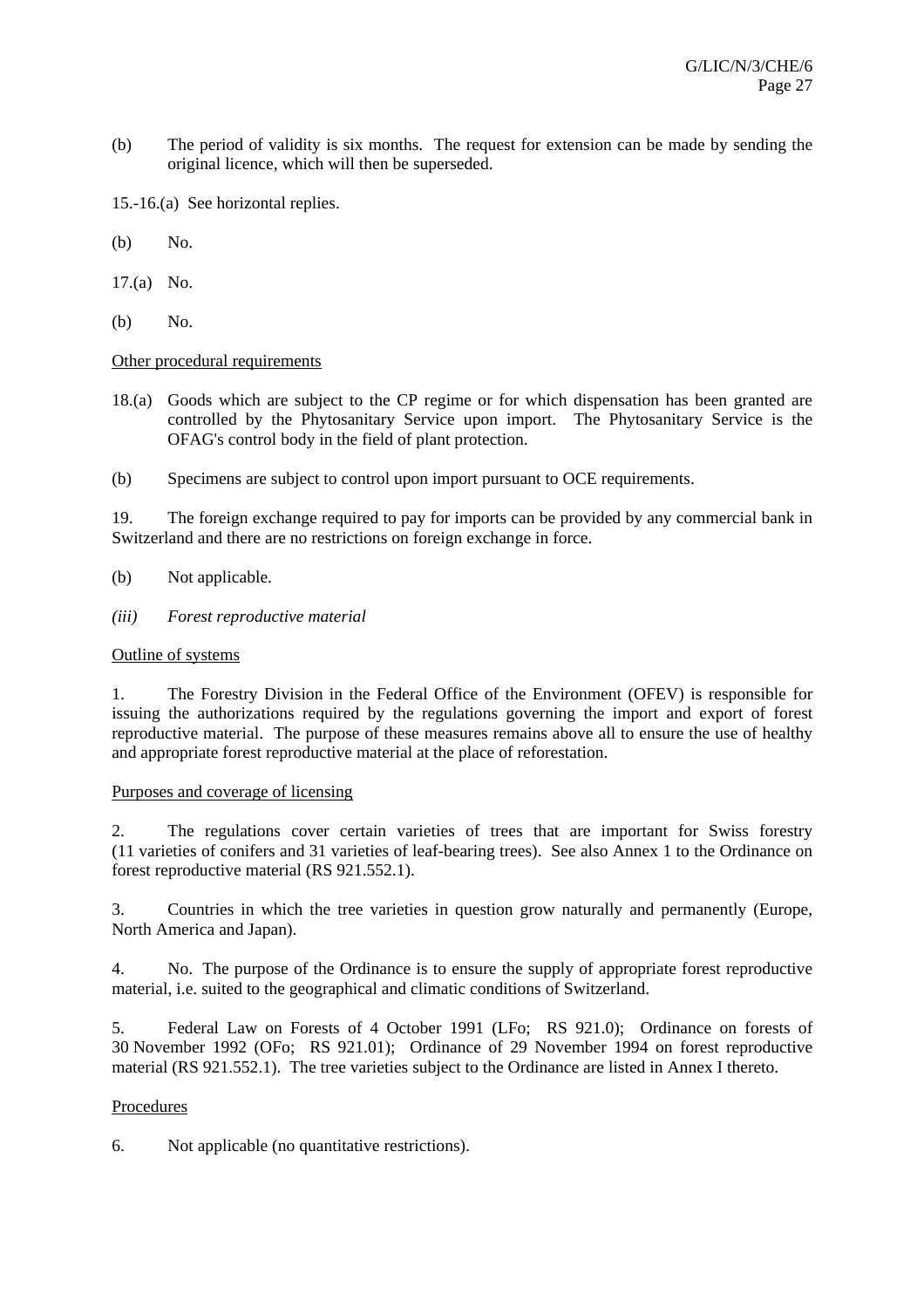- 7.(a) Fourteen days.
- (b) Only where justified.
- (c) See horizontal replies.
- (d) Applications for import licences are examined by the OFEV's Forestry Division, which also issues the licence.
- 8. See horizontal replies.

## Eligibility of importers to apply for licence

9. All persons, firms or institutions are eligible to apply for an import licence provided they are domiciled in Switzerland.

## Documentational and other requirements for application for licence

10. See horizontal replies. The application for an import licence must mention the variety of tree, the origin, the quantity, the supplier and the buyer. The importer must include in the application a certificate of origin for the varieties of trees. There is no specific form.

- 11. Import licence and certificate of origin.
- 12. A fee is charged for all import licence applications (to cover administrative expenses).
- 13. See horizontal replies.

## Conditions of licensing

14. The import licence is valid for six months, extendable for another six months on request.

15.-17. No.

## Other procedural requirements

18.-19. See horizontal replies.

*(iv) Protection of forest plants* 

## Outline of systems

1. The OFEV's Forestry Division is responsible for issuing the authorizations required by the regulations governing the phytosanitary protection of forest plants. The purpose of these measures remains above all to ensure the use of healthy forest plants.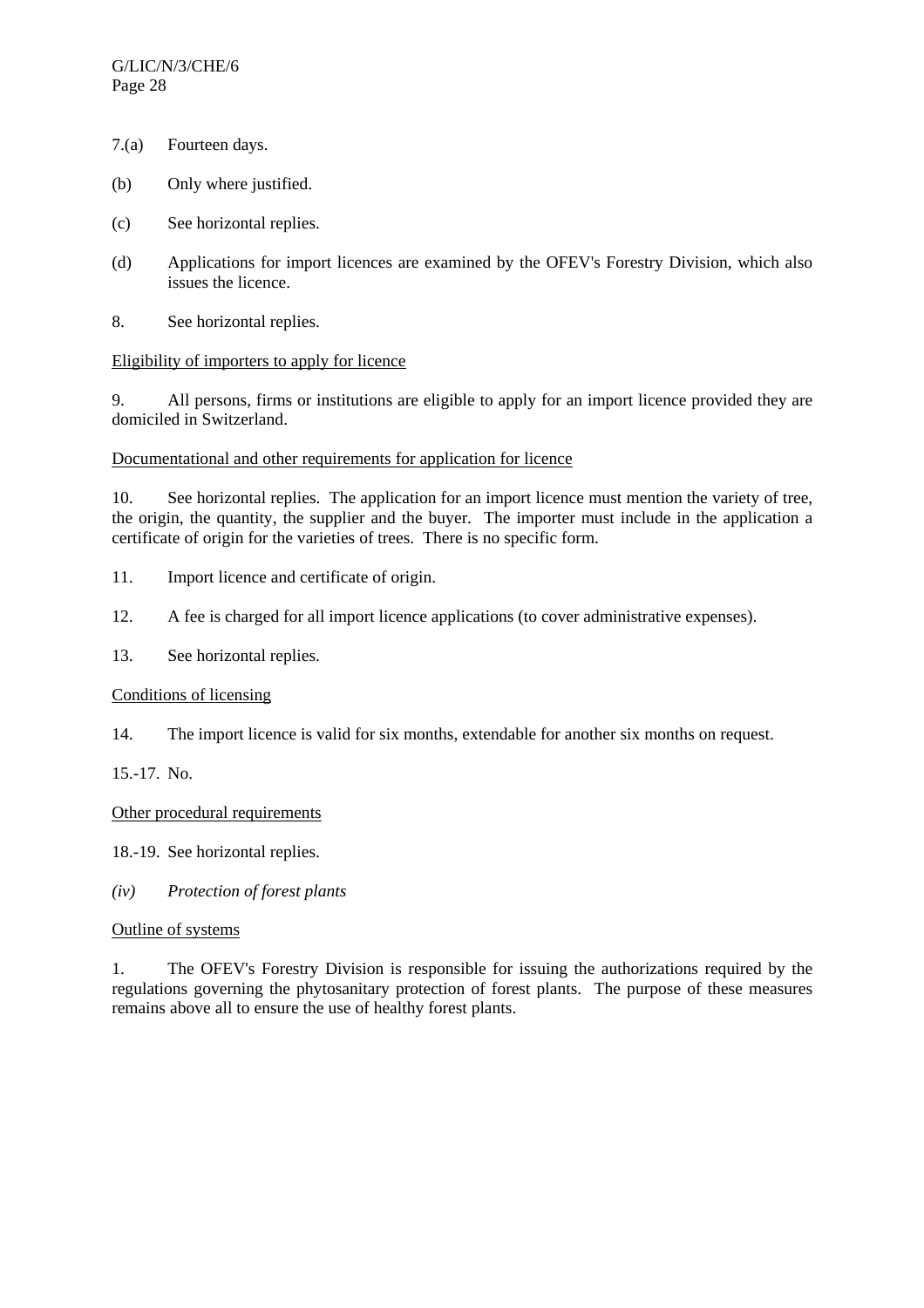#### Purposes and coverage of licensing

2. Regulations for the protection of forest plants in connection with the transboundary traffic of goods (see Annex 3, Parts A and B of the Ordinance on plant protection, which contains the list of forest plants whose import is prohibited). The products in question are essentially those listed under the following customs tariff chapters:

- 6 (Live trees and other plants; bulbs, roots and the like; cut flowers and ornamental foliage);
- 14 (bark and bark products);
- 25/31/38 (soil and other substrates for cultivation);
- 44 (wood and wood products).

## 3. All countries.

4. No. The purpose of the conditions is to prevent the introduction of new pests that are dangerous for forestry; they consist in phytosanitary measures that are in conformity with the IPPC and the recommendations of the EPPO.

5. Federal Law on Forests of 4 October 1991 (LFo; RS 921.0), Ordinance of 28 February 2001 on the phytosanitary protection of plants (RS 916.20).

## Procedures

- 6. Not applicable (no restrictions).
- 7.(a) Import and export licences are issued subject to prior submission of an application (time-limit: seven to 14 days). The import of goods subject to phytosanitary conditions must be announced 24 hours in advance of importation to the Federal Plant Protection Service or a customs office.
- (b) Applications submitted with a very short time-limit are processed as rapidly as possible.
- (c) Limitations may be possible, depending on the phytosanitary risk.
- (d) Applications are usually processed by an official organization. In the case of tree-seedlings, applications for import licences must be coordinated in respect of rules of origin. In the field of plants or parts of plants, the agricultural and forestry sectors coordinate their activities, i.e. applications are examined by two officials.
- 8. None.

## Eligibility of importers to apply for licence

9. All persons, firms or institutions are eligible to apply for an import licence provided that they are domiciled in Switzerland.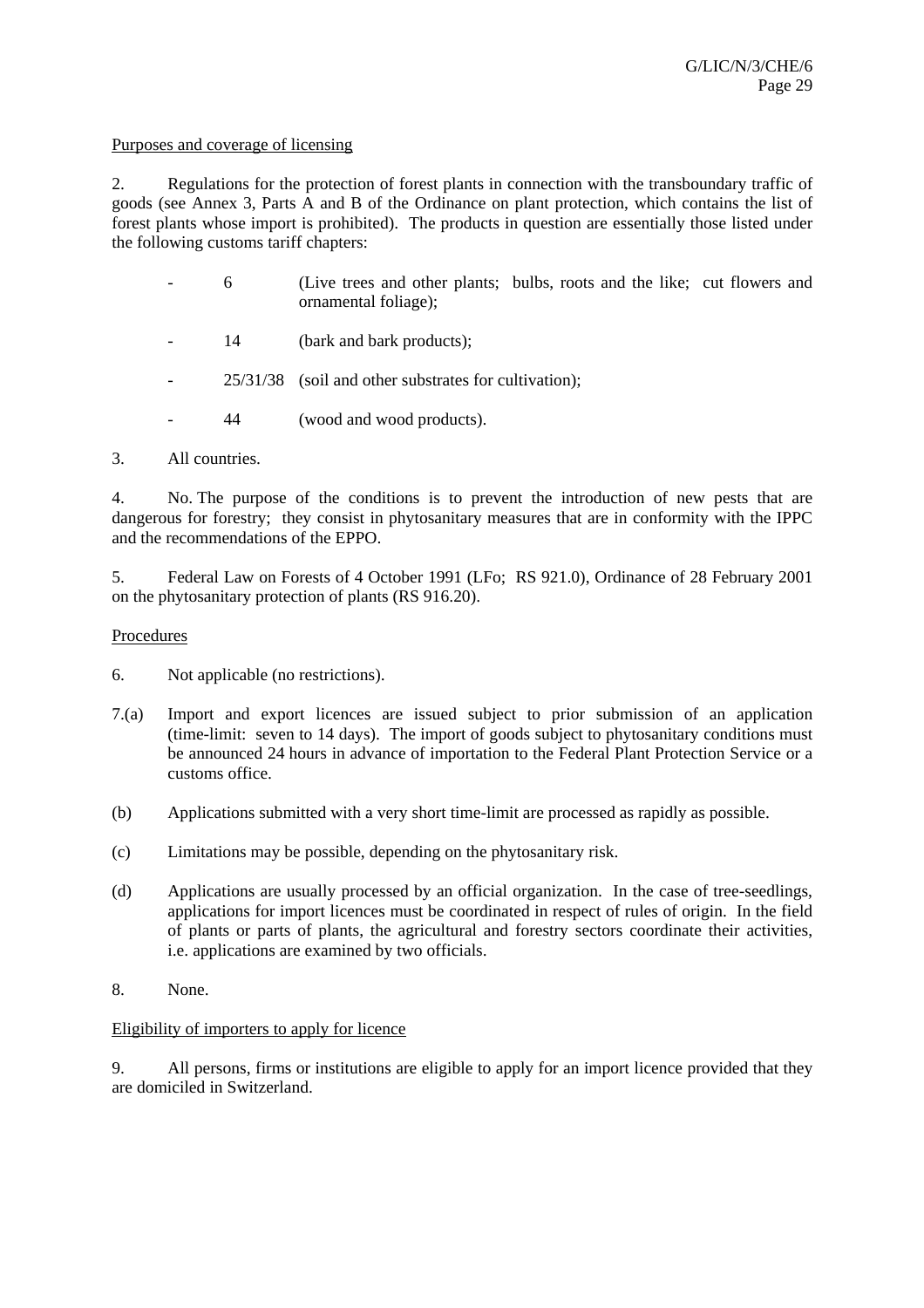# Documentational and other requirements for application for licence

10. See horizontal replies. An application for an import licence must mention the type of product, the place of origin, the quantity, the producer, the importer, the forwarding agent and the border point.

11. The licence and/or phytosanitary certificate.

12. Administrative fee of CHF 5-CHF 20. If the required documents are not produced, there is a CHF 20-CHF 50 phytosanitary control charge.

13. No.

# Conditions of licensing

14. The validity of the import licence depends on the product imported and the time-span required for importation (import in batches, etc.), and is extendable on request.

# 15.-17. No.

# Other procedural requirements

18. Products subject to phytosanitary conditions undergo spot controls by the Federal Phytosanitary Service.

19. The foreign exchange required to pay for imports can be provided by any commercial bank in Switzerland and there are no restrictions on foreign exchange in force.

## *(v) Transplants*

## Outline of systems

1. The Federal Office of Public Health (OFSP) is the body responsible for the implementation of the Federal Law of 8 October 2004 on the transplantation of organs, tissues and cells (Transplantation Law; RS 810.21) which entered into force on 1 July 2007. For import and export, an authorization from the OFSP is required under Article 25 of the Transplantation Law. The procedures for obtaining such an authorization are described, *inter alia*, in the Ordinance of 16 March 2007 on the transplantation of human organs, tissues and cells (Transplantation Ordinance; RS 810.211).

 The Law aims to guarantee safety in the handling of transplants, in particular with a view to protecting donors and recipients.

## Purpose and coverage of licensing

2. An authorization is required for the import of organs, tissue and cells of human origin to be transplanted to humans.

3. All countries.

4. The import authorization is granted when the products are in conformity with the relevant laws. The licence applies to the products and countries listed therein. Otherwise, there is no restriction on the quantity and value of the products.

5. See point 1 above.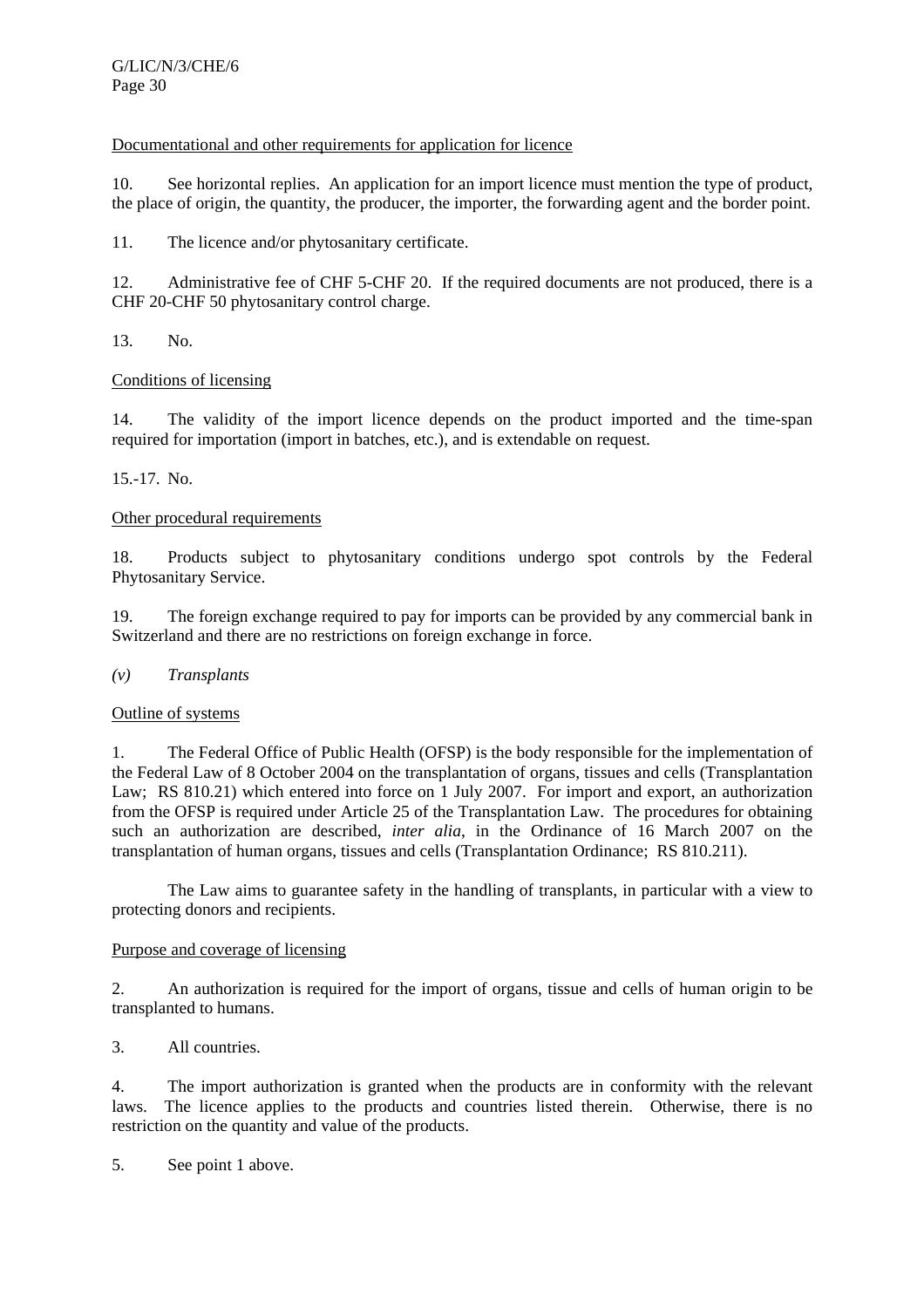## Procedures

- 6. Not applicable (no quantitative restrictions).
- 7.(a) Import is not allowed without authorization. The authorization procedure takes about four months. In exceptional cases a shorter procedure can be envisaged.
- (b) No.
- (c) Not applicable.
- (d) The OFSP is the sole organ responsible for examining applications.

8. Only if the applicant does not meet the criteria is an authorization refused. The reasons will then be stated in the pre-authorization inspection report. There is a possibility to appeal.

## Eligibility of importers to apply for licence

9. All persons, firms or institutions are eligible to apply for an import authorization provided that they are domiciled in Switzerland.

## Documentational and other requirements for application for licensing

10. Different documents and certificates may be requested, depending on the type of transplant (according to application and corresponding checklist, available on the transplantation declaration and authorization web page of the OFSP, www.donneestransplantation.admin.ch). A pre-authorization inspection is mandatory.

- 11. Once the authorization is issued, none (for importation).
- 12. CHF 500 to CHF 2,000 per authorization.
- 13. No.

## Conditions of licensing

14. The period of validity of the authorization is a maximum of five years with the possibility of extension.

- 15. No.
- 16. No.
- 17. No.

# Other procedural requirements

18. No.

19. The foreign exchange required to pay for imports can be provided by any commercial bank in Switzerland and there are no restrictions on foreign exchange in force.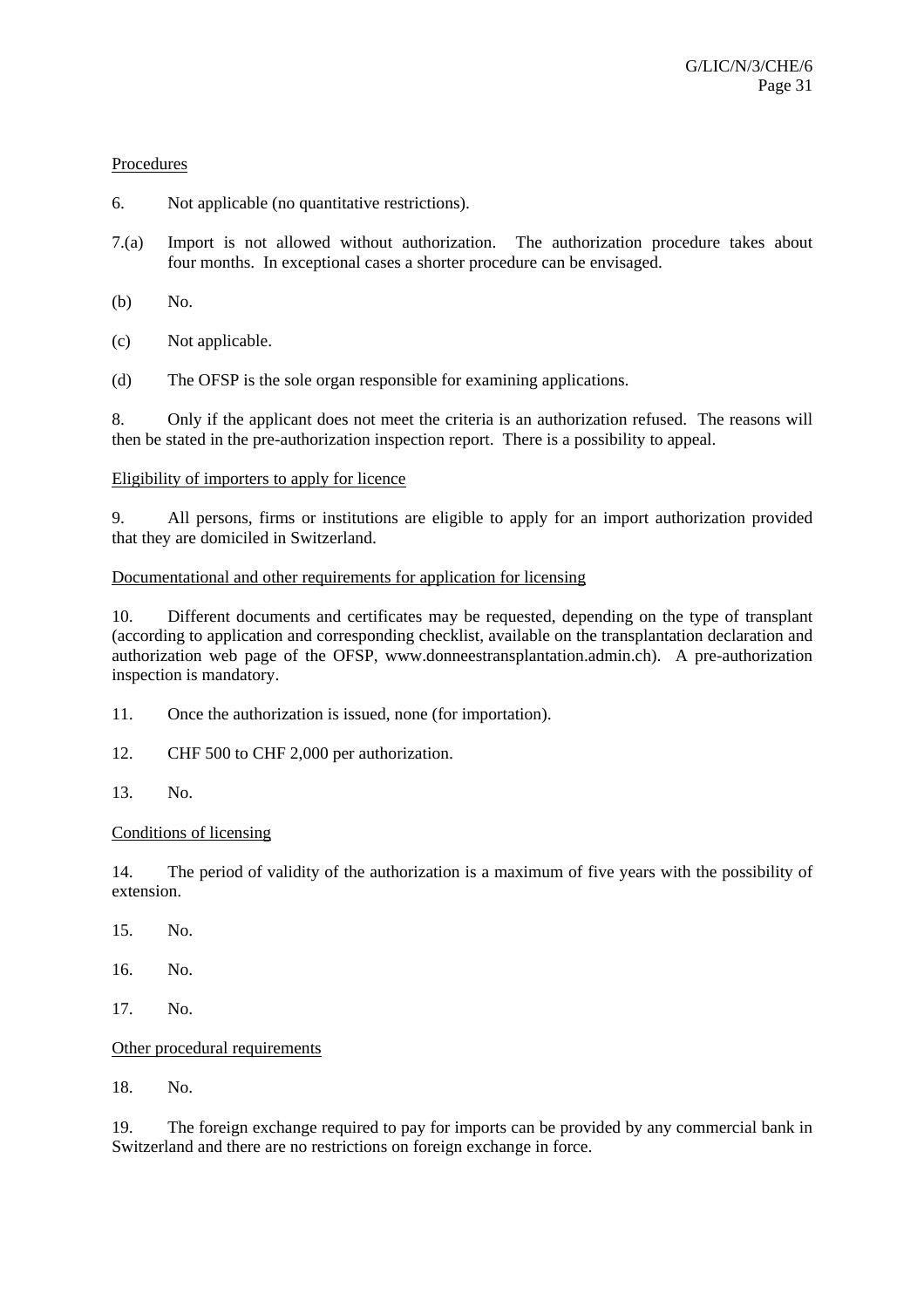# *(vi) Blood, blood products and immunological products for human use*

## Outline of systems

1. Swissmedic, the Swiss Institute for Therapeutic Products, is the body responsible for the implementation of the Federal Law on Medicinal Products and Medical Devices, dated 15 December 2000 (RS 812.21).<sup>9</sup> For the importation of blood and blood products and for imports of immunological products for human use, an import licence is required. The procedure for obtaining such a licence is described, *inter alia*, in the Ordinance of 17 October 2001 on authorizations regarding medicinal products (RS 812.212.1).

# Purpose and coverage of licensing

2. A licence is required each time blood, blood products or immunological products are imported. For the products subject to this procedure, see the relevant laws and ordinances.

The products covered are:

- (a) Blood and blood products; and
- (b) immunological products such as vaccines, toxins and serums.
- 3. The regulations apply to imports of all goods, whatever their origin (except Liechtenstein).

4. The import licence is granted when the products are in conformity with the relevant laws. The aim is to protect human and animal health by guaranteeing that high-quality, safe and effective therapeutic products are placed on the market.

5. See point 1 above. Laws and amendments thereto must be adopted by Parliament. They contain all important provisions. Ordinances contain implementing provisions and must be based on a higher legal authority, a law. In this case, ordinances do not go through Parliament. Laws, ordinances and amendments thereto are published in the Official Compendium of Federal Law (RO) and the Systematic Compendium of Federal Law (RS). A licence is required by law for every import of blood and blood products. In the case of immunological products, this requirement is contained in an ordinance.

## Procedures

- 6. Not applicable (no quantitative restrictions).
- 7.(a) In view of the time required to obtain a licence, the application must be submitted a few days in advance of the importation itself. In normal situations the application is granted and returned within 24 hours of it being filed. Exceptionally and in urgent situations, it may be granted upon request by fax.
- (b) Exceptionally.
- (c) No.
- (d) Swissmedic is the sole organ authorized to examine licence applications.

 $\frac{1}{9}$  $9$  Available at: http://www.swissmedic.ch (in French, German, and Italian only).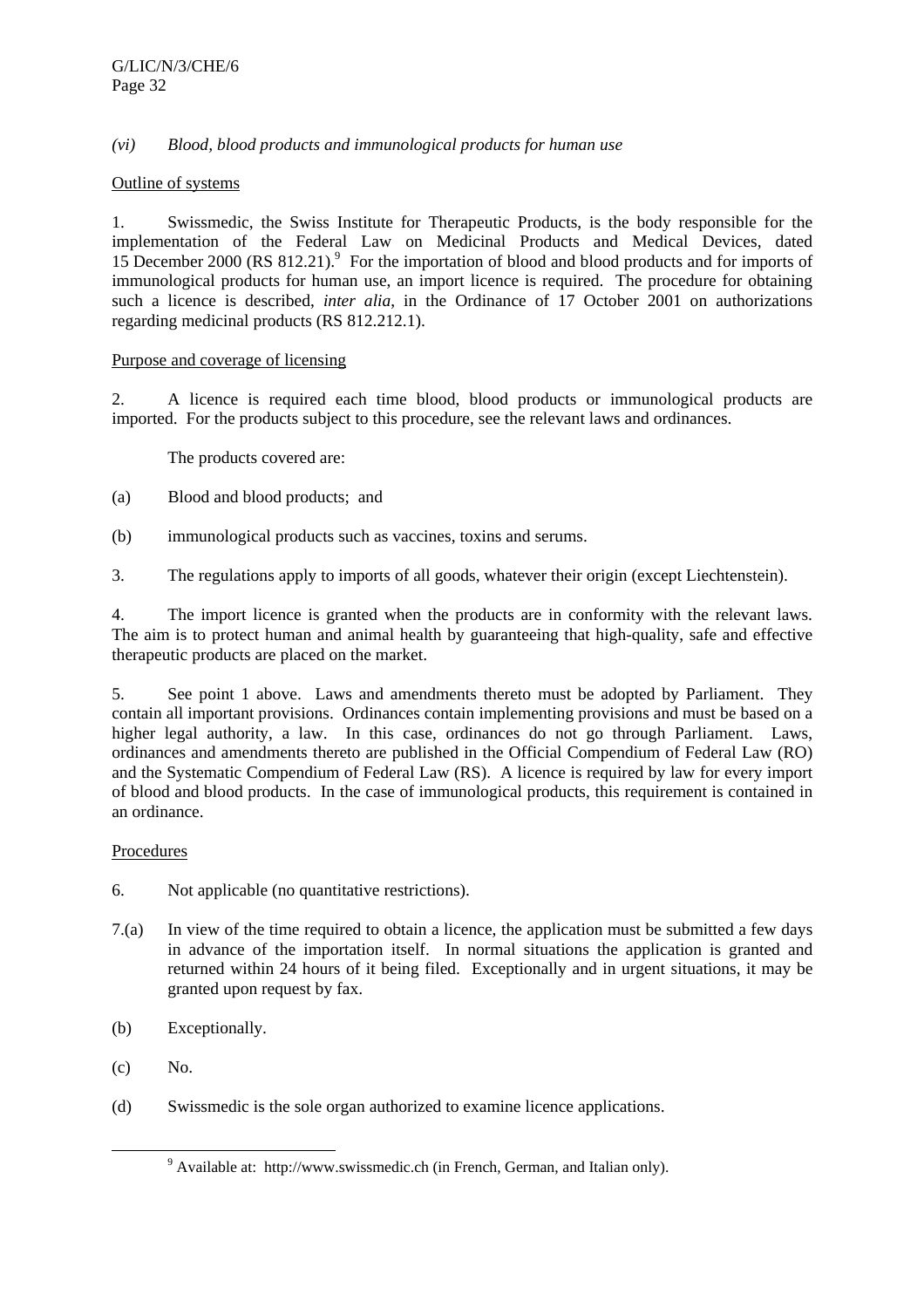8. There are no reasons to refuse an application for a licence other than failure to meet the specific criteria. The reasons for any refusal are communicated to the applicant, who has a right to appeal the decision to the administrative authority or to the Federal Administrative Court and, at second instance, to the Federal Supreme Court.

# Eligibility of importers to apply for licence

9. Institutions wishing to import products subject to licence must obtain the necessary licence from Swissmedic in accordance with the relevant laws. The licence is granted if the institution meets certain specific operational and organizational conditions (e.g. import, wholesale trade and export authorization, authorization to take blood for transfusions or for the production of medicinal products). Swissmedic regularly controls compliance with these conditions. The procedure for obtaining licences is regulated by the relevant ordinance. The list of authorized concerns is regularly published. Moreover, registered products may only be imported by the institutions in whose name they are registered.

# Documentational and other requirements for application for licence

10. Only the usual information is required. Samples of the application form are available on the website mentioned in the footnote in point 1 above. Other certificates may be requested for a more detailed examination of the quality of the products.

11. In addition to the documents usually required by the customs services, only the application form is required. In certain cases more specific information is requested.

12. CHF 100 per licence (see Ordinance dated 9 November 2001 on the fees of the Swiss Institute for Therapeutic Products (RS 812.214.5)).

13. No.

## Conditions of licensing

14. The period of validity of the licence is one month, generally without possibility of extension.

15.-17. No.

## Other procedural requirements

18. Certain products, such as immunological products or stable blood products, must be registered beforehand by Swissmedic. Moreover, imported batches of registered products are controlled by the Official Medicines Control Laboratory (OMCL) of Swissmedic before being introduced into the market.

19. The foreign exchange required to pay for imports can be provided by any commercial bank in Switzerland and there are no restrictions on foreign exchange in force.

*(vii) Narcotic drugs, psychotropic substances and precursors used and marketed for legal purposes* 

## Outline of systems

1. Article 5 of the Federal Law on Narcotics of 3 October 1951 (LStup; RS 812.121) stipulates that a special authorization is required from Swissmedic, the Swiss Institute for Therapeutic Products,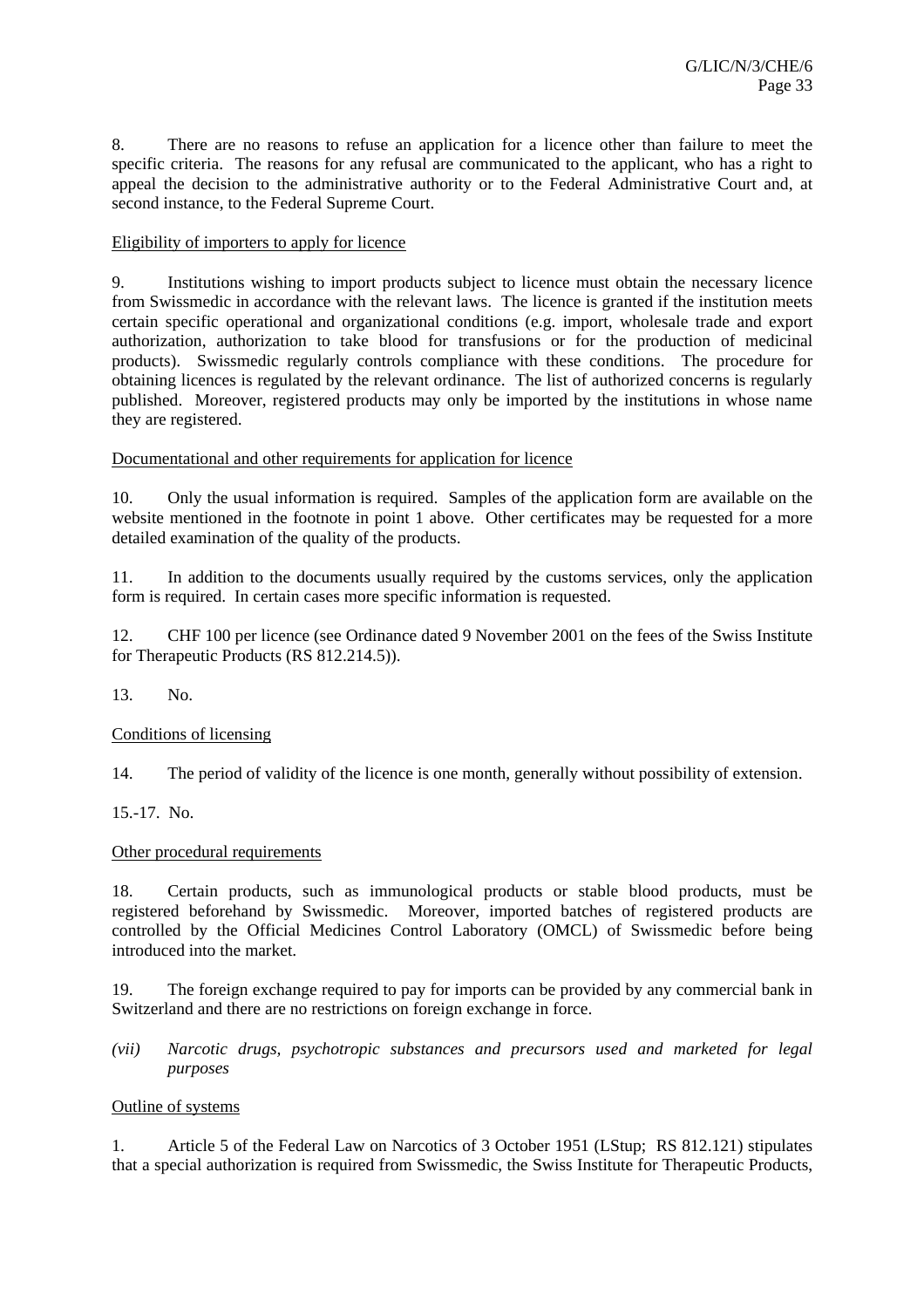G/LIC/N/3/CHE/6 Page 34

for all imports (or exports) of narcotic drugs, psychotropic substances and precursors. Chapter 4 of the Federal Ordinance on narcotic drugs and psychotropic substances of 29 May 1996 (OStup; RS 812.121.1) and Section 3 of the Ordinance of 29 May 1996 on precursors and other chemical substances used in the manufacture of narcotic drugs and psychotropic substances (OPrec; RS 812.121.3) lay down the procedures for the granting of import (and export) authorizations.

 According to the substance involved, Swissmedic may issue single authorizations valid once for import (or export), or general authorizations valid for imports (or exports) carried out over a specific period of time up to the end of each calendar year (only for narcotic drugs partially exempted from control under Article 3, paragraph (b) of OStup, and precursors). All substances that are subject to the authorization system appear in the Swissmedic Ordinance on narcotic drugs and psychotropic substances of 12 December 1996 (OStup-Swissmedic; RS 812.121.2) and the Swissmedic Ordinance of 8 November 1996 on precursors and other chemical substances used in the manufacture of narcotic drugs and psychotropic substances (OPrec-Swissmedic; RS 812.121.31). Swissmedic, through the Narcotics Division, is the organ responsible for granting import/export authorizations. More detailed information may be obtained from that organ (e-mail address: autorisation.narco@swissmedic.ch.).

#### Purposes and coverage of authorization regime

- 2. See point 1 above, paragraph 2.
- 3. No restrictions.

4. The purpose of the authorization system is to ensure that imports (or exports) are carried out for the sole purpose of satisfying legitimate medical and industrial needs.

5. See point 1 above. The authorization system is maintained under federal laws. The Government would not have the authority to repeal them. It can, however, change certain details of the system, i.e. the above-mentioned Ordinances. There is no delegation of authority to the administration. There is, however, a limited delegation of authority to Swissmedic, because Ordinances 812.121.2 of 12 December 1996 and 812.121.31 of 8 November 1996, which include lists of all controlled substances that are subject to the permit system, are under the authority of Swissmedic.

## Procedures

- 6.I. The quantities that can be imported (and exported) are limited through a system of estimates coordinated by the UN and its International Narcotics Control Board (INCB). Each country must report its annual needs in narcotic drugs and psychotropic substances to the INCB. If need be, requests for adaptations of the estimates may be submitted to the INCB, which approves them if they are legitimate. The INCB publishes the estimates for all of the countries, and updates them on a monthly basis.
- II. The estimates are sent once a year (for psychotropic substances once every three years) to the INCB. Import (and export) authorizations are issued only if the estimates have not been exceeded. Where they have been exceeded, a request for an additional estimate must be forwarded to the INCB.
- III. Import or export authorizations are granted only to holders of a cantonal or a Swissmedic licence to manufacture or to market narcotic drugs, psychotropic substances or precursor chemicals, or a special OFSP authorization.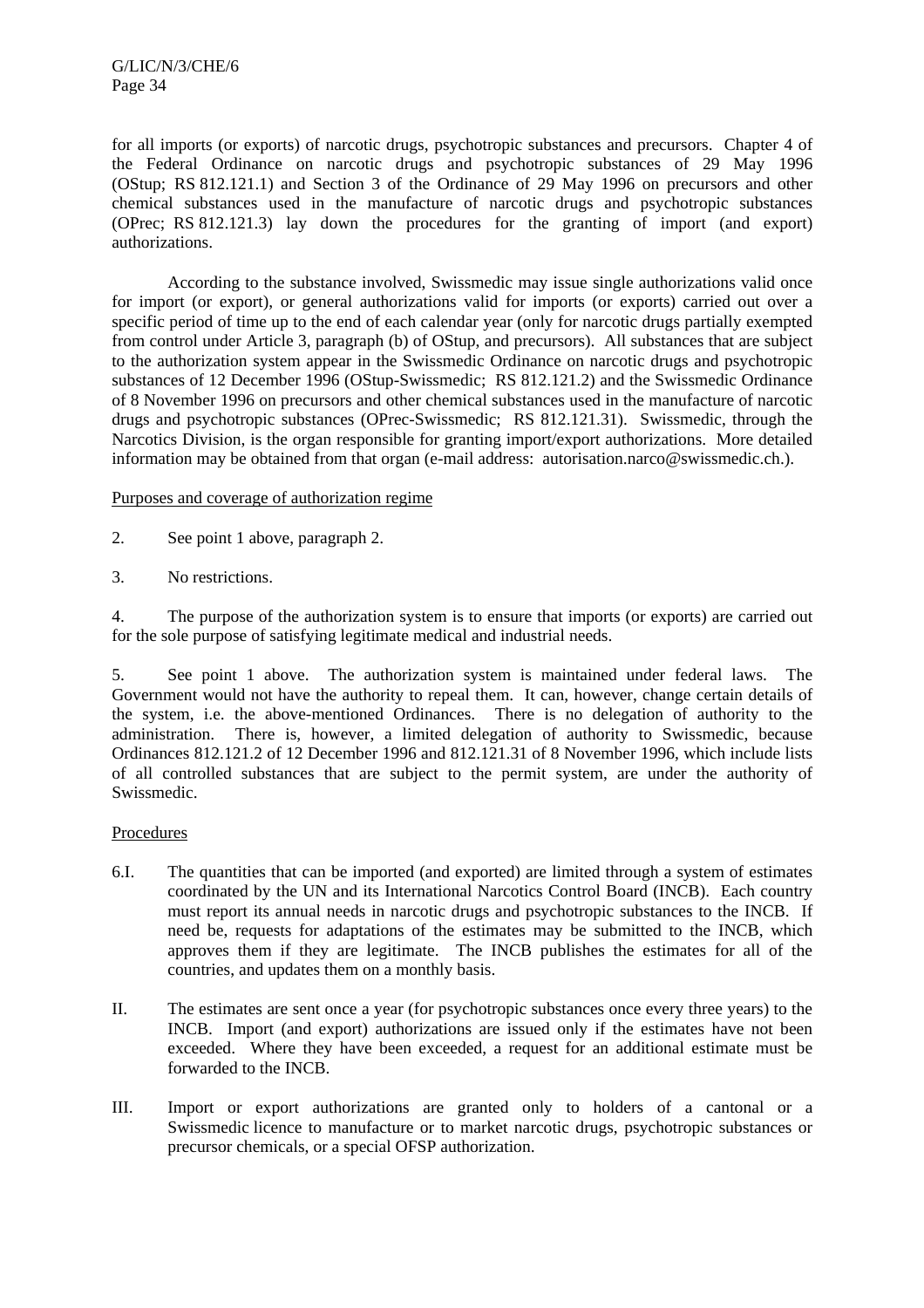- IV. There is no time limit for the submission of applications provided the import or export quantities do not exceed the estimates.
- V. The time required for granting an import (or export) authorization is ten working days on average, assuming that all of the documentation and other requirements have been met. Where there is no estimate or the estimate is insufficient (a few cases each year), the time-limits are extended to as much as one month.
- VI. Import authorizations are valid from the date of issue.
- VII. As a rule, only Swissmedic considers authorization applications. If need be, Swissmedic cooperates with the cantons or the foreign competent authorities concerned, and the INCB.
- VIII. Applications are considered in the order in which they are received by the Swissmedic service. If an authorization application is not complete or free of error, Swissmedic informs the applicant by means of a form indicating the deficiencies in the application.
- IX. For every import of narcotic drugs, psychotropic substances or precursors, an import authorization is required. Import/export authorizations are only issued upon request.
- X. The importing country is informed of any export authorization granted by receiving a copy of the authorization.
- XI. No.
- 7. Not applicable.

8. Any irregularities, no proven legitimate end-use and so on. In case of a refusal to issue an authorization, the reasons for refusal are given to the applicant, who has the right to appeal within 30 days to the Federal Department of Home Affairs.

## Eligibility of importers to apply for authorization

9. All persons, firms and institutions may apply for an authorization provided they are holders of a cantonal or a Swissmedic licence to manufacture or market narcotic drugs, psychotropic substances or precursor chemicals, or a special OFSP authorization. Swissmedic publishes lists of persons, firms and institutions authorized by the cantons in accordance with the criteria of the Ordinance on narcotic drugs.

## Documentational and other requirements for application for authorization

10. The importer sends a written application for an import authorization, listing the products to be imported and the corresponding quantities. There is a specific form to be found on the relevant website.<sup>10</sup>

11. A copy of the authorization issued by Swissmedic must be presented to Customs.

12. CHF 50 for a single authorization for goods with a value of up to CHF 100; CHF 100 for a single authorization for goods with a value exceeding CHF 100; CHF 200 for a general authorization (the total quantity to be imported/exported must be indicated in the application for authorization).

 $10$  http://www.swissmedic.ch/org/00064/00067/00334/00853/index.html?lang=fr.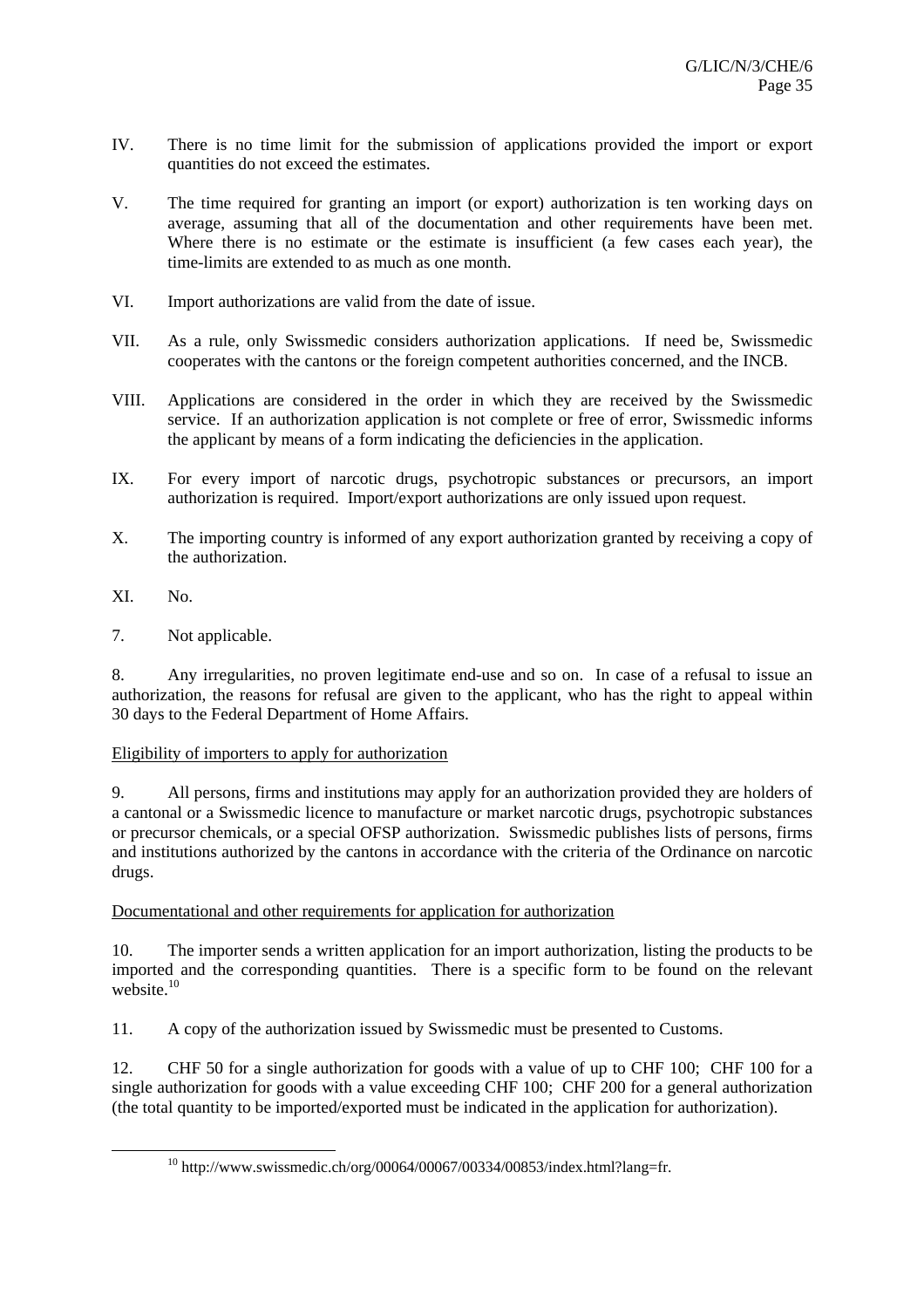13. No.

## Conditions of authorization

14. Single import authorizations are valid for three months. The validity of a general import licence is 12 months, limited to 31 December of each calendar year.

15. No.

16. Import authorizations are not transferable.

17. No.

# Other procedural requirements

18. No.

19. The foreign exchange required to pay for imports can be provided by any commercial bank in Switzerland and there are no restrictions on foreign exchange in force.

*(viii) Ethanol* 

## Outline of the systems

1. The private sector is allowed to import ethanol and spirits containing not more than 80 per cent by volume without restriction and without any permit. For control reasons, only the Swiss Confederation is entitled through the Swiss Alcohol Board<sup>11</sup> to import ethanol whose alcohol content exceeds 80 per cent by volume. However, imports by the private sector are possible subject to prior authorization by the Swiss Alcohol Board.

Purposes and coverage of licensing

- 2. See point 1 above. (Tariff headings: 2207.10 and 2207.20)
- 3. These regulations apply to all imports of ethanol, whatever its origin.
- 4. Not for ethanol and spirits containing not more than 80 per cent by volume.

5. The alcohol legislation is based on Article 105 of the Federal Constitution, which gives the Confederation the sole right to legislate in this field. The specific legal basis for the procedure of import licences is the Federal Law on Alcohol of 21 June 1932 (RS 680).

## **Procedures**

6. Import licences are generally only granted for ethanol qualities that are not put on the market by the Swiss Alcohol Board itself. However, Alcosuisse, a profit centre of the Swiss Alcohol Board, which has responsibility for the importation and sale of ethanol, endeavours to provide its clients with special ethanol qualities on request.

7.-9. See horizontal replies.

<sup>&</sup>lt;sup>11</sup> Further information and documentation available at: http://www.eav.admin.ch (in French, German, Italian and English (partially)).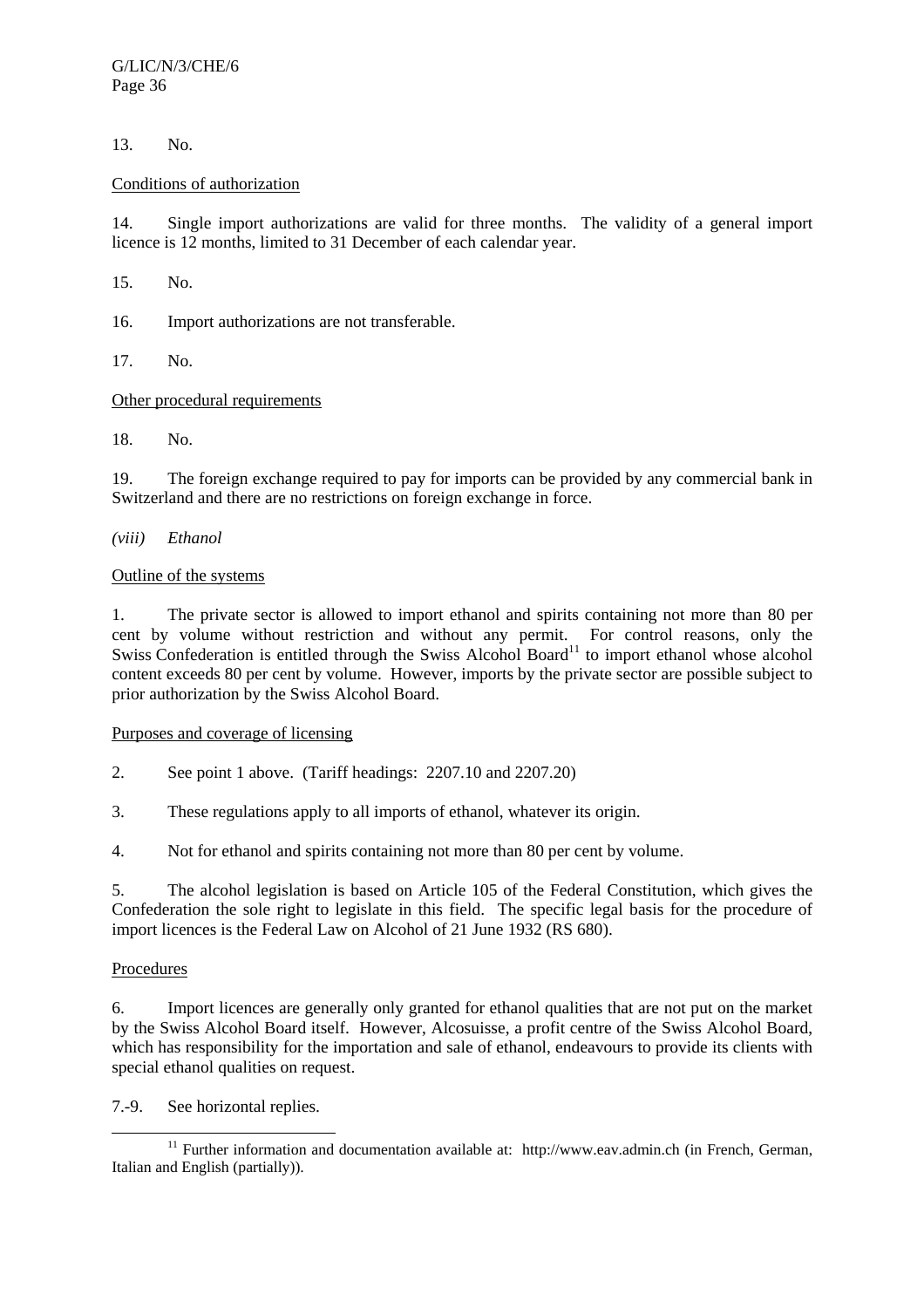## Documentational and other requirements for application for licence

10.-13. Relevant information available on the website (see footnote relating to point 1 above).

#### Conditions of licensing

14. The application has to be submitted to the Swiss Alcohol Board. The validity of the licence is generally limited to a single importation.

15. No.

16. Import licences are not transferable.

17. No.

Other procedural requirements

18. No.

19. The foreign exchange required to pay for imports can be provided by any commercial bank in Switzerland and there are no restrictions on foreign exchange in force.

# **III. GOODS OF VITAL AGRICULTURAL AND INDUSTRIAL IMPORTANCE SUBJECT TO COMPULSORY STOCKPILING**

#### Outline of systems

1. In accordance with Article 8 of the Federal Law on National Economic Supply  $(LAP; RS 531<sup>12</sup>)$ , the Federal Council may subject certain goods of vital importance to compulsory stockpiling. To that end, it may place the products concerned under the import licensing regime. The granting of a licence is conditional upon the conclusion of a reserve stock contract.

#### Purposes and coverage of licensing

2. To ensure compulsory stockpiling, the Federal Council has placed the following goods of vital importance under the import licensing regime (tariff headings to be found in Article 1 of the respective ordinances, see point 5):

- Liquid fuels (Swiss Central Office for the Import of Liquid Fuels,  $CARBURA^{13}$ );
- sugar, rice, edible oils and fats, coffee, different kinds of cereal (*Réservesuisse Nahrungsvorsorge Schweiz, Réservesuisse*14);
- the above bodies grant general import licences under the authority of the Federal Office for National Economic Supply. They allow importers to import the listed goods from all countries without quantitative restrictions and for an unlimited period of time.

<sup>&</sup>lt;sup>12</sup> Available at: http://www.admin.ch/ch/f/rs/rs.html (in French, German and Italian only).<br><sup>13</sup> Additional information in French, German, Italian and English available at: http://www.carbura.ch.<br><sup>14</sup> Additional informat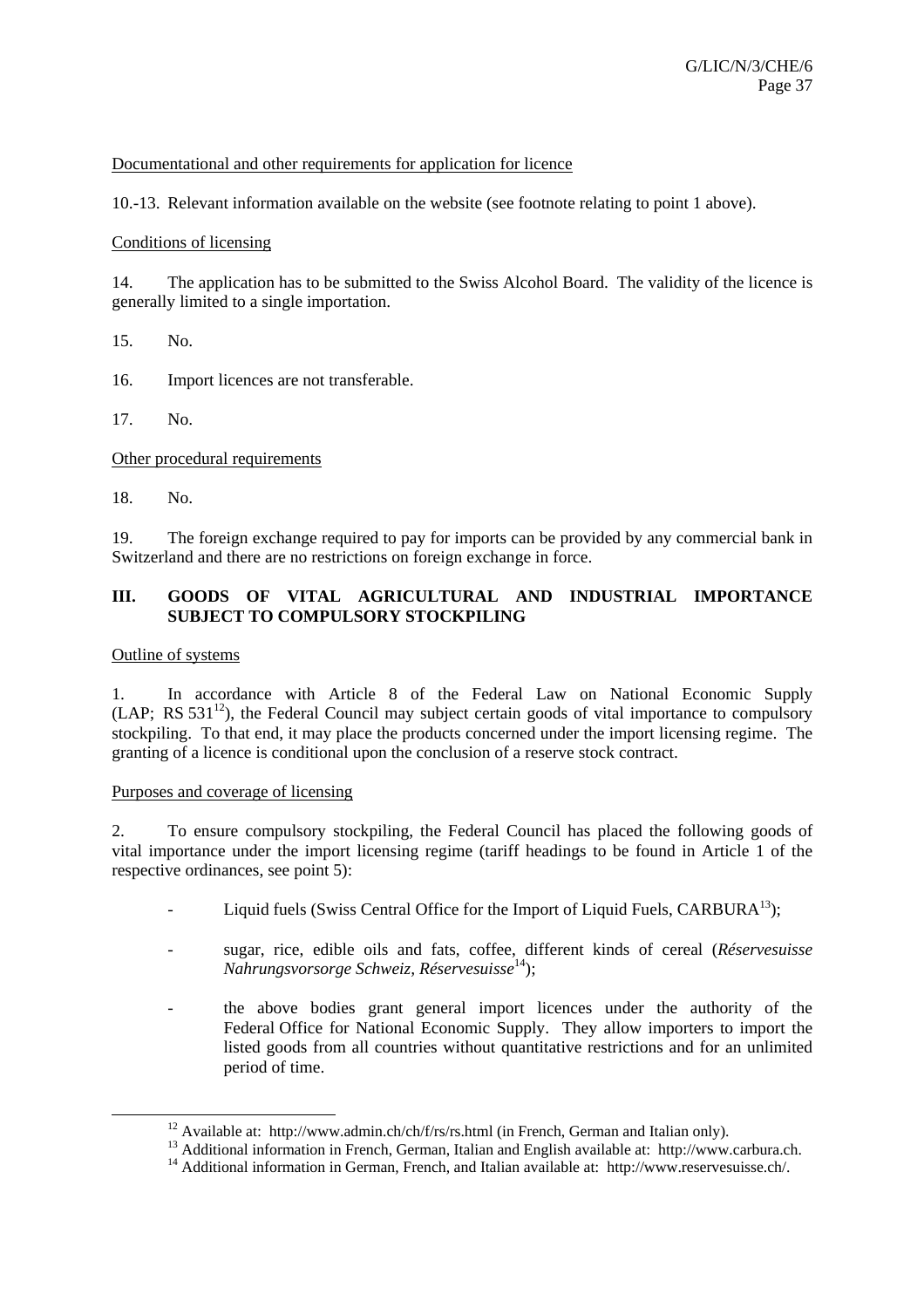3. See horizontal replies.

4. No. The purpose of automatic licensing is to ensure compulsory stockpiling. The size of the compulsory reserve stocks of each importer is determined on the basis of the imports carried out (equal treatment for all importers).

5. Legal bases: Federal Law on National Economic Supply as well as the ordinances on compulsory reserve stocks specific to each product (RS 531, 531.215.11, 215.12, 215.13, 215.14, 215.17, 215.41). The Government may place other products of vital importance under the import licensing regime.

# Procedures

- 6. Not applicable (no quantitative restrictions).
- 7.(a-b) Applications for a general import licence must be submitted a few days before importation. In urgent cases, the licence may be granted immediately by fax.
- (c) No.
- (d) Applications are reviewed by a single service (see point 2 above).
- 8. See horizontal replies.

# Eligibility of importers to apply for licence

9. In principle, all persons, firms or institutions are eligible to apply for an import licence.

# Documentational and other requirements for application for licence

10.-13. See horizontal replies.

## Conditions of licensing

# 14.-17. See horizontal replies.

## Other procedural requirements

18.-19. See horizontal replies.

# **IV. INDUSTRIAL PRODUCTS**

*(i) War material* 

## Outline of systems

1. Importation of war material is subject to the authorization regime laid down in the Federal Law on War Material of 13 December 1996 (RS  $514.51^{15}$ ) and the Ordinance on war material of 25 February 1998 (RS 514.511). The Law and the Ordinance do not apply to imports of war material for the Swiss Army; other exceptions are mentioned in article 17(4) of the Law.

<sup>&</sup>lt;sup>15</sup> Available at: http://www.admin.ch/ch/f/rs/rs.html (in French, German and Italian only).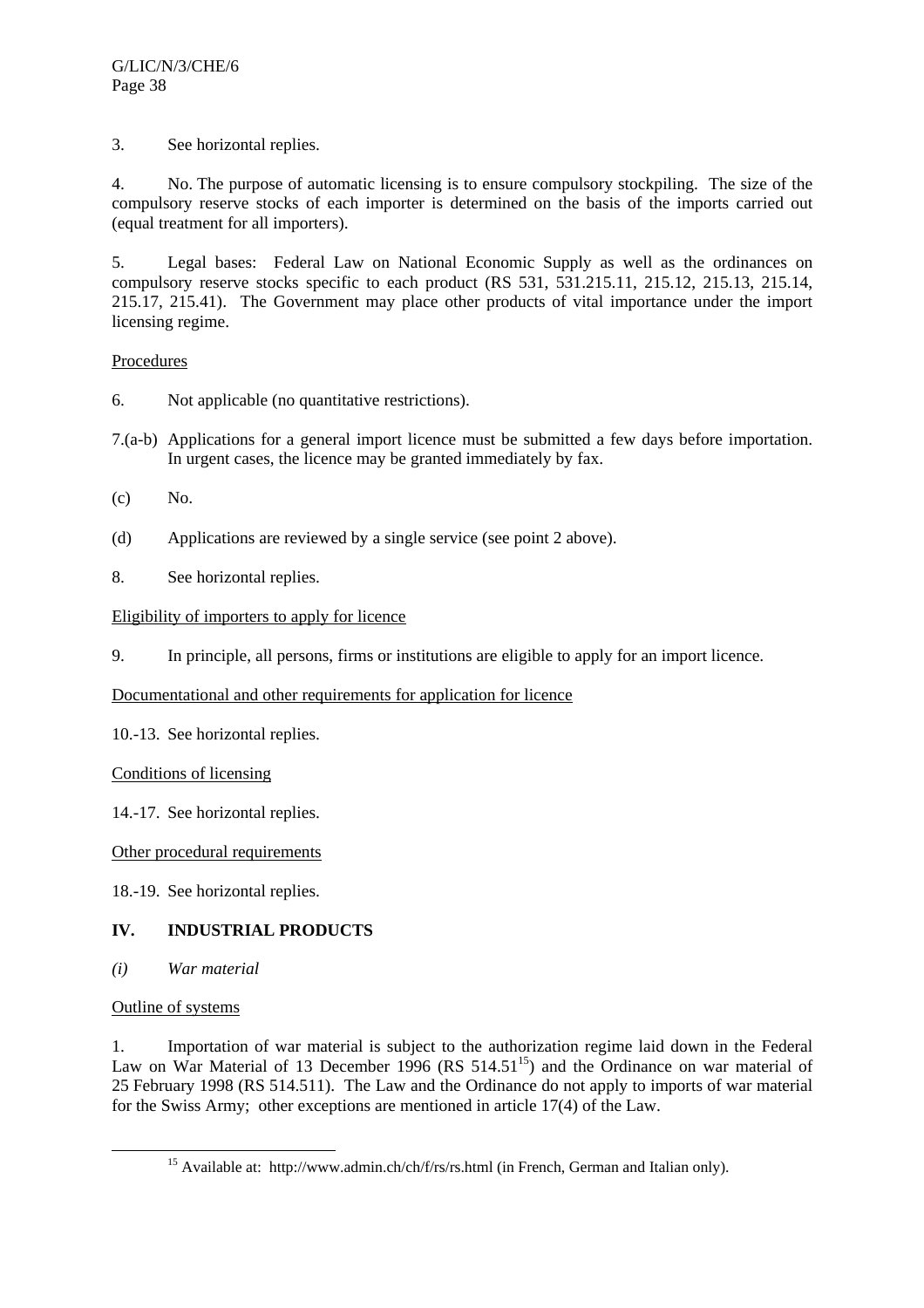#### Purposes and coverage of licensing

2. The war material whose import is subject to authorization is listed in Annex 1 of the Ordinance.

3. All countries.

4. The purpose of the regime is to establish control on the origin, nature and destination of the war material in question.

5. The regime of authorizations for the import of war material is laid down in Article 107, paragraph 2, of the Federal Constitution (RS 101). Thus, the Government does not have the authority to abolish it. The products subject to this regime are listed in Annex 1 to the Ordinance on war material, which is a governmental text.

#### Procedures

6. Not applicable (no quantitative restrictions).

- 7.(a-b) There are no standards required by the Law or the Ordinance. However, it is recommended that applications for authorization should be submitted at least seven days in advance of the scheduled date of importation. In exceptional cases, the processing of applications may be carried out in a shorter period.
- (c) No.
- (d) One single organ (the State Secretariat for Economic Affairs, Division of export controls and sanctions, of the Federal Department of Economic Affairs, http:/www.seco.admin.ch) is responsible for examining applications for authorization.

8. Authorizations are not granted if they contrary to international law or if they are not in the interests of Switzerland. Refusals have to be announced in a decision that contains the reasons for the denial. The right to appeal is guaranteed by the federal law on procedures.

## Eligibility of importers to apply for licence

9. Any person, firm or institution is eligible to apply for an import licence.

#### Documentational and other requirements for application for licence

10. Applications for import authorizations must contain the name and address of the supplier and of the importer/applicant, a precise description of the war material, its weight and its value, its customs tariff number and its category (in accordance with the list in Annex 1 of the Ordinance), the country from where the import will take place and (if possible) and the scheduled date of the import.

11. Import licence.

12. 0.8 per cent of the value of the imported goods, but at least CHF 50 and at the most CHF 5,000 per licence.

13. No.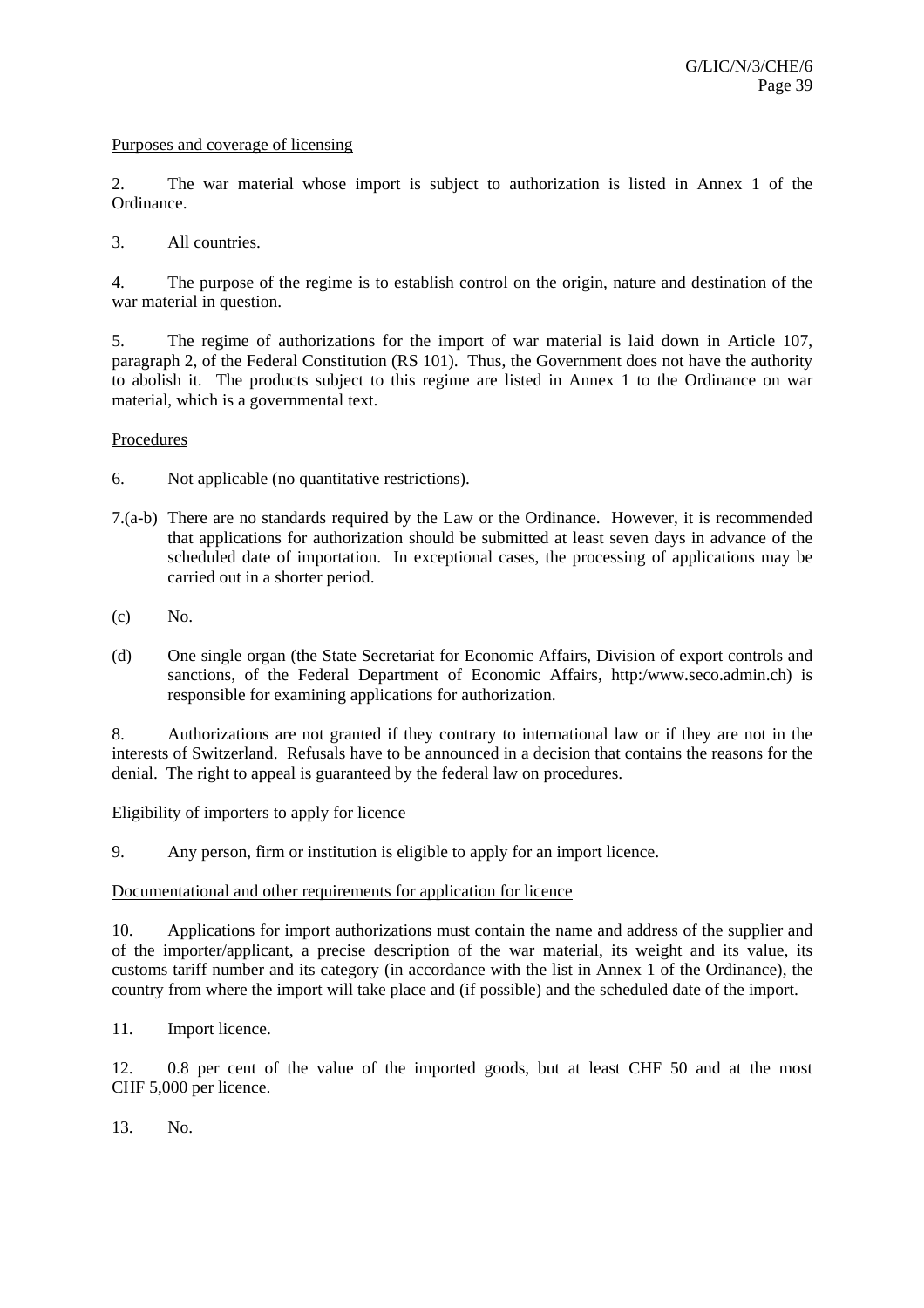## Conditions of licensing

14. The authorization to import is valid for one year. It is possible to obtain one extension of six months.

15.-17. No.

# Other procedural requirements

18. No.

- 19. No.
- *(ii) Implementation of the Convention on the Prohibition of the Development, Production, Stockpiling, and Use of Chemical Weapons and on their Destruction (CWC)*

# Outline of systems

1. Imports of chemicals controlled by Schedule 1 of the CWC are subject to an import licence pursuant to the Swiss Federal Law on the control of goods used for civilian and military purposes and specific military goods (RS 946.202) of 13 December 1996 and the Ordinance on the control of chemical products used for civilian and military purposes (OCPCh RS 946.202.21) of 17 October 2007.

## Purposes and coverage of licensing

2. The Schedule 1 chemicals that are concerned are listed in the Annex to the Ordinance of the Swiss Federal Department of Economic Affairs on dual-use chemicals (OCPCh) and reflect the commitments undertaken by Switzerland under the CWC.

 The Schedule 1 chemicals that are concerned are listed in the Annex to the Ordinance of the Swiss Federal Department of Economic Affairs on the control of chemical products used for civilian and military purposes (OCPCh) and reflect the commitments undertaken by Switzerland under the CWC.

3. From all countries on a case-by-case basis (non-automatic licensing).

4. The purpose of the regime is to prevent the development, production, stockpiling and use of chemical weapons.

5. Switzerland has signed the internationally binding CWC and is therefore obliged to comply with the provisions of this Convention. The products which are subject to this regime are listed in the Annex to the Ordinance of the Swiss Federal Department of Economic Affairs on the control of chemical products used for civilian and military purposes (OCPCh).

# Procedures

6. The aggregate amount of such chemicals at any time must not exceed one tonne. Each importer has to notify the Government of the total amount of imported Schedule 1 chemicals. This has to be done at the latest 60 days following the end of a calendar year.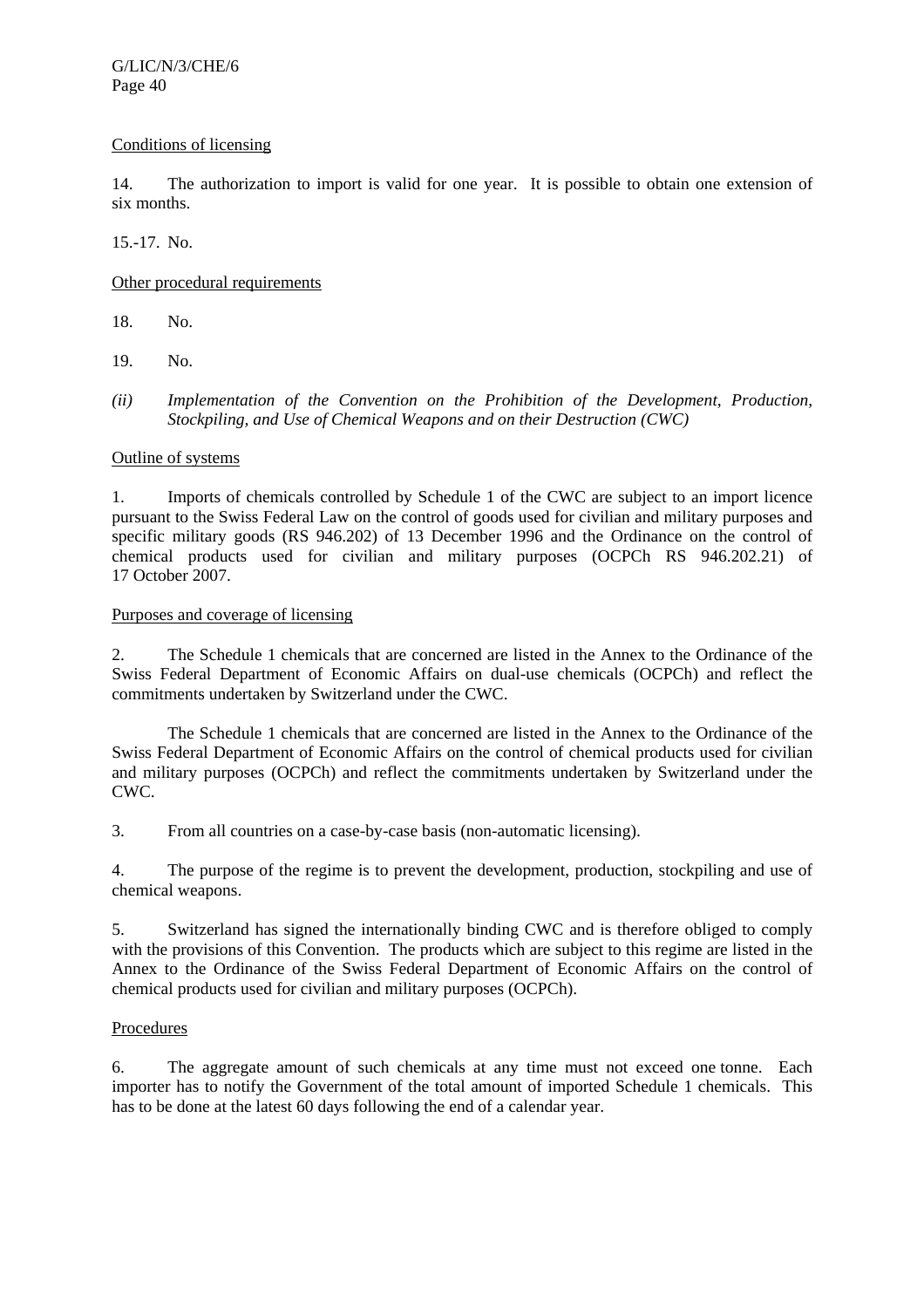- 7.(a-b) Applications for authorizations must be submitted at least 40 days in advance of the scheduled date of importation. In the relevant Ordinance there are no exceptions foreseen for a shorter period. Licences are granted on a case-by-case basis.
- (c) No.
- (d) The State Secretariat for Economic Affairs (seco: http:/www.seco.admin.ch), Division of export controls and sanctions, industrial products, is responsible for examining licence applications.

8. Licences are only granted if the purpose of the importation is not contrary to the provisions of the CWC.

9. Any person, firm or institution is eligible to apply for an import licence.

## Documentational and other requirements for a licence application

10. Applications for import authorizations must contain the name and address of the supplier, the importer and applicant, the chemical name and the structural formula of the product and the Chemical Abstracts Service (CAS) registry number, the quantity, the country of origin, the shipping country, and the scheduled date importation. The following documents must be presented: Official application form, invoice, and a detailed description with regard to the end-use of the chemicals. An undertaking that the chemicals will be used exclusively for research, medical, pharmaceutical or protective purposes in accordance with the provisions of the CWC.

- 11. Import licence.
- 12. There is no licensing fee or administrative charge.
- 13. No.

## Conditions of licensing

14. The import authorization is valid for one year. However, this time frame can be extended for another six-month period.

15.-17. The importer has to notify the Government of the total amount of imported Schedule 1 chemicals during the past year. This has to be done at latest 60 days following the end of a calendar year.

Other procedural requirements

18. No.

19. No.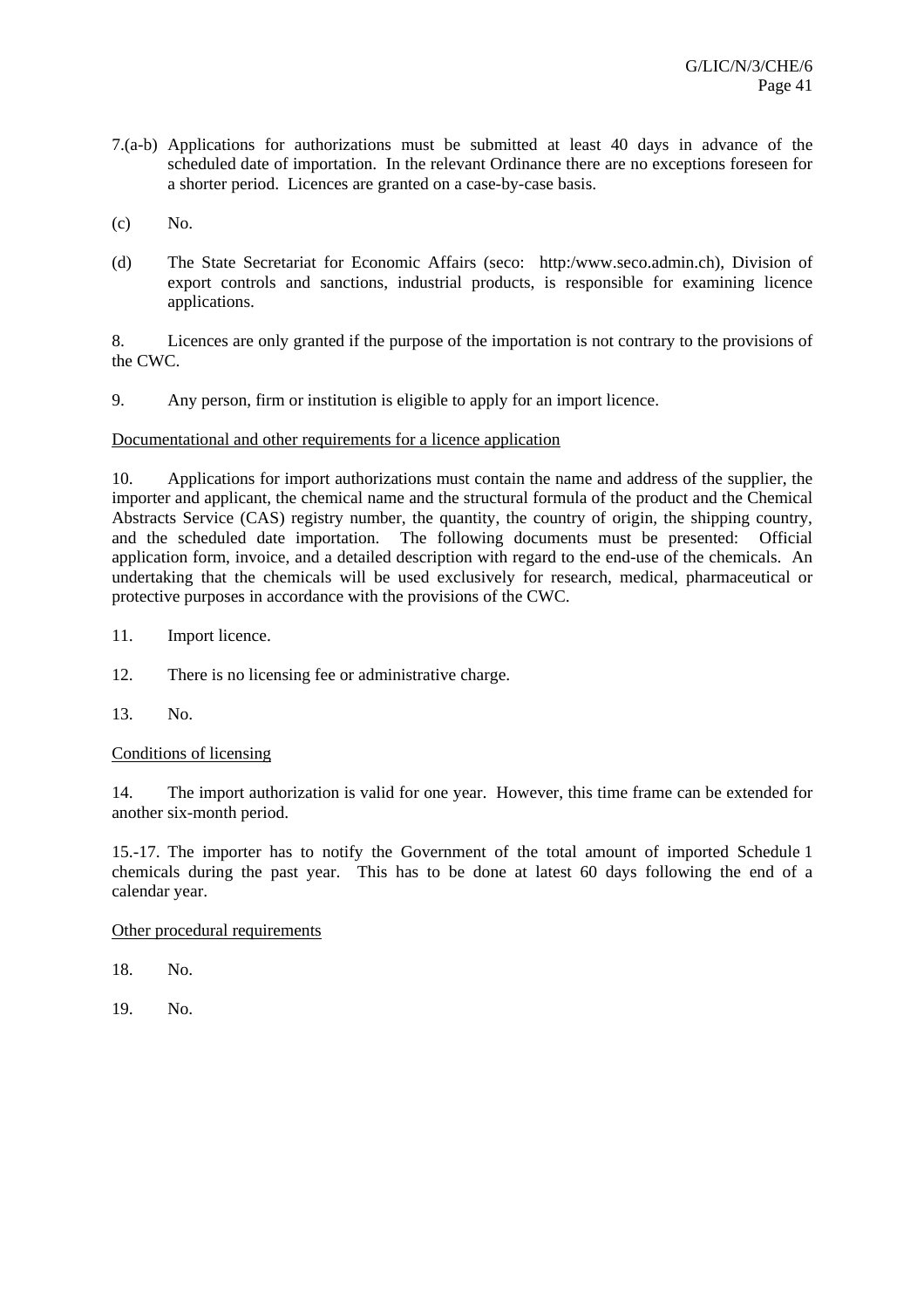## *(iii) Weapons, their accessories and ammunition*

#### Outline of systems

1. On 12 December 2008, two revisions of the Federal Law on Weapons, Accessories and Ammunition (Weapons Act, LArm; RS  $514.54^{16}$ ) entered into force. The first revision arose from adjustments to Schengen, i.e. the implementation in Swiss law of Directive 91/477/EEC on control of the acquisition and possession of weapons of the Council of the European Communities. The second, known as a "national" revision, was carried out to remedy the existing gaps in the implementation of the 1997 Weapons Act. Two revisions of the Ordinance on weapons, accessories and ammunition (Weapons Ordinance, OArm:  $RS 514.541<sup>17</sup>$ ) entered into force at the same time.

 These statutes supplement the federal laws on war material and on the control of dual-use goods. Small arms (shoulder weapons and handguns), airguns,  $CO<sub>2</sub>$  guns, imitation guns, alarm guns and soft air guns, if at first sight they resemble genuine firearms, and other weapons, such as knives, truncheons, as well as integral parts of weapons, accessories and ammunition, are subject to these provisions. Some goods are subject to both the law on war material and the weapons legislation.

 Entries of goods that fall within the purview of the above-mentioned federal laws are subject to licence, and this applies to all three categories of weapons (prohibited weapons, weapons subject to authorization and weapons subject to declaration) which are classified under Swiss law according to their level of dangerousness, regardless of whether they are entered into Swiss territory for professional or non-professional purposes. The competent authority for the issue of authorizations is the Central Office for Arms attached to the Federal Office of Police (Federal Department of Justice and Police $18$ ).

## Purposes and coverage of licensing

2. A distinction is made between the introduction (importation) of weapons, etc. into Swiss territory for professional and non-professional purposes. Articles 24, 24(a), 24(b) and 24(c) of the LArm regulate entries for professional purposes. Anyone entering a weapon for professional purposes must be in possession of an arms trading licence.

 A distinction is also made between the entry for professional purposes of prohibited weapons, in accordance with the above-mentioned Article taken together with Article 34 of the OArm, and the entry for professional purposes of weapons subject to authorization or weapons subject to declaration, in accordance with the above-mentioned Article taken together with Articles 36-38 of the OArm.

 Article 25 of the LArm governs entry for non-professional purposes in conjunction with Article 35 of the OArm. Article 25 of the LArm also governs the entry of prohibited weapons into Switzerland.

 Article 25 of the LArm, together with the four Articles 39-42 of the OArm govern the entry for non-professional purposes of weapons subject to authorization and weapons subject to declaration. Article 39 of the OArm provides for authorization for the simultaneous entry into Swiss territory of a maximum of three weapons or three integral parts of weapons. The authorization is valid for six months and may be extended by no more than three months.

 $16$  http://www.admin.ch/ch/f/rs/514\_54/index.html.

 $17 \text{ http://www.admin.ch/ch/f/rs/514_541/index.html.}$ 

<sup>&</sup>lt;sup>18</sup> Further information available at: http://www.fedpol.admin.ch/fedpol/fr/home/themen/sicherheit/ waffen.html (in French, German and Italian only).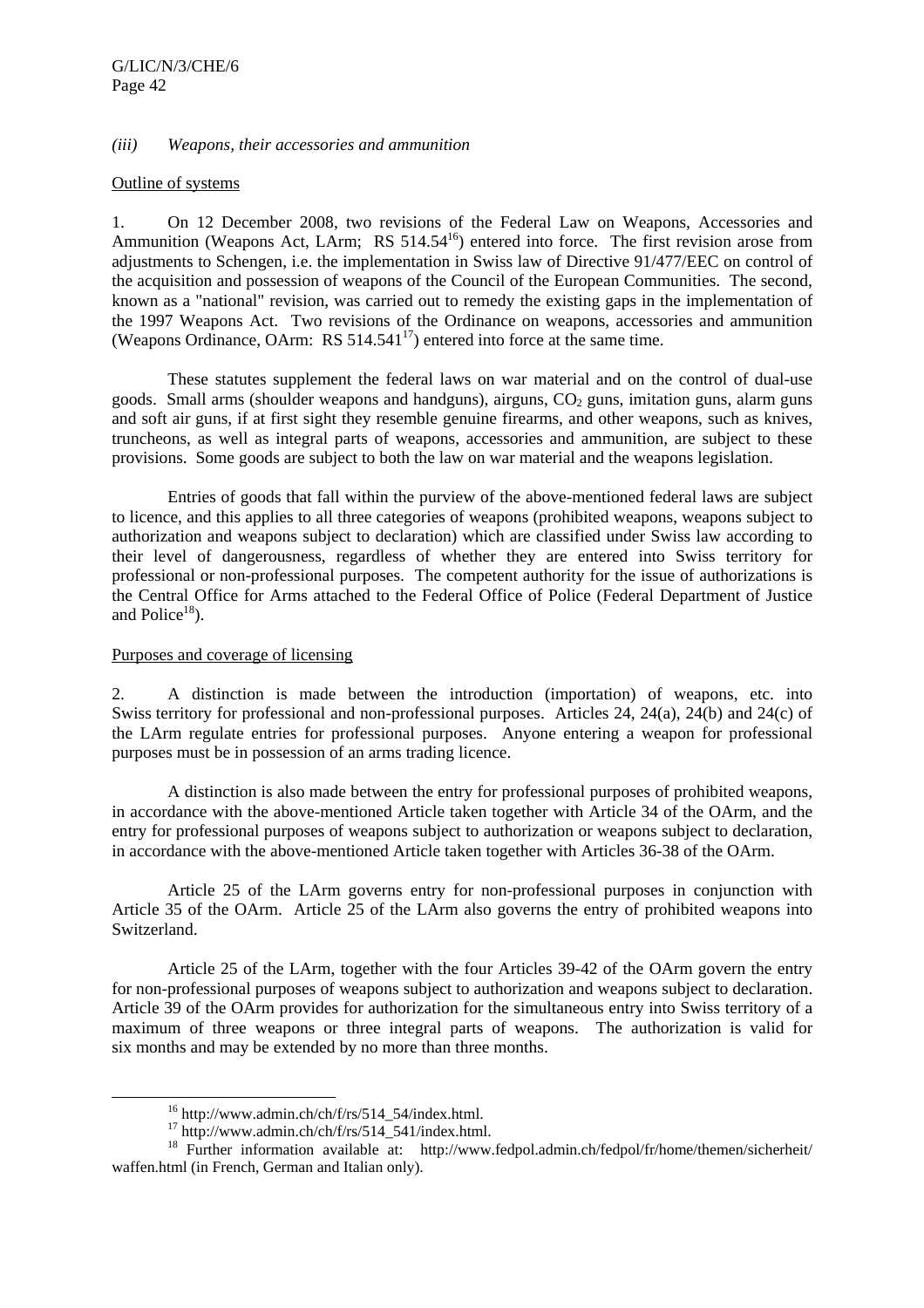Any objects considered under Swiss law as weapons, integral parts of weapons, specially designed parts of weapons or accessories to weapons, ammunition and parts of ammunition are also subject to entry authorization under Articles 4 and 5 of the LArm together with Articles 1 to 8 of the OArm.

3. The entry of weapons, integral parts of weapons, etc. is governed by the Weapons Act and the Weapons Ordinance. These provisions apply irrespective of the country from which such goods are entered.

4. The main purpose of entry regulations is to prevent illegal traffic in weapons, integral parts of weapons, etc.

5. The entry licensing procedure is governed by the legal provisions cited in point 1 above, in particular Articles 24 to 25(a) of the LArm and Articles 34 to 42 of the OArm. The Weapons Act and the Weapons Ordinance stipulate which objects are subject to authorization and which annexes must be submitted with the application for authorization to enter weapons. The Weapons Ordinance may be amended by the Executive, but only in the framework of the Weapons Act. Articles 25(3) and 25(a)(3) of the Weapons Act state that the Executive may provide for derogations to the authorization regime in respect of certain objects and certain categories of persons. To this end, the Executive introduced new rules under Article 40(3) of the OArm for hunters and sports shooters and under Article 42 of the OArm for different categories of persons.

# Procedures

- 6.I Customs authorities supply statistical reports on entries (quantity, commodity value, country of consignment).
- II. The entry of weapons etc. for non-professional purposes is subject to authorization which, according to Article 39(2) of the OArm is valid for six months and may be extended for a maximum of three months.

The entry authorization gives entitlement to enter a maximum of three weapons or three integral parts of weapons at a time within this period (Article 39(2) OArm).

The entry authorization for professional purposes is issued as a single authorization for the first year. To obtain the single authorization, the applicant must attach to the application a copy of his/her trading licence. The authorization is valid for six months and may be extended by no more than three months (Article 36(3) OArm). If the holder of the single authorization has not been the subject of any challenge or objection regarding his/her activity for one year, he/she may request that the authorization be made a general authorization. A general authorization is valid for 12 months and the holder may enter an unlimited number of weapons (apart from prohibited weapons).

III. Anyone wishing to enter weapons for non-professional purposes under Articles 4 and 5 of the LArm must possess an authorization for the introduction of such weapons into Swiss territory, except in the case of the persons referred to in Articles 40(3) and 42 of the OArm. In addition, persons domiciled abroad and foreign nationals domiciled in Switzerland who do not have a residence permit must submit to the competent cantonal authority an official certificate from their State of domicile or their State of origin authorizing them to purchase a weapon or an integral part of a weapon. The nationals of certain States referred to in Article 12 of the OArm must be in possession of a special authorization, since in principle the persons concerned are prohibited from purchasing weapons.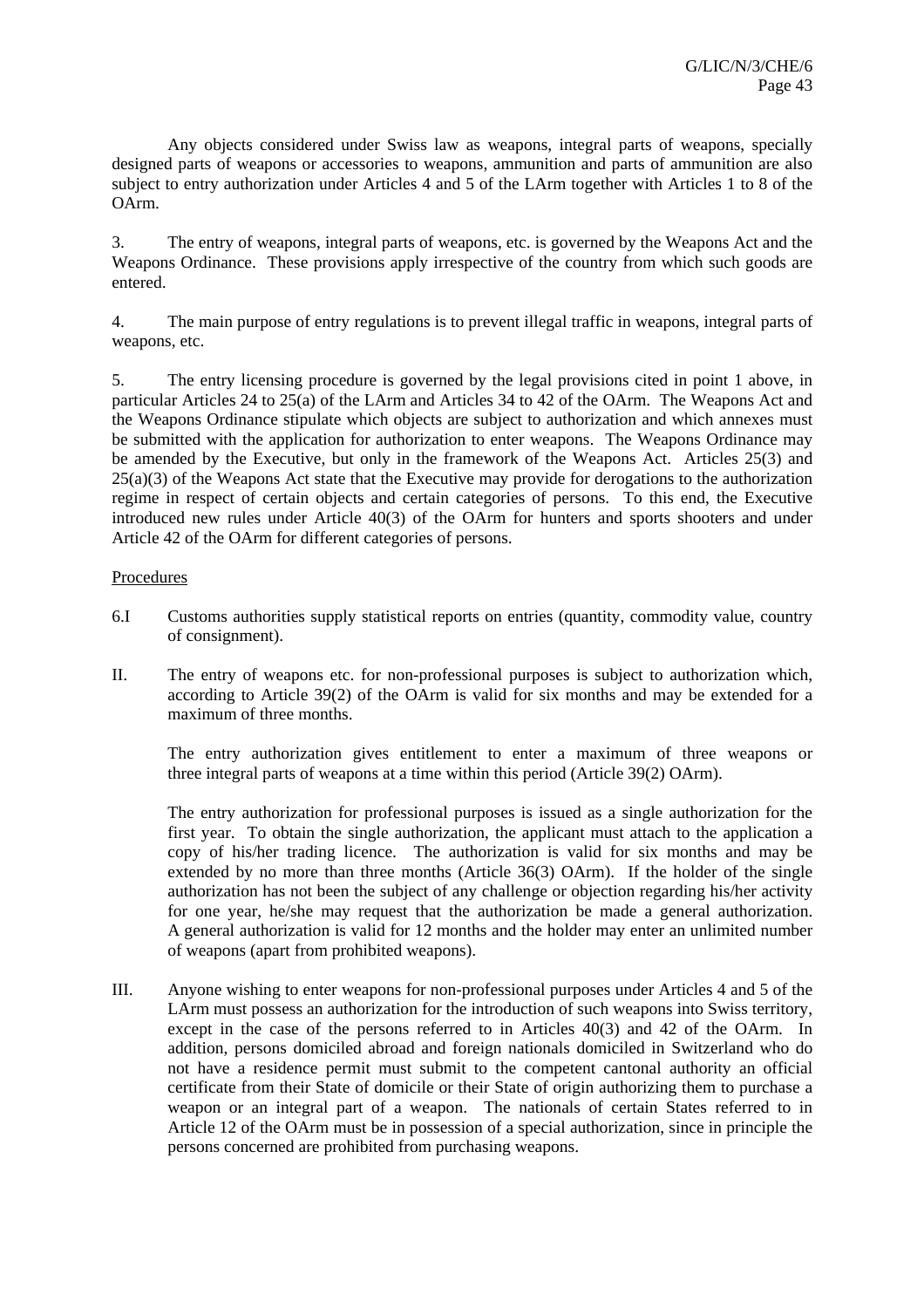Authorizations issued for entry for non-professional purposes are valid for six months only (with the possibility of a three-month extension) and give entitlement to enter not more than three weapons etc. at a time within the period specified (Article 39(2) OArm). After expiration of the period specified, a new authorization may be applied for. Non-use of an authorization has no cumulative effect, that is, unused allocations may not be added to quotas for a succeeding period.

The names of authorized importers are made known on request only.

The entry authorization for professional purposes is issued as a single authorization for the first year. To obtain the single authorization, the applicant must attach to the application a copy of his/her trading licence. The authorization is valid for six months and may be extended by no more than three months (Article 36(3) OArm). If the holder of the single authorization has not been the subject of a challenge or objection relating to his/her activity for one year, he/she may request that the authorization be made a general authorization. A general authorization is valid for 12 months and gives entitlement to enter an unlimited number of weapons (apart from prohibited weapons).

- IV. As a rule, at least three working days.
- V. The minimum length of time is three days and the maximum may vary according to the complexity of the file.
- VI. After the granting of an authorization, the holder may enter weapons, etc. immediately.
- VII. The Central Office for Arms (Articles 5(5) and 25(2) LArm) is the sole agency authorized to issue entry authorizations.

VIII.-XI. Not applicable.

- 7.(a) Licence applications must be submitted before entry.
- (b) They may be granted immediately if the conditions so warrant.
- (c) The general authorization for weapons for professional purposes, whereby an unlimited number of weapons may be introduced, is valid for a period of 12 months (Article 38(3) OArm). Licences for the entry for non-professional purposes of prohibited weapons subject to authorization or subject to declaration are valid for a period of six months, extendable by no more than three months (Article 39(2) OArm).
- (d) Pursuant to Article 24(3) and Article 25(2) of the Weapons Act, the Central Office for Arms issues authorizations for the entry for commercial purposes of integral parts of weapons, specially designed parts of weapons, ammunition and parts of ammunition.

8. Articles 5(5) and 25 of the LArm and Articles 35 and 39-42 of the OArm provide information on the conditions for granting an authorization for entry into Swiss territory for non-professional purposes. Articles 5 and 24-24(c) of the LArm and Articles 34 and 36-38 of the OArm provide information on the conditions for granting an authorization for entry into Swiss territory for professional purposes. Article 30 of the LArm sets forth the conditions under which a licence may be revoked. The Law on Federal Administrative Procedures (PA; RS 172.021) governs the appeals procedure in cases where a licence application has been refused or revoked. Refusal of an authorization is notified by a decision.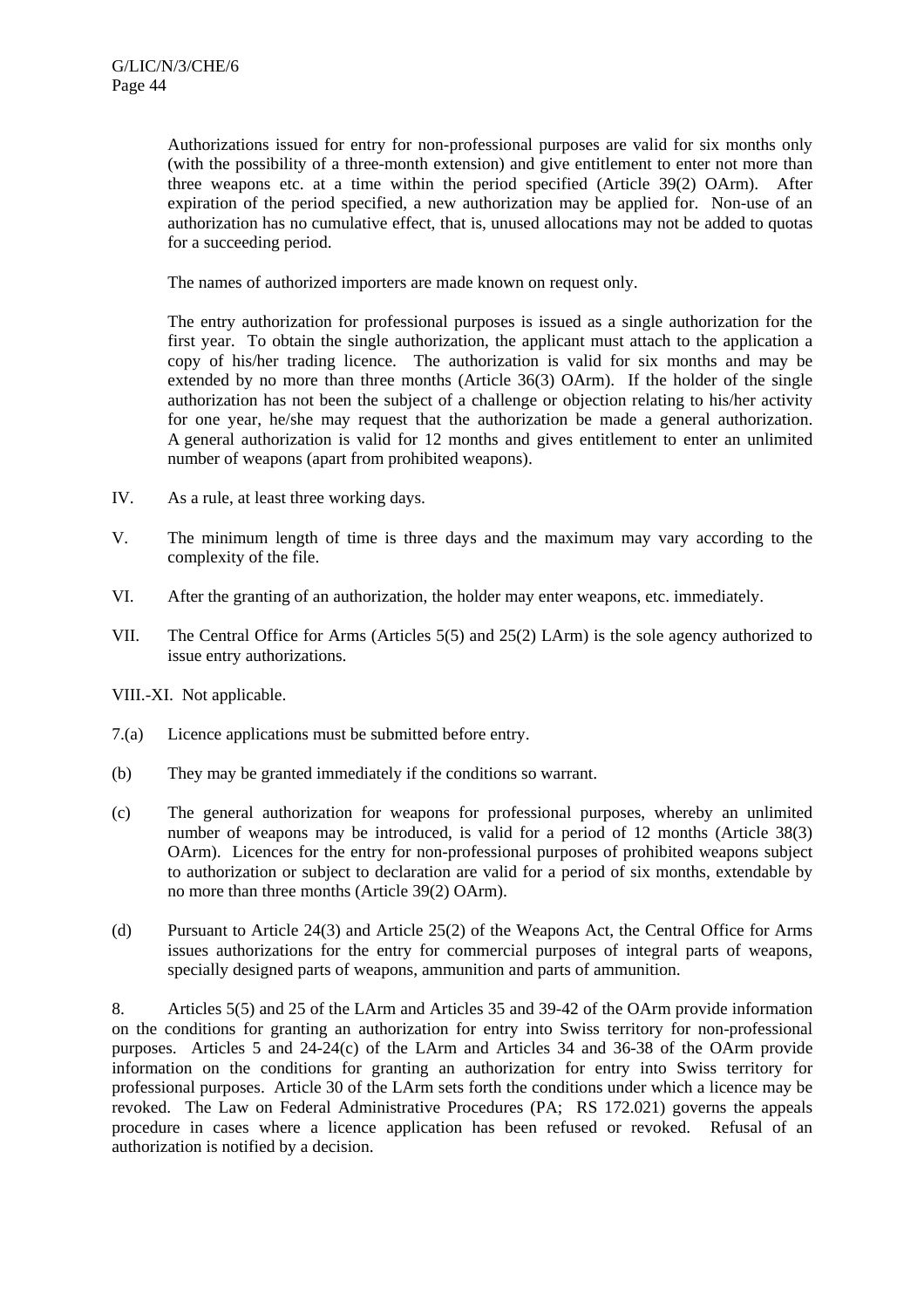#### Eligibility of importers to apply for licence

- 9.(a) Anyone seeking to introduce weapons for non-professional purposes under Articles 4 and 5 of the LArm must be in possession of an authorization for entry into Swiss territory, except in the case of persons covered by Article 40(3) or Article 42 of the OArm. Moreover, persons domiciled abroad and foreign nationals domiciled in Switzerland who do not hold a residence permit must submit to the competent cantonal authority an official certificate from their State of domicile or their country of origin authorizing them to purchase a weapon or an integral part of a weapon. The nationals of certain States mentioned in Article 12 OArm must be in possession of a special authorization, since the persons concerned are in principle prohibited from purchasing weapons.
- (b) Authorizations issued for the entry for non-professional purposes are valid for six months only (with the possibility of a three-month extension) and give entitlement to enter a maximum of three weapons, etc. at a time within the period specified (Article 39(2) OArm). After expiration of the period specified, a new authorization may be applied for. Non-use of an authorization has no cumulative effect, that is, unused allocations may not be added to quotas for a succeeding period.

#### Documentational and other requirements for application for licence

10. Applicants for a licence to enter weapons, etc. for professional purposes are required to complete an official form and file it, together with a photocopy of the weapons trading licence, to the Central Office for Arms (Articles 36-38 OArm).

 Applicants for a licence to enter weapons etc. for non-professional purposes are required to complete an official form and file it with the Central Office for Arms. The following documents must be attached (Article 39 OArm):

- (a) A copy of the authorization issued by the competent cantonal authority if the object to be introduced into Swiss territory is subject to the authorization regime;
- (b) an extract from the Swiss register of convictions issued not more than three months prior to the filing of the application;
- (c) a copy of a valid passport or identity card;
- (d) an official certificate from their State of domicile or their country of origin authorizing them to purchase a weapon in the case of persons domiciled abroad or persons not in possession of a residence permit.

 Applicants for a licence to enter prohibited weapons under Article 5(1) of the LArm and Article 35(1) of the OArm for non-professional purposes are required to complete an official form and file it with the Central Office for Arms. The following documents must be attached:

- (a) A special cantonal authorization under Article 5(4) of the LArm;
- (b) a copy of a valid passport or identity card.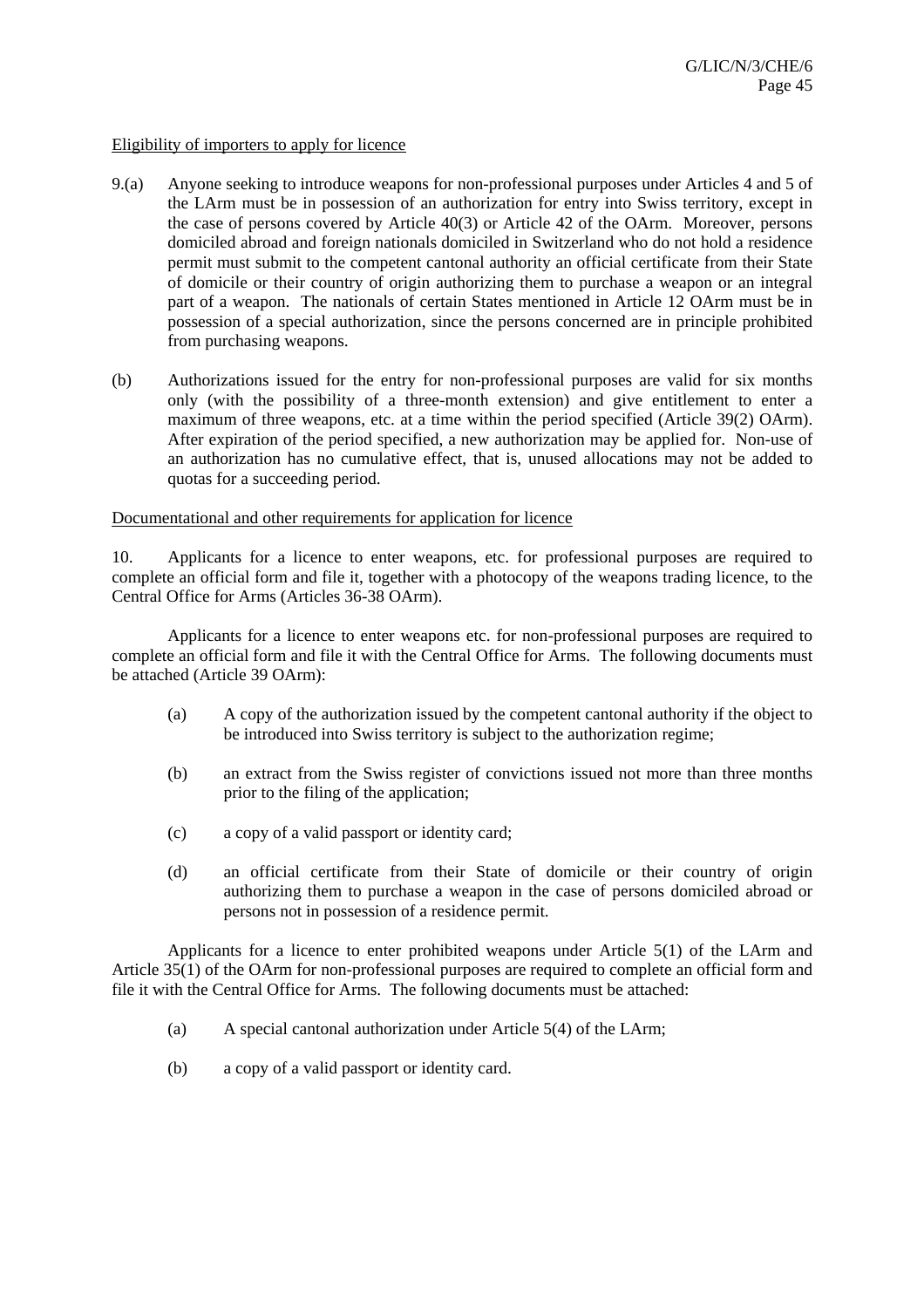In order to obtain a licence to enter prohibited weapons, etc. for professional purposes (Article 5(1) LArm and Article 34 OArm), the relevant form must be submitted to the Central Office for Arms (OCA), accompanied by the following documents:

- (a) A copy of the weapons trading licence;
- (b) a special cantonal authorization, in accordance with Article 5(4) of the LArm;
- (c) an attestation that the objects are necessary to cover the needs of the Army, the military authorities or the customs and police authorities or those of security firms, and that the persons making the order have a special authorization for those objects.
- 11. No further documents are required upon actual entry.
- 12. The licensing fees are:
	- CHF 50 for entry for professional purposes under a single authorization (Annex I(k) OArm).
	- CHF 150 for entry for professional purposes under a general authorization (Annex I(n) OArm).
	- CHF 50 for entry for non-professional purposes (Annex I(o) OArm), CHF 20 to 150 for special authorization for entry into Swiss territory (Annex I(c)(1-8) OArm).
	- CHF 20 for extensions of authorizations (Annex I(l) and (p) OArm).

13. Fees up to CHF 1,000 may be charged in advance or against reimbursement (Article 57 OArm). The law does not require a deposit.

## Conditions of licensing

14. A single authorization for entering a single consignment of weapons for professional purposes is valid for six months. The competent authority may extend its validity for no more than three months (Article 36(3) OArm).

 General authorizations for the entry of weapons, etc. for professional purposes are valid for 12 months (Article 37(3) OArm). Upon expiration, a new licence may be applied for.

 Licences for the entry for non-professional purposes of prohibited weapons, etc. subject to authorization or subject to declaration are valid for six months, extendable by no more than three months (Article 39(3) OArm).

Upon expiration, a new licence may be applied for.

15. Holders of a licence are free to make use of the licence, or a portion of it, as they see fit. There is no penalty for the non-utilization of a licence.

16. Entry licences are made out to the holder and are not transferable.

17. There are no further restrictions.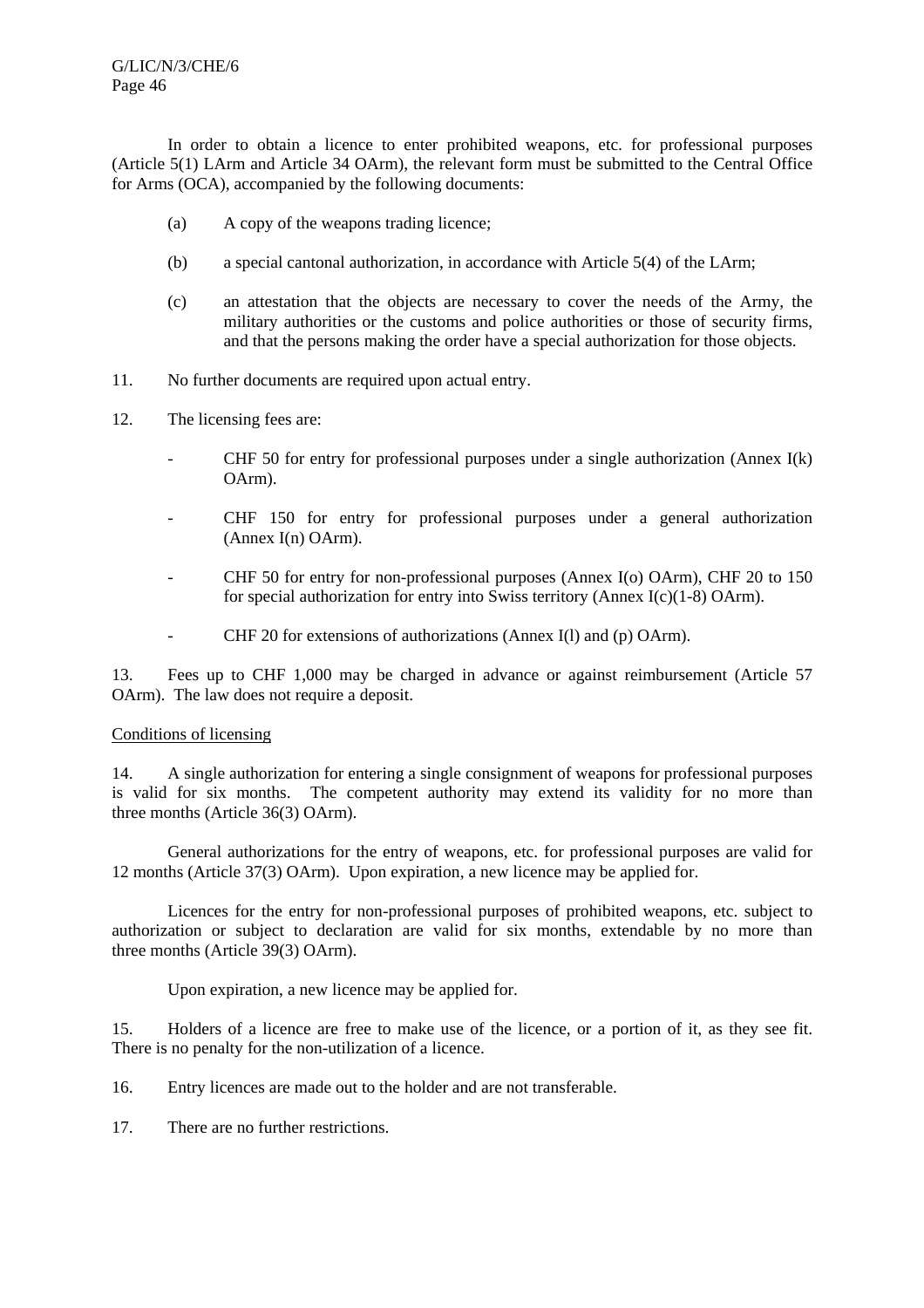## Other procedural requirements

- 18. No further restrictions
- 19. There is freedom of exchange operations.
- *(iv) Explosive materials and pyrotechnic devices for civilian use*

## Outline of systems

1. The Federal Law on Explosive Substances of 25 March 1977 (RS 941.41) and the Ordinance on explosive substances of 27 November 2000, (RS 941.411) govern the importation of explosives and pyrotechnic devices.

## Purposes and coverage of licensing

2. Articles 2-7 of the Ordinance define explosives and pyrotechnic devices, which are subject to import authorization.

# 3. All countries.

4. The import licensing procedure is needed to guarantee public safety in Switzerland in the area in question.

5. See point 1 above. The above statutory provisions govern the import licensing procedure. The Government cannot repeal these provisions. However, Article 24(3) of the Ordinance provides that the Federal Department of Justice and Police may exempt certain pyrotechnic devices from the requirement of authorization, provided that these devices are an integral part of articles which themselves are subject to a recognized licensing procedure (e.g. pyrotechnic propellant charges as used in air bag units of cars).

## Procedures

- 6. Not applicable (no quantitative restrictions).
- 7.(a) Licences for the importation of standard explosives and pyrotechnic devices are granted within a few days. The procedure for the licensing of articles which are subject to prior approval procedures may take up to six months.
- (b) By way of exception, a licence may be granted by telephone and without delay.
- $(c)$  No.
- (d) Applications for import licences are dealt with by a single administrative organ.

8. There are no reasons to refuse an application for a licence other than failure to meet the specific criteria. The reasons for any refusal are communicated to the applicant, who has no right to appeal the decision.

## Eligibility of importers to apply for licence

9. Any person, firm or institution is eligible to apply for a licence.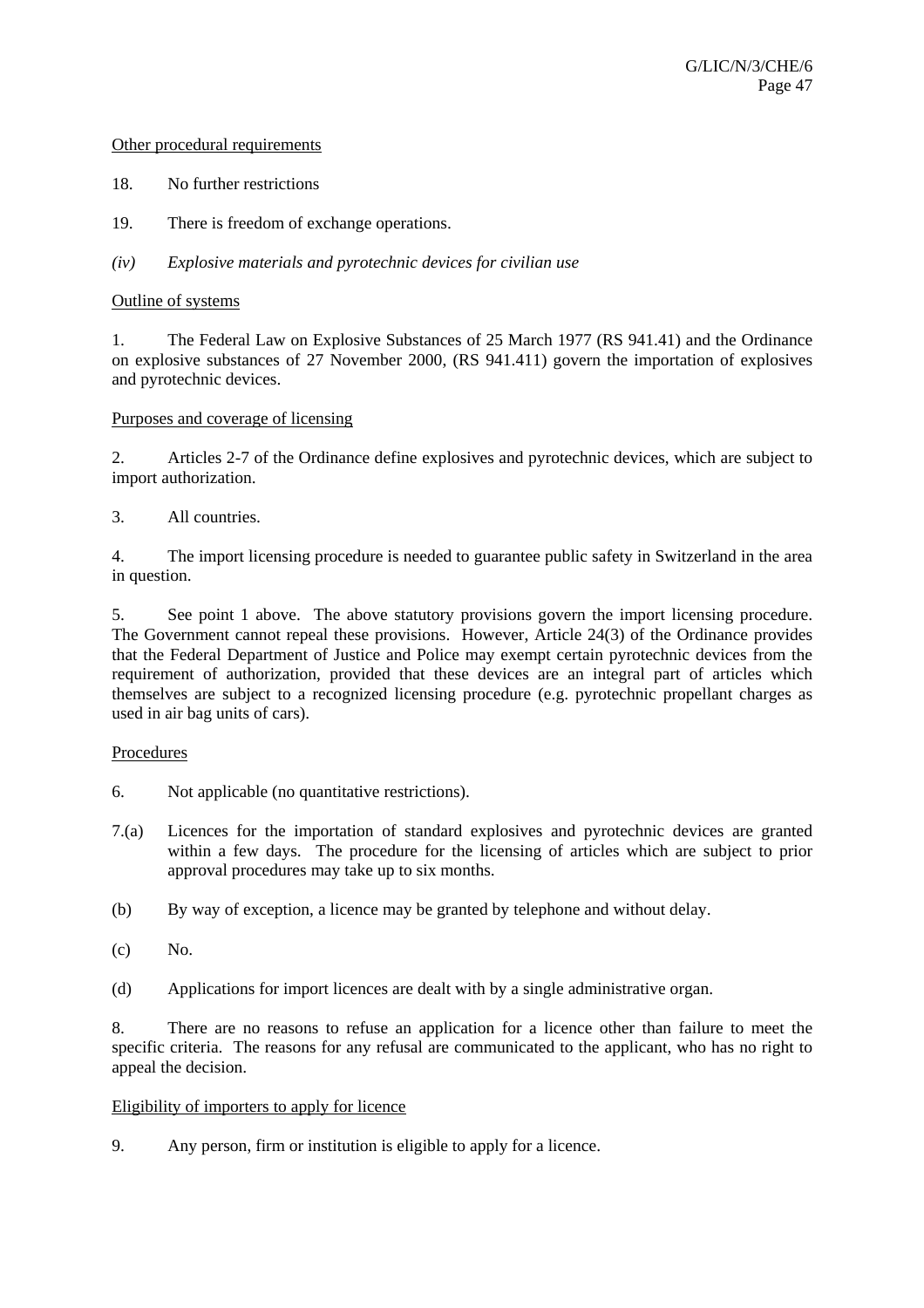# Documentational and other requirements for application for licence<sup>19</sup>

10. Only the usual information is required for the applications: applicant's name and address; type and quantity of the product to be imported and chemical composition; manufacturer's or importer's name; warehouse of destination in Switzerland. (Regarding explosives, information on impact and friction sensitivity is also required.)

11. Import licence.

12. Depending on the time required to process the application, the licensing fees may range from CHF 50 to CHF 1,000.

13. No.

# Conditions of licensing

14. Import authorization is valid for three months. It is possible to obtain two extensions of three months each.

15.-17. No.

Other procedural requirements

18. No.

19. The foreign exchange required to pay for imports is automatically provided by the banks. There are no restrictions on foreign exchange.

## *(v) Nuclear fuel, debris and waste*

## Outline of systems

1. The import of nuclear fuel, debris and waste from nuclear facilities is subject to an authorization regime under the Law on Nuclear Energy of 21 March 2003 (LENu; RS 732.1) and the Ordinance of 10 December 2004 on nuclear energy (OENu; RS 732.11).

 Importation of radioactive materials other than nuclear fuel, debris and waste from nuclear facilities is subject to the authorization regime set forth in the Law on Radiation Protection of 22 March 1991 (LRaP; RS 814.50) and the Ordinance on radiation protection of 22 June 1994 (ORaP; RS 814.501).

## Purposes and coverage of licensing

- 2. See point 1 above.
- 3. No restrictions except as provided in the law.

4. The purpose of the regime is to establish control on the origin, nature and destination of nuclear fuel, debris and waste from nuclear facilities within the framework of the Non-Proliferation Treaty and bilateral cooperation agreements.

<sup>&</sup>lt;sup>19</sup> Further information available at: http://www.fedpol.admin.ch/fedpol/fr/home.html (in French, German, and Italian only).